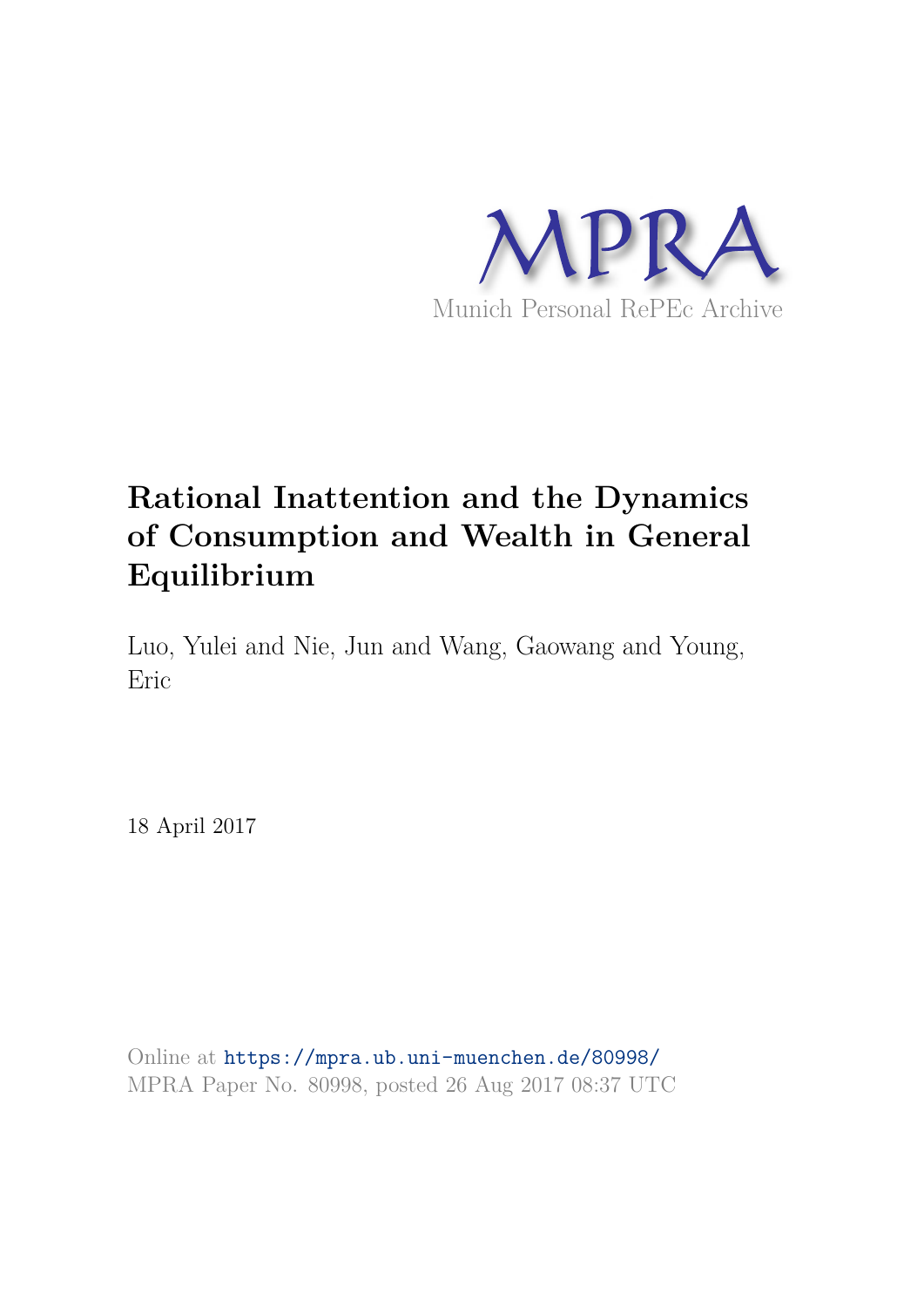# **Rational Inattention and the Dynamics of Consumption and Wealth in General Equilibrium**∗

Yulei Luo† University of Hong Kong

Jun Nie‡ Federal Reserve Bank of Kansas City Eric R. Young¶

Gaowang Wang§ Shandong University

University of Virginia

April 18, 2017

#### **Abstract**

We use a recursive utility version of a basic Huggett (1993) model to study the cross-sectional dispersion of consumption and wealth (relative to income). The basic model implies too little dispersion compared to the data, whereas a one-parameter extension to include rational inattention (limited information processing) delivers a better fit to both facts in general equilibrium. In particular, intertemporal substitution plays an important role in determining the two key dispersion moments via affecting the degree of optimal attention in equilibrium. Alternative models that rely on habit formation, incomplete information about current income, or borrowing constraints are not consistent with the facts we document.

*Keywords:* Rational Inattention; General Equilibrium; Consumption and Wealth Volatility. *JEL Classification Numbers:* C61; D83; E21.

<sup>∗</sup>We are grateful to Laura Veldkamp (editor) and two anonymous referees for many constructive suggestions and comments. We also would like to thank Ken Kasa, Chris Sims, Neng Wang, Mirko Wiederholt, and Christian Zimmermann for helpful discussions and suggestions, and conference and seminar participants in the 2015 SED annual meeting, the 11th world congress of the econometric society, the 2015 international conference on computing in economics and finance, University of Kansas, Kansas City Fed, University of Hong Kong, Central University of Finance and Economics and Shandong University for helpful comments. Luo thanks the General Research Fund (GRF No. HKU791913) in Hong Kong for financial support. We thank Andrew Palmer for excellent research assistance. All errors are the responsibility of the authors. The views expressed here are the opinions of the authors only and do not necessarily represent those of the Federal Reserve Bank of Kansas City or the Federal Reserve System. All remaining errors are our responsibility.

<sup>†</sup>Faculty of Business and Economics, The University of Hong Kong, Hong Kong. E-mail: yulei.luo@gmail.com.

<sup>‡</sup>Research Department, Federal Reserve Bank of Kansas City. E-mail: jun.nie@kc.frb.org.

<sup>§</sup>Center for Economic Research, Shandong University, Jinan, China. E-mail: wanggaowang@gmail.com.

<sup>¶</sup>Department of Economics, University of Virginia, Charlottesville, VA 22904. E-mail: ey2d@virginia.edu.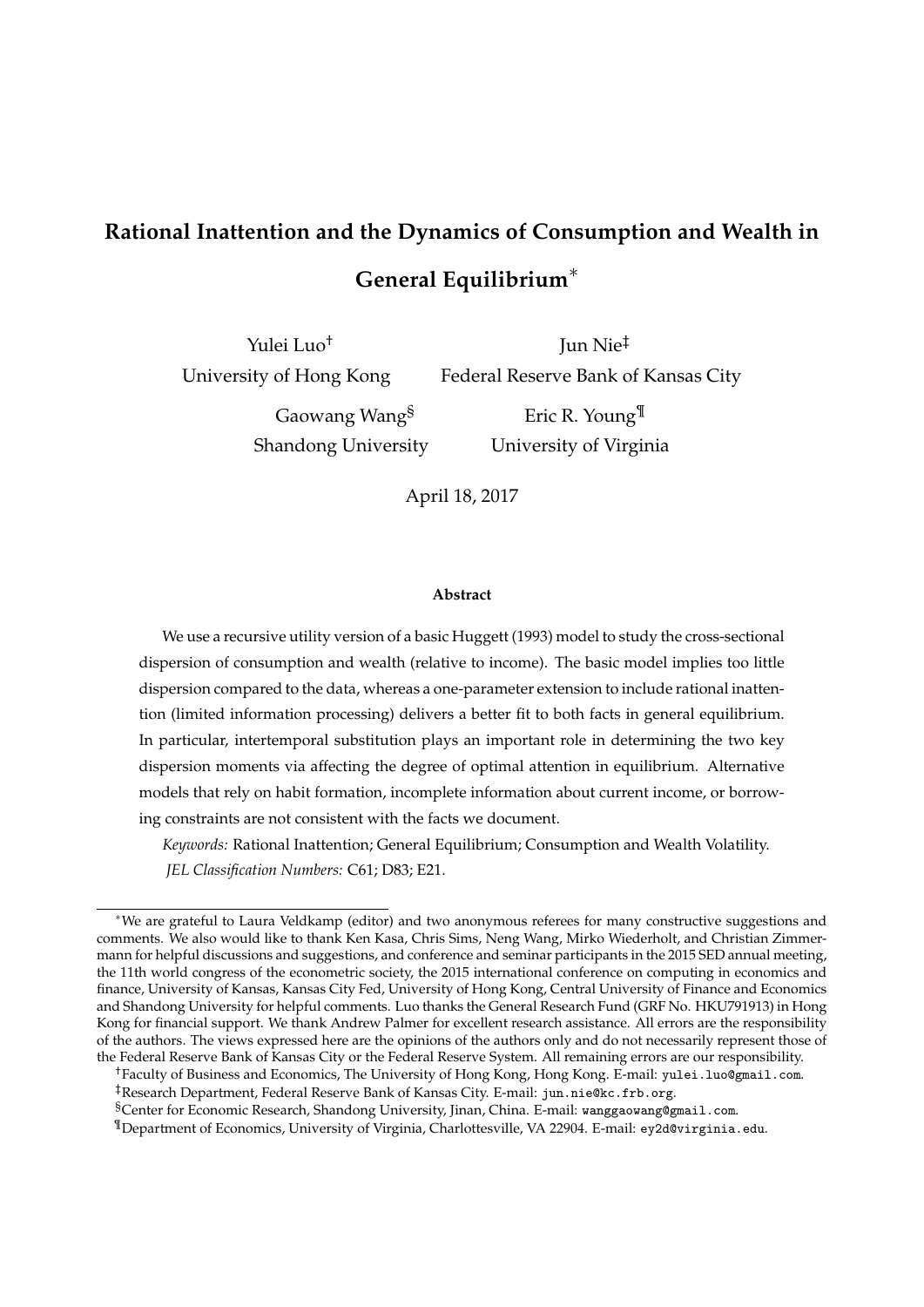# **1. Introduction**

Our interest in this paper is to evaluate the general equilibrium implications of limited informationprocessing capacity (rational inattention or RI) for the joint cross-sectional dispersions of consumption, wealth, and income. The evolution of the consumption, income, and wealth inequality based on optimal consumption-saving choice is a central topic in modern macroeconomics. In intertemporal consumption-savings problems, *prudent* households save today for three reasons: (i) they anticipate future declines in income (saving for a rainy day), (ii) they face uninsurable risks (precautionary savings), and (iii) they are patient relative to the interest rate. For example, the "permanent income hypothesis" (PIH) of Friedman (1957) emphasizes the motive (i) in which consumption is solely determined by permanent income (the annuity value of total wealth) and follows a random walk (see Hall  $1978$ ).<sup>1</sup>

A growing recent literature inspired by Sims (2003) shows that RI plays an important role in influencing the consumption and saving dynamics and has also gained some empirical support. Specifically, Sims (2003), Luo (2008), and Luo and Young (2010) introduce RI into the basic partial equilibrium PIH environment; RI implies that agents process signals slowly and therefore appear to respond sluggishly to innovations in permanent income. This sluggish response appears to deliver changes in consumption in response to anticipated income changes, and as a result also delivers smaller responses to permanent income changes; that is, the model delivers both excess sensitivity and excess smoothness in the consumption behavior we observed in the US data.<sup>2</sup> Some empirical studies found that incomplete information about the state plays an important role in affecting individual agents' optimal decisions. For example, Coibion and Gorodnichenko (2015) and Andrade and Le Bihan (2013) find pervasive evidence consistent with Sims (2003)'s rational inattention theory using the U.S. and European surveys of professional forecasters and other agents, respectively. $3$  Crucial for our purposes, the RI model delivers only one new free parameter, which maps directly into the speed of learning (one can think of this parameter as a filter gain).

However, the above RI-PIH models are partial equilibrium, taking as given a constant exogenous risk-free rate. By construction, the models shut off the feedback loop from the equilibrium

 $1$ This statement holds, for example, if households have quadratic utility and have access to a single risk-free bond with a constant return. If utility is not quadratic, the random walk nature of consumption is only approximately true, but the PIH still holds.

<sup>&</sup>lt;sup>2</sup>The tests of the PIH, while robust to the possibility that agents have more information than the econometrician (see Campbell and Deaton 1989), may not be robust to the RI implication that the econometrician may actually have more information than the agents (at least at the time of decisions). The reason is that agents with more information will still set consumption changes to be orthogonal to everything the econometrician observes; it is clear that the converse would not necessarily hold.

 $3$ Hong, Torous, and Valkanov (2007) find evidence for rational inattention in the financial markets. Specifically, they find that investors in the stock market react gradually to information contained in industry returns about their fundamentals and that information diffuses only gradually across markets.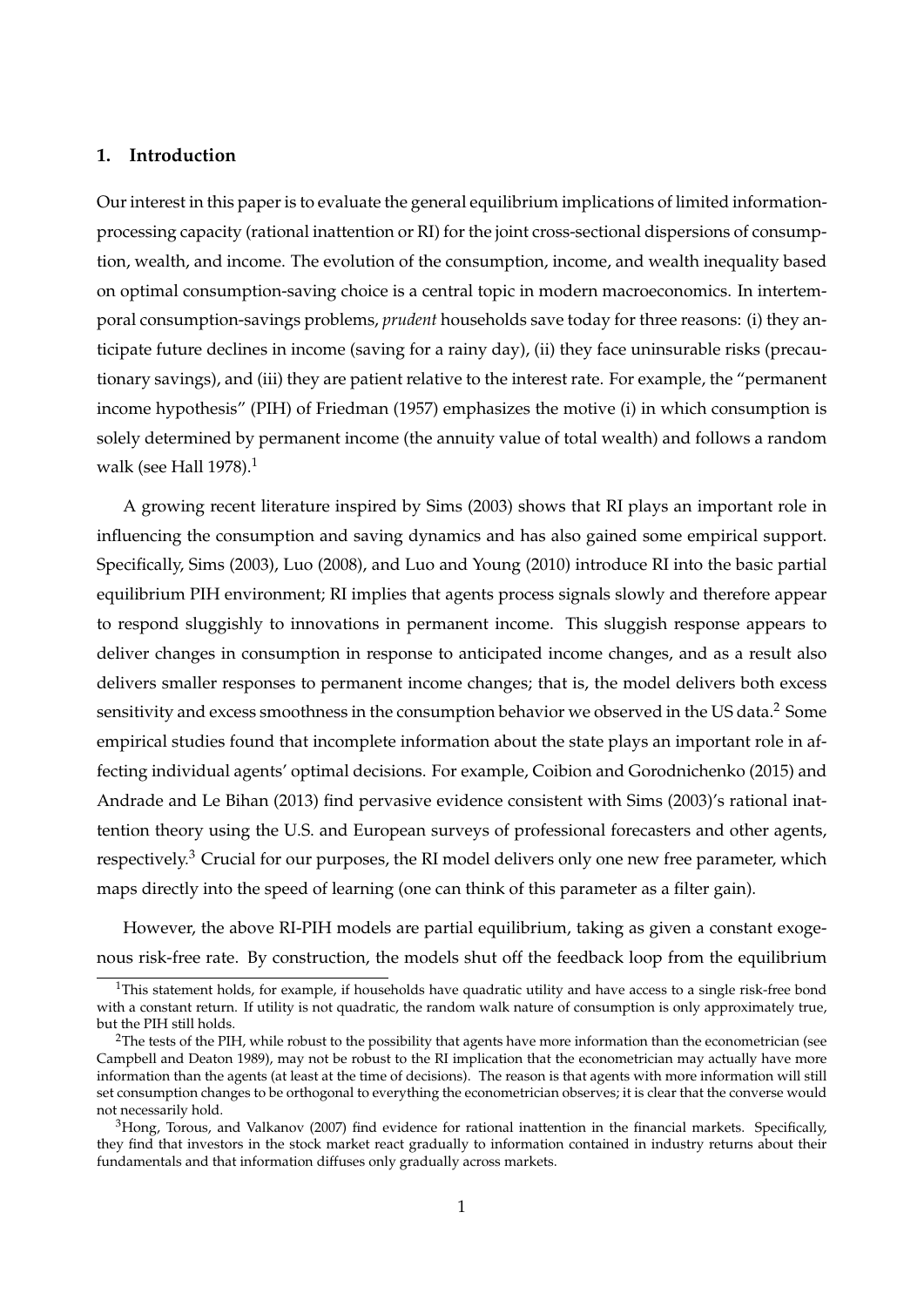interest rate to the dynamics of consumption and wealth. Furthermore, these RI models do not separate risk aversion from intertemporal substitution in determining consumption dynamics, while many papers on recursive utility (RU) preferences highlight the importance of the separation between risk aversion and intertemporal substitution in affecting optimal consumption-portfolio rule and asset pricing. (See, for example, Epstein and Zin 1989, Campbell 2003, Vissing-Ji $\chi$ ergensen and Attanasio 2003, Guvenen 2006.) This paper therefore fills the gap by providing a general theoretical RU framework to explore the general equilibrium implications of rational inattention for the joint cross-sectional dispersion of consumption, wealth and income. We investigate both the theoretical mechanism (how RI influences the equilibrium interest rate) and the empirical performance (how RI could lead the model to fit the data better compared to alternative hypotheses).

Specifically, we propose an equilibrium precautionary saving model in which inattentive consumers have recursive utility with exponential risk and intertemporal attitudes and face uninsurable labor income. We disentangle two distinct aspects of preferences: the agent's elasticity of intertemporal substitution (EIS; attitudes towards variation in consumption across time) with the coefficient of absolute risk aversion (CARA; attitudes towards variation in consumption across states).<sup>4</sup> We solve our model in closed-form and analytically inspect how risk aversion and intertemporal substitution interact with rational inattention and then affect the equilibrium interest rate as well as the cross-sectional dispersion of consumption and wealth (relative to income). We find that if attention is elastic (i.e., consumers can adjust the degree of attention in response to changes in the real world), the EIS plays an important role in affecting the equilibrium properties of the model economy.<sup>5</sup> In particular, we show that an increase in EIS affects the equilibrium interest rate through two channels: (i) it increases the relative importance of the impatience-induced dissaving effect (*the direct channel*) and (ii) it reduces the optimal attention level and thus increases the inattention-induced precautionary saving amount (*the indirect channel*). In addition, the optimal level of attention in our RU model is mainly determined by the EIS, and is independent of the degree of risk aversion. We also show that the general equilibrium exists and is unique in such an RI-RU economy.

We then bring the theory to the data as well as compare with alternative hypotheses to ex-

<sup>4</sup>Constant-relative-risk-aversion (CRRA) utility functions are more common in macroeconomics, mainly due to balanced-growth requirements. CRRA utility would greatly complicate our analysis because the intertemporal consumption model with CRRA utility and stochastic labor income has no explicit solution and leads to non-linear consumption rules. Introducing RI would then be substantially more difficult and involve approximations of unknown quality.

 $5$ Coibion and Gorodnichenko (2015) find that information rigidities were falling from the late 1960s to the early 1980s as the volatility of macroeconomic variables was rising, while these rigidities had been consistently increasing since the start of the Great Moderation (1983 – 1984). They then argue that one should be careful when treating information rigidities at the macro level as a structural parameter because these rigidities vary over time in response to changes in macroeconomic conditions.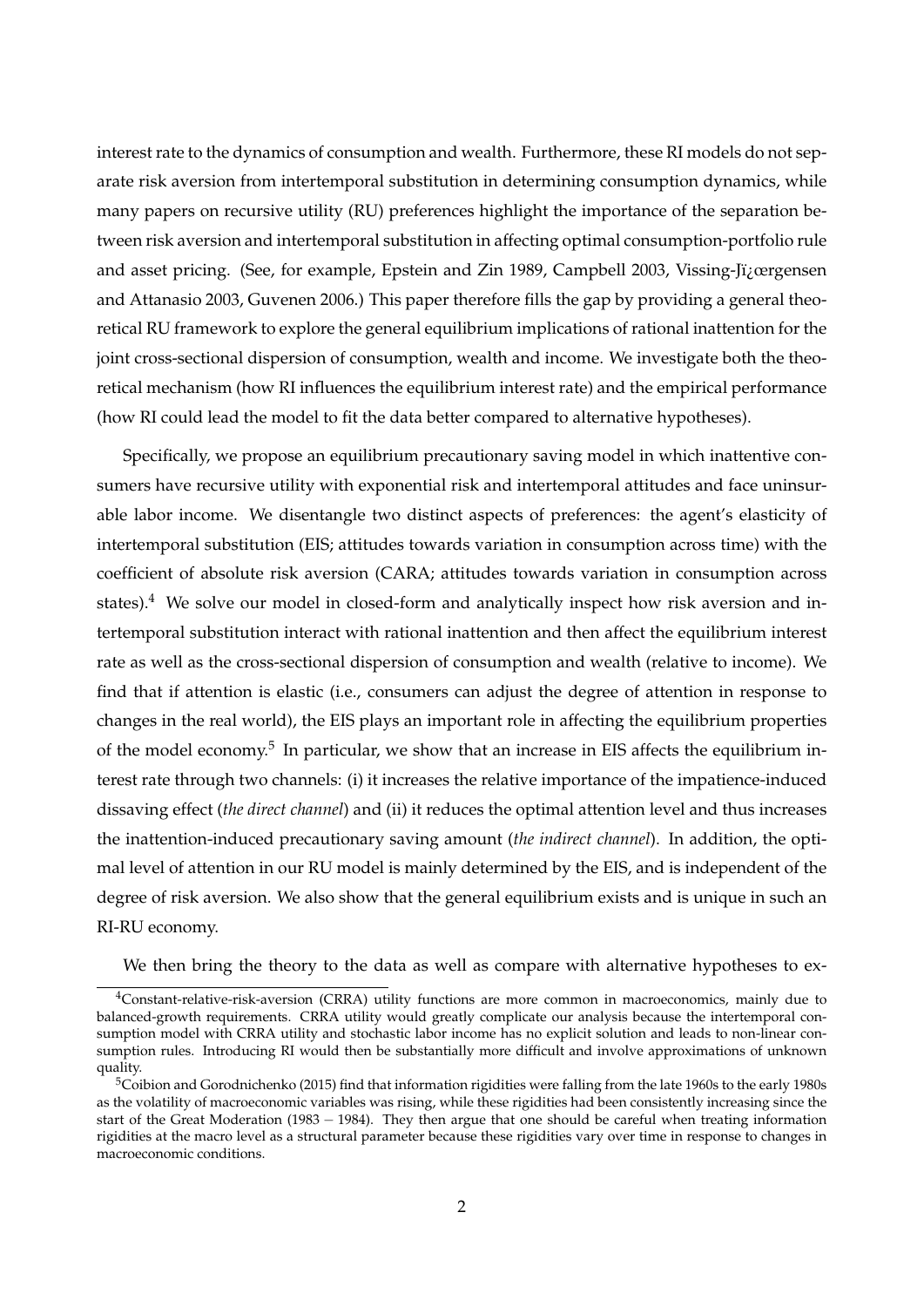amine whether our RI model can better explain the data. We use the RI model to interpret the dispersion of consumption and wealth (relative to income) that we observe in the data.<sup>6</sup> We find that RI substantially improves the predictions of the model for these relative dispersions. The full-information model, for the income process we estimate from micro data, implies that these dispersions are much lower than in the data; the separation of risk aversion and intertemporal substitution made feasible by recursive utility does not help increase these dispersions. For plausible value of the CARA and EIS, the dispersion of consumption and wealth relative to income is still well below their empirical counterparts. With RI, as households become less attentive, relative dispersions in consumption and wealth both rise. Interestingly, we find that the same value of the RI parameter roughly matches both moments, providing an over-identifying test of the model. General equilibrium effects turn out to be less significant when consumers are less informationconstrained, acting to slightly reduce the dispersions in the model relative to a partial equilibrium exercise with a fixed interest rate.

Next, we ask whether our model provides a story for the observed changes in the crosssectional distributions of consumption and income. The significant increase in household income inequality or dispersion for the U.S. in the 1980s and 1990s is a well-documented fact. Many studies have found that the dispersions of U.S. household earnings and incomes have a strong upward trend.<sup>7</sup> In addition, the literature has documented that the recent increase in income inequality in the U.S. has not been accompanied by a corresponding rise in consumption inequality over the 1980s and 1990s. In other words, over the sampling period income and consumption inequality diverged and the relative volatility of consumption to income has decreased, as discussed Krueger and Perri (2006) and Blundell, Pistaferri, and Preston (2008). With elastic attention we find that our model naturally predicts a decline in the relative volatility of consumption to income, in response to a rise in income volatility, and the magnitude is close to that found in our data; this experiment provides additional evidence for our model.

To further justify the validation of RI in explaining the data, we compare our RI model with several alternative models that are commonly used to study consumption dynamics in the literature. We first compare our RI model with models of sluggish movements in consumption, namely habit formation and incomplete information about current income. As the habit parameter increases, consumption changes become sluggish as households try to smooth changes in consump-

 $6$ As the PSID does not have complete consumption information, we construct a panel with consumption and income based on the approach from Guvenen and Smith (2014) to impute total consumption via a demand system estimated on the CEX (see also Blundell, Pistaferri, and Preston 2008). We also use the PSID to construct measures of wealth, and then we compare our measures to those predicted by the model.

 $7$ See Katz and Autor (1999) for a survey of these empirical findings. Table 1 also reports the increases in the variance of income growth over the 1980s and 1990s.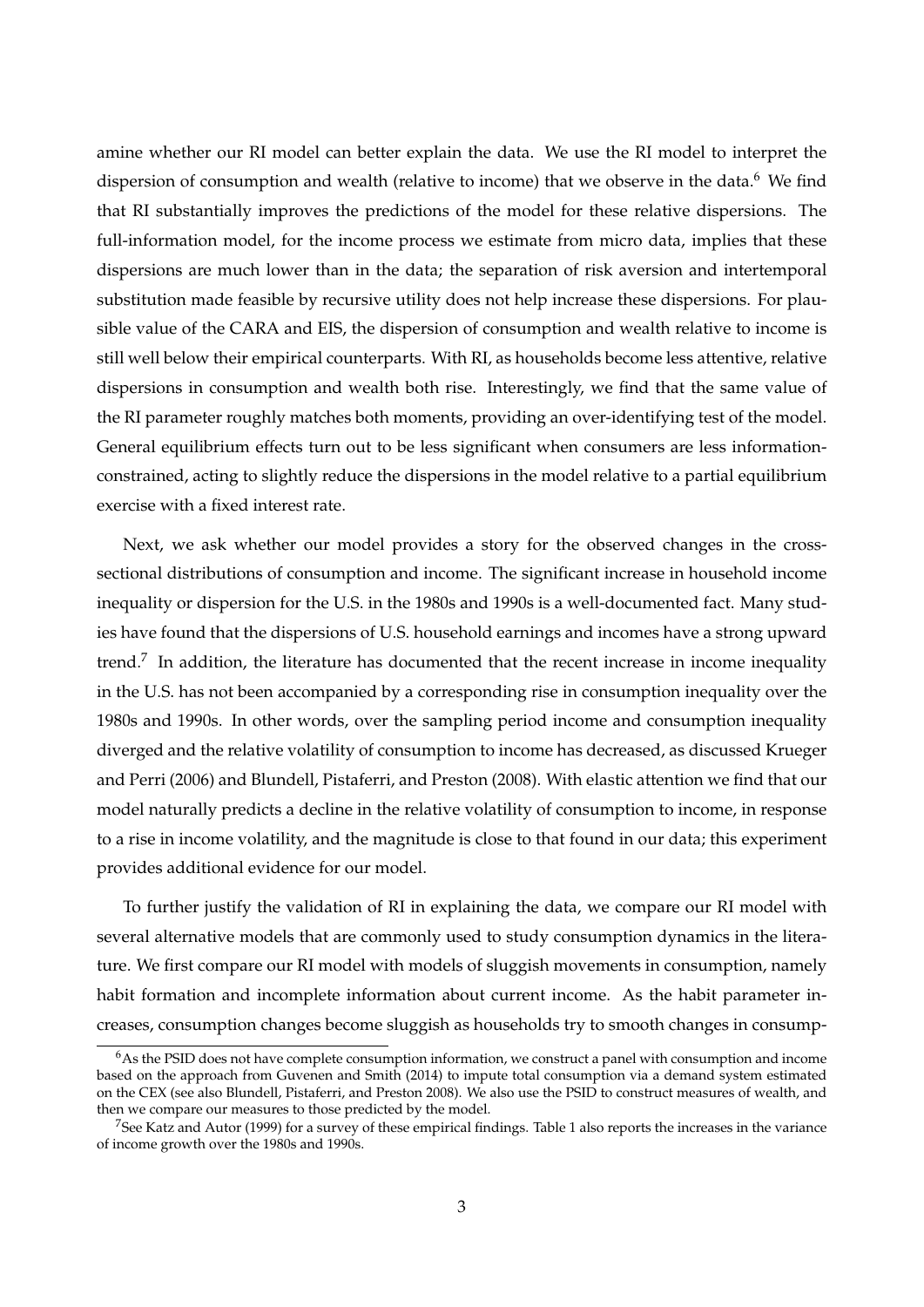tion rather than levels. Thus, there is a sense in which the two model frameworks look similar; in fact, Luo (2008) shows that the two models are observationally equivalent at the aggregate level (in terms of consumption growth dynamics), but not at the individual level: RI delivers high consumption volatility from the noise shocks. We show that this similarity does not extend to the equilibrium cross-sectional dispersion moments we examine here, even though the noise shocks aggregate out; unlike RI, habit formation moves the relative dispersion of consumption to income away from its empirical counterpart, and the model's prediction on the wealth dispersion is well below its empirical counterpart. $^8$  In addition, we find that stronger habit formation leads to higher, not lower, interest rates.

With incomplete information, households cannot distinguish between permanent and transitory innovations in current income; although similar to rational inattention on its face, there is a key difference – under RI, agents cannot observe the value of their assets in addition to their income, and therefore need to extract endogenous as well as exogenous components. It turns out that incomplete information economies behave very much like habit models – the larger the MA coefficient on the forecast of future income (which captures the speed of learning), the higher the equilibrium interest rate. Consequently, the consumption dispersion measure gets too small, and the wealth dispersion measure remains far too low.

Finally, we consider whether introducing borrowing constraints can deliver the observed dispersion measures. We argue that they cannot, based on an additional observation – we find that our relative dispersion measure for consumption does not vary across the income and wealth distributions. In models that rely mainly on borrowing constraints, households near the constraint have high marginal propensities to consume, which leads them to respond very strongly to income changes; as a result, the relative variation in consumption for "poor" households is much higher than that for "rich" ones. Given that this difference is decisively rejected by the data we conclude that borrowing constraints are not a critical ingredient in a model of cross-sectional consumption, income, and wealth dynamics.

This paper is organized as follows. Section 2 constructs a precautionary saving model with a continuum of inattentive consumers who have the recursive utility and face uninsurable labor income. Section 3 solves optimal consumption-saving rules under rational inattention and characterizes the unique general equilibrium of this economy. Section 4 examines how RI affects the interest rate and the joint dynamics of consumption, income, and wealth quantitatively. Section 5 compares the rational inattention model to the models with habit formation, incomplete infor-

 $8$ Relative wealth dispersion is not strictly monotone in the habit parameter, but the change occurs at very high habit levels that cannot be reconciled with observed individual consumption volatility unless substantial measurement error is assumed.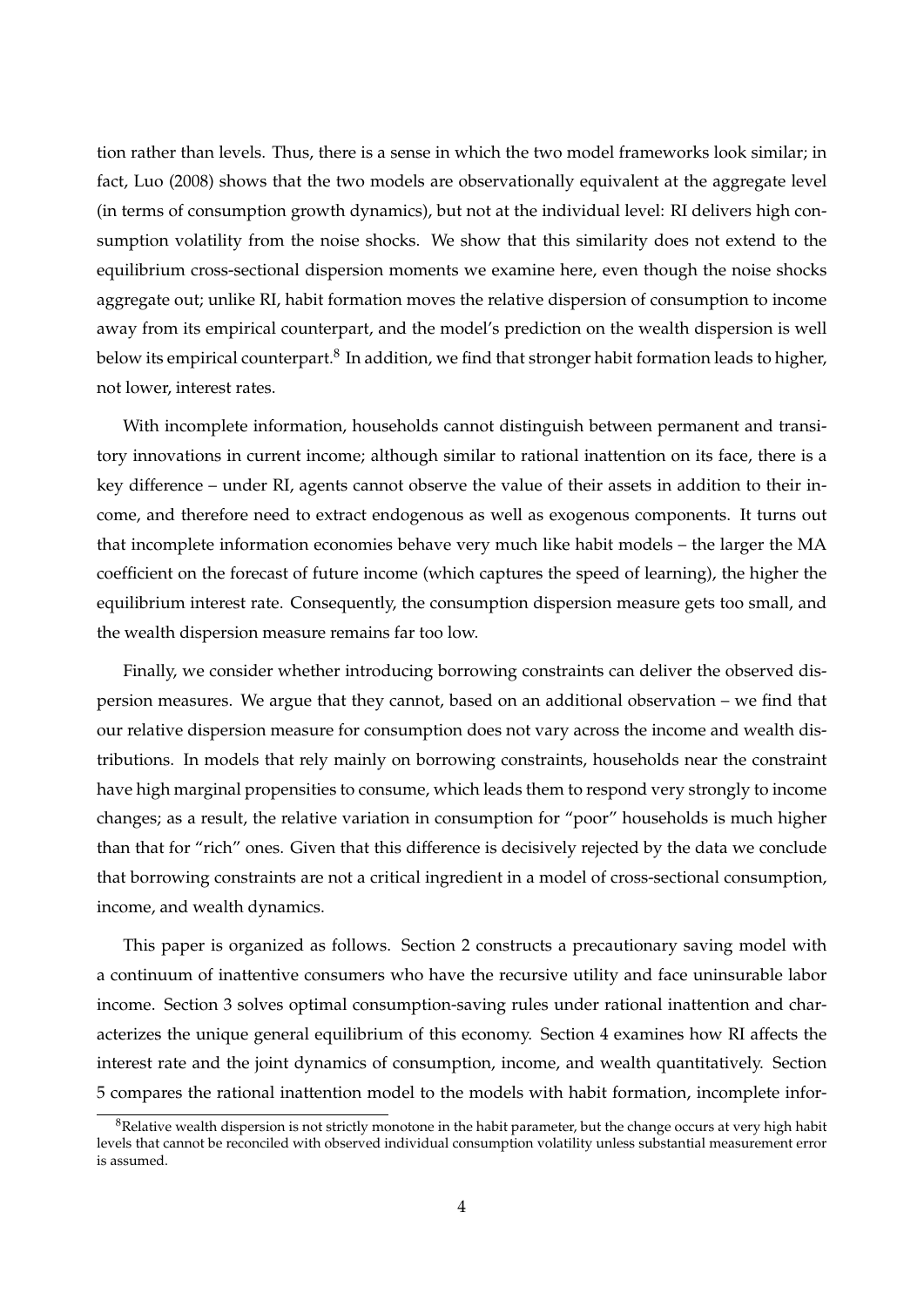mation about current income, and borrowing constraints. In the appendices we provide the key proofs and derivations.

# **2. A Caballero-Huggett-Wang Economy with Rational Inattention**

# **2.1. A Full-information Rational Expectations Model with Recursive Utility and Precautionary Savings**

In this section, we first consider a full-information rational expectations (FI-RE) recursive utility model with labor income and precautionary savings. Although the expected utility model has many attractive features, it implies that the agent's elasticity of intertemporal substitution is the reciprocal of the coefficient of relative risk aversion. However, risk aversion (attitudes towards atemporal risks) and intertemporal substitution (attitudes towards shifts in consumption over time) capture two distinct aspects of preferences, and should not necessarily be linked so tightly.<sup>9</sup> In this paper, we assume that agents in our model economy have recursive preferences of the Kreps-Porteus/Epstein-Zin type, and can disentangle the degree of risk aversion from the elasticity of intertemporal substitution. Specifically, for every stochastic consumption stream,  ${c_t}_{t=0}^{\infty}$  $\sum_{t=0}^{\infty}$ the utility stream,  $\{f(U_t)\}_{t=1}^{\infty}$  $_{t=0}^{\infty}$ , is recursively defined as follows:<sup>10</sup>

$$
f\left(U_{t}\right) = f\left(c_{t}\right) + \frac{1}{1+\rho} f\left(\mathcal{CE}_{t}\left[U_{t+1}\right]\right) \tag{1}
$$

where  $\rho > 0$  is the agent's subjective discount rate,  $f(x) = -\psi \exp(-x/\psi)$ ,

$$
CE_t [U_{t+1}] = g^{-1} (E_t [g (U_{t+1})]) ,
$$
 (2)

is the certainty equivalent of  $U_{t+1}$  conditional on the period *t* information, and  $g(U_{t+1}) = -\exp(-\alpha U_{t+1})/\alpha$ . In (1),  $\psi > 0$  governs the elasticity of intertemporal substitution (EIS), while  $\alpha > 0$  governs the coefficient of absolute risk aversion (CARA). If  $\psi = 1/\alpha$ , the functions *f* and *g* are the same and the recursive utility reduces to the standard time-separable expected utility function used in Caballero (1990) and Wang (2003). In addition,  $\psi = 1/\alpha$  also implies that the consumer is indifferent about the time at which uncertainty is resolved. $^{11}$ 

 $9R$ isk aversion describes the agent's reluctance to permit consumption to vary across different states of the world and is meaningful even in a static setting. In contrast, intertemporal substitution describes the agent's willingness to substitute consumption over time and is meaningful even in a deterministic setting. Furthermore, many estimates in the literature reject the special case of expected utility.

<sup>&</sup>lt;sup>10</sup> Angeletos and Calvet (2006) adopt similar recursive utility preferences to study the effects of idiosyncratic production risks on business cycles and growth.

<sup>&</sup>lt;sup>11</sup>Consumers prefer early resolution of uncertainty if  $\alpha > 1/\psi$  and late resolution if  $\alpha < 1/\psi$ . Luo and Young (2016) show how the distaste for late resolution of uncertainty and rational inattention deliver a high equity premium and a low portfolio weight of risky assets.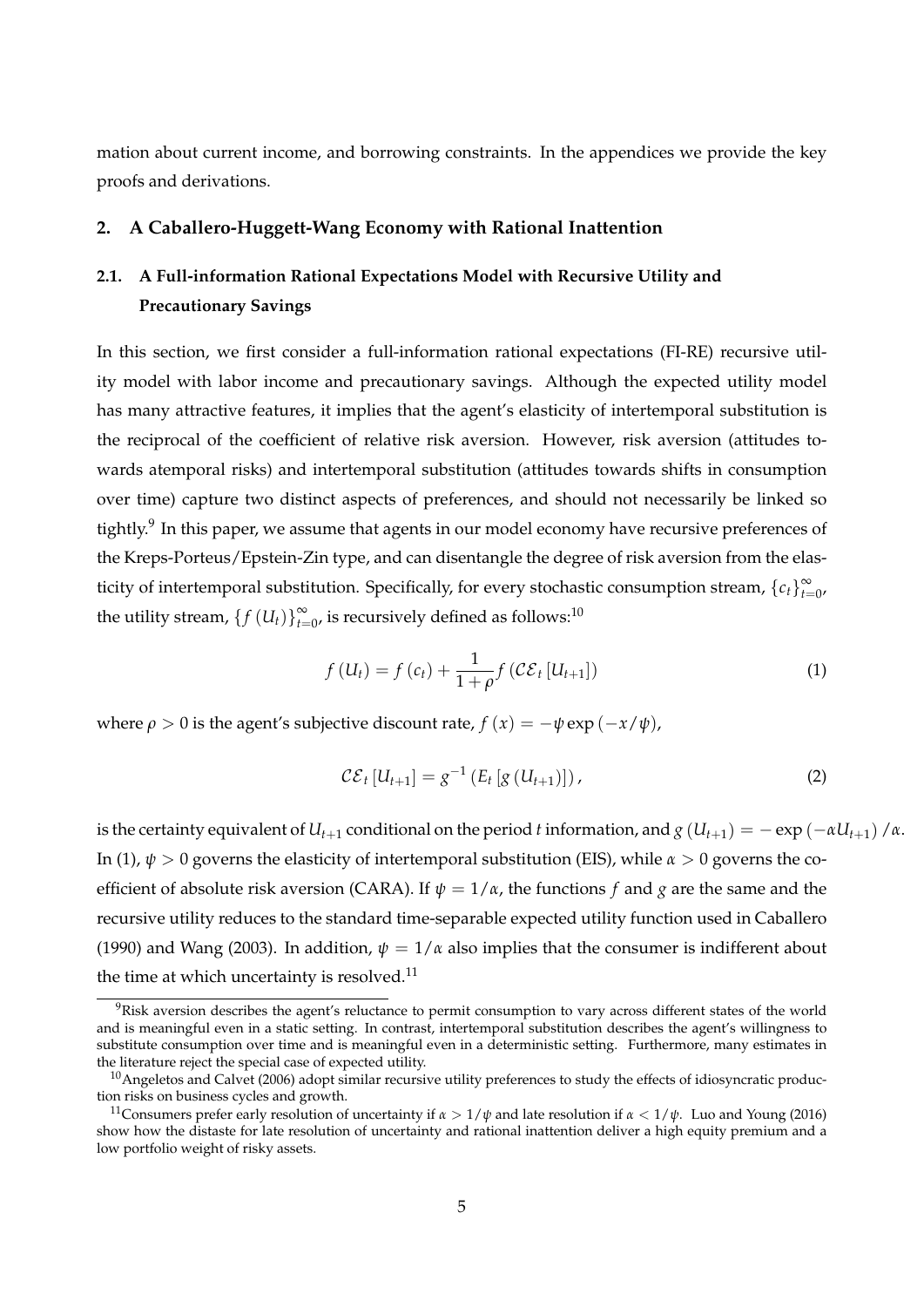Following Caballero (1990) and Wang (2003), the flow budget constraint is written as

$$
a_{t+1} = (1+r) a_t + y_t - c_t,
$$
\n(3)

where  $r$  is a constant rate of interest and labor income,  $y_t$ , follows a stationary  ${\rm AR}(1)$  process with Gaussian innovations

$$
y_t = \phi_0 + \phi_1 y_{t-1} + w_t, \ t \ge 1, \ |\phi_1| < 1,\tag{4}
$$

where  $w_t \sim N(0, \sigma^2)$ ,  $\phi_0 = (1 - \phi_1) \bar{y}$ ,  $\bar{y}$  is the mean of  $y_t$ , and the initial levels of labor income  $y_0$ and asset  $a_0$  are given.<sup>12</sup>

In order to facilitate the introduction of rational inattention, we follow Luo (2008) and Luo and Young (2010) and reduce the multivariate model to a univariate model with iid innovations to total wealth. Let total wealth,  $s_t = a_t + h_t$ , be defined as a new state variable. Here

$$
h_t \equiv \frac{1}{1+r} E_t \left[ \sum_{j=0}^{\infty} \left( \frac{1}{1+r} \right)^j y_{t+j} \right], \tag{5}
$$

is human wealth (defined as the discounted expected present value of current and future labor income); evaluating the sum yields

$$
h_t = \phi \left( y_t + \frac{\phi_0}{r} \right),
$$

where  $\phi = 1/ (1 + r - \phi_1)^{13}$  Using (3) and (4), it is straightforward to show that the evolution of the new state variable can be written as

$$
s_{t+1} = (1+r) s_t - c_t + \zeta_{t+1}, \tag{6}
$$

where the time  $(t + 1)$  innovation to total wealth can be written as

$$
\zeta_{t+1} \equiv \frac{1}{1+r} \sum_{j=t+1}^{\infty} \left( \frac{1}{1+r} \right)^{j-(t+1)} \left( E_{t+1} - E_t \right) \left[ y_j \right], \tag{7}
$$

which can be reduced to  $\zeta_{t+1} = \phi w_{t+1}$  if we use income process (4).<sup>14</sup>

<sup>&</sup>lt;sup>12</sup>Assuming that the individual income shock includes two components, one permanent and the other transitory, does not change the main results in this paper. Here we follow Wang (2003) and adopt specification (4), in order to simplify the algebra. A detailed derivation of the model with the two-income shock specification is available from the corresponding author by request. For the empirical studies on the income specification, see Attanasio and Pavoni (2011).

<sup>&</sup>lt;sup>13</sup>See Appendix 7.1 for the derivation.

<sup>&</sup>lt;sup>14</sup>See Appendix 7.1 for the derivation.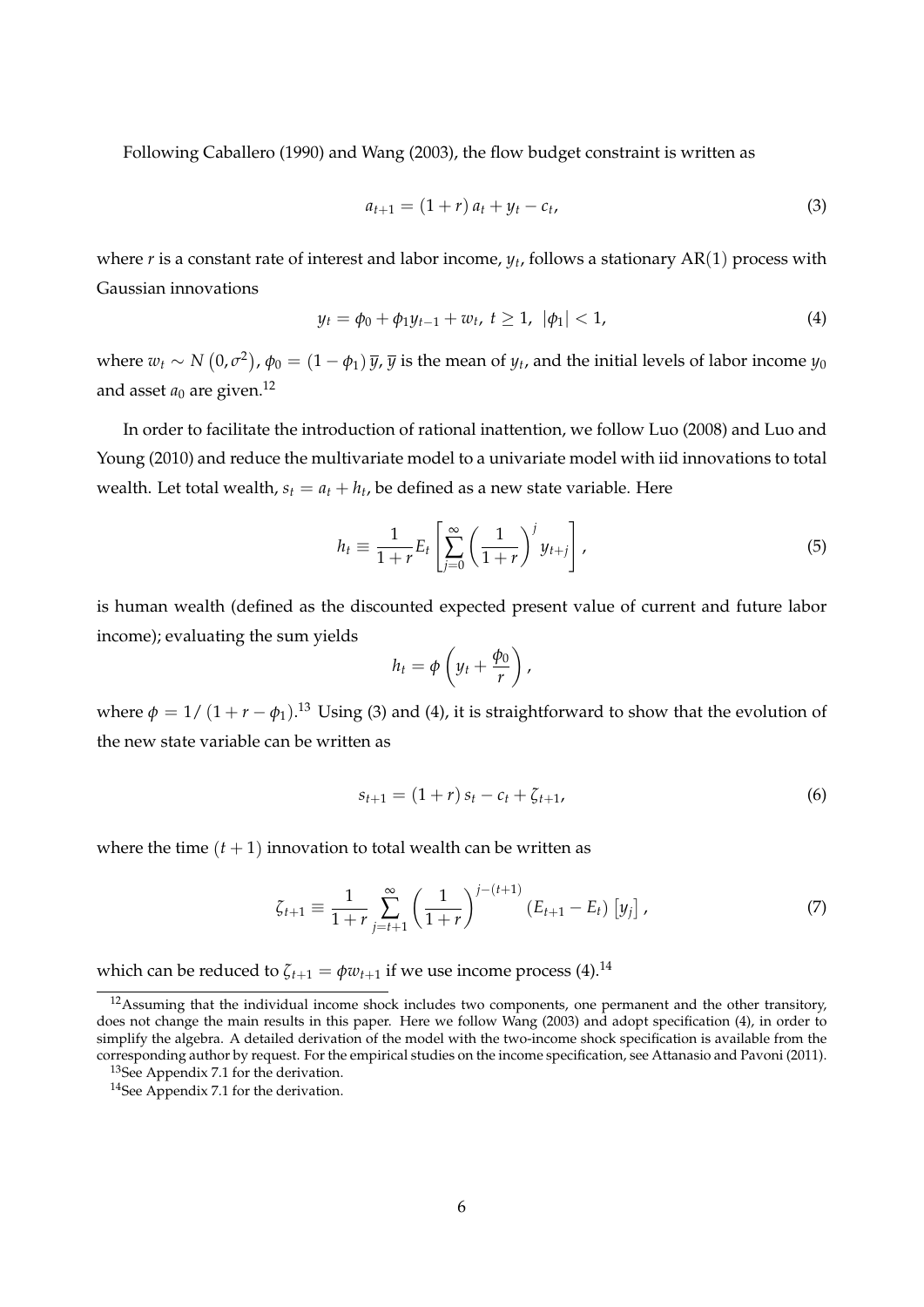#### **2.2. Incorporating Rational Inattention**

In this section, we follow Sims (2003) and incorporate rational inattention (RI) due to finite informationprocessing capacity into the above permanent income model with the CARA-Gaussian specification. Under RI, consumers have only finite Shannon channel capacity available to observe the state of the world. Specifically, we use the concept of entropy from information theory to characterize the uncertainty about a random variable; the reduction in entropy is thus a natural measure of information flow. With finite capacity  $\kappa \in (0,\infty)$ , a random variable  $\{s_t\}$  following a continuous distribution cannot be observed without error and thus the information set at time  $t + 1$ , denoted  $\mathcal{I}_{t+1}$ , is generated by the entire history of noisy signals  $\left\{s^*_j\right\}$  $\big\}^{t+1}$  $_{j=0}$ . Following the literature, we first assume the noisy signal takes the additive form:<sup>15</sup>

$$
s_{t+1}^* = s_{t+1} + e_{t+1},
$$

where  $e_{t+1}$  is the endogenous noise caused by finite capacity.<sup>16</sup> We further assume that  $e_{t+1}$  is an iid idiosyncratic shock and is independent of the fundamental shocks hitting the economy. The reason that the RI-induced noise is idiosyncratic is that the endogenous noise arises from the consumer's own internal information-processing constraint. Agents with finite capacity will choose a new  $\sigma$  signal  $s_{t+1}^* \in \mathcal{I}_{t+1} = \{s_1^*, s_2^*, \dots, s_{t+1}^*\}$  that reduces the uncertainty about the variable  $s_{t+1}$  as much as possible. Formally, this idea can be described by the information constraint

$$
\mathcal{H}\left(s_{t+1}|\mathcal{I}_t\right) - \mathcal{H}\left(s_{t+1}|\mathcal{I}_{t+1}\right) \leq \kappa,\tag{8}
$$

where *κ* is the investor's information channel capacity,  $\mathcal{H}(s_{t+1} | \mathcal{I}_t)$  denotes the entropy of the state prior to observing the new signal at  $t + 1$ , and  $\mathcal{H}(s_{t+1} | \mathcal{I}_{t+1})$  is the entropy after observing the new signal. *κ* imposes an upper bound on the amount of information flow – that is, the change in the entropy – that can be transmitted in any given period. Finally, following the literature, we suppose that the prior distribution of  $s_{t+1}$  is Gaussian.

In a linear-quadratic-Gaussian (LQG) setting, Sims (2003) and Shafieepoorfard and Raginsky (2013) show that *ex post* Gaussian distributions,  $s_t|\mathcal{I}_t \sim N(E[s_t|\mathcal{I}_t], \Sigma_t)$  with  $\Sigma_t = E_t\left[(s_t - \widehat{s}_t)^2\right]$ ,

 $15$ Mackowiak and Wiederholt (2009) show that this additive noisy signal form is optimal if the state being tracked is a stationary Gaussian AR(1) process. The proof for the optimal form of the noisy signal in their paper can be extended to our model in which the state being tracked is a random walk if the channel capacity, *κ*, is greater than a lower bound so that all conditional moments appearing in the proof are finite and well-defined. Please see the proof in Online Appendix A for the details.

<sup>&</sup>lt;sup>16</sup>For other types of imperfect information about state variables, see Pischke (1995) and Wang (2004). Pischke (1995) assumes that consumers ignore the aggregate income component, and Wang (2004) assumes that consumers cannot distinguish two individual components in the income process.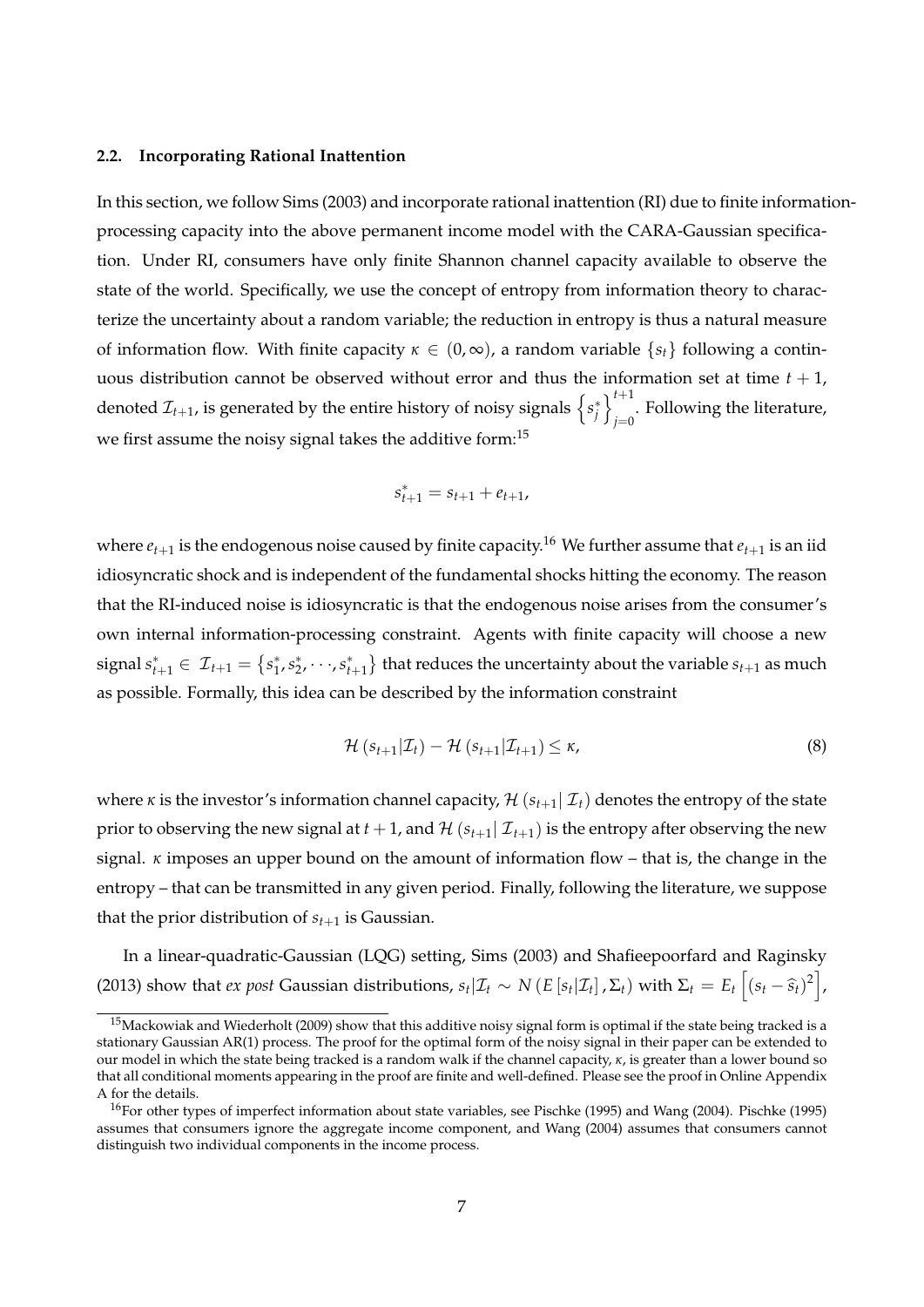are optimal. Here we first assume *ex post* Gaussian distributions of the true state and Gaussian noise but adopt negative exponential recursive utility preferences. Because both the optimality of *ex post* Gaussianity and the standard Kalman filter are based on the linear-quadratic-Gaussian (LQG) specification, the applications of these results in the RI models with negative exponential preferences are only approximately valid.<sup>17</sup> In the next section we verify that the loss function due to RI is approximately quadratic and consequently the optimality of the *ex post* Gaussianity of the state approximately holds in the recursive utility model.

Since both *ex ante* and *ex post* distributions of the state are Gaussian, (8) reduces to

$$
\ln\left(|\Psi_t|\right) - \ln\left(|\Sigma_{t+1}|\right) \leq 2\kappa,\tag{9}
$$

where  $\Sigma_{t+1} = \text{var}_{t+1}(s_{t+1})$  and  $\Psi_t = \text{var}_t(s_{t+1}) = (1+r)^2 \Sigma_t + \text{var}_t(\zeta_{t+1})$  are the posterior and prior variances of the state variable, *st*+1, respectively. In our univariate model, (9) fully determines the value of the steady state conditional variance  $Σ$ :

$$
\Sigma = \frac{\text{var}_t(\zeta_{t+1})}{\exp(2\kappa) - (1+r)^2},\tag{10}
$$

which means that  $\Sigma$  is entirely determined by the variance of the exogenous shock (var<sub>t</sub> ( $\zeta$ <sub>t+1</sub>)) and finite capacity  $(\kappa)$ . To guarantee that the state is stabilizable and the unconditional variance converges, we need to make the following assumption on the amount of channel capacity:

## **Assumption 1**

$$
\kappa > \ln\left(1+r\right). \tag{11}
$$

It is worth noting that this restriction is very weak if *r* is small; in general equilibrium *r* will be smaller than  $\rho$ , so for short time periods this condition is not restrictive at all.

Following the steps outlined in Luo and Young (2014), we can compute the Kalman gain in the steady state *θ* as

$$
\theta = 1 - \frac{1}{\exp(2\kappa)};
$$
\n(12)

*θ* measures the fraction of uncertainty removed by a new signal in each period, and is the only new parameter introduced by the rational inattention framework.

The evolution of the estimated state  $\widehat{s}_t$  is governed by the Kalman filtering equation

$$
\widehat{s}_{t+1} = (1 - \theta) ((1 + r) \widehat{s}_t - c_t) + \theta s_{t+1}^*, \tag{13}
$$

<sup>&</sup>lt;sup>17</sup>See Peng (2004), Mondria (2010), and Van Nieuwerburgh and Veldkamp (2009, 2010) for applications of CARA preferences in RI models.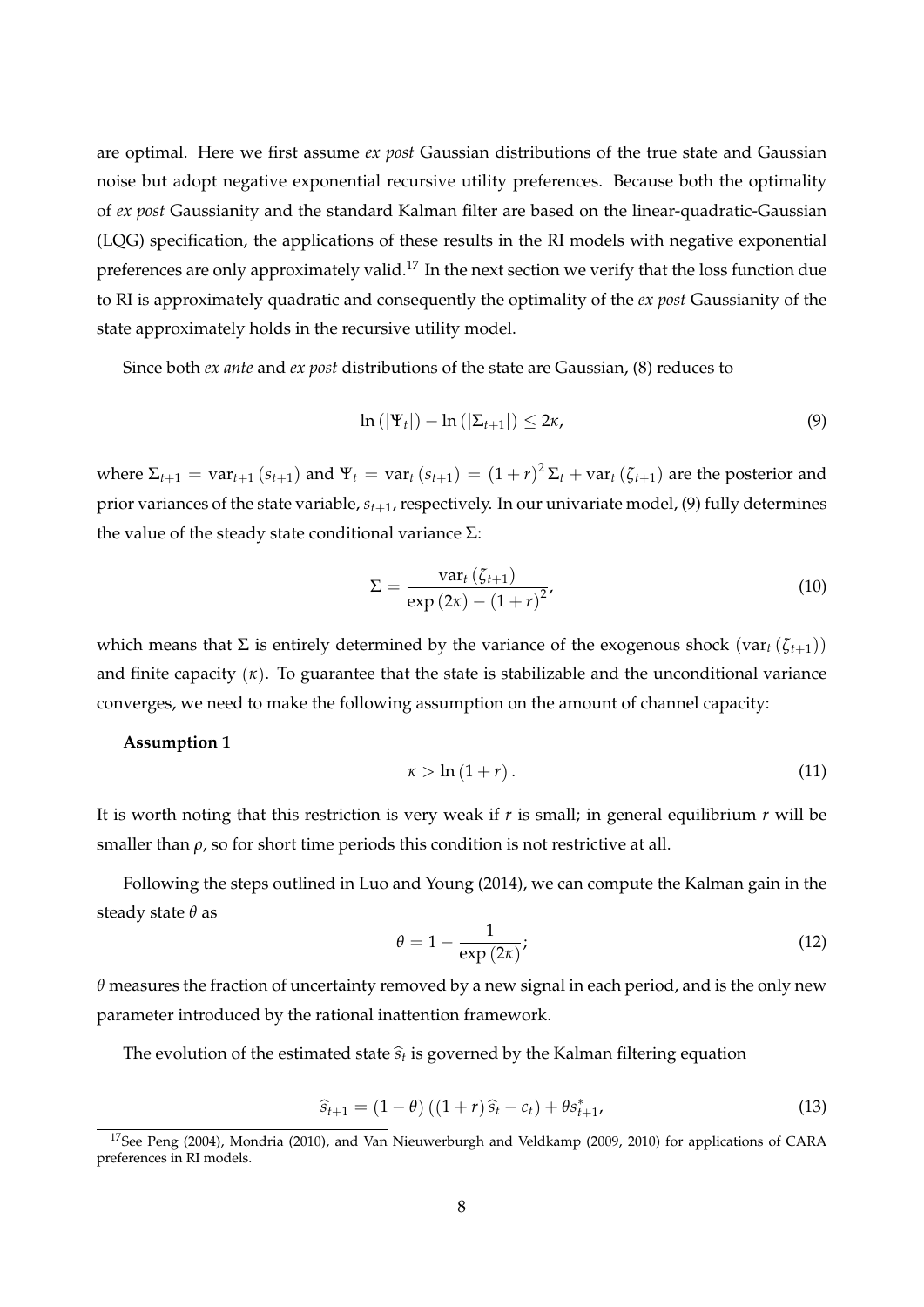where  $\widehat{s}_t = E_t [s_t]$  is the conditional mean of the state,  $s_t$ . Combining (6) with (13) yields

$$
\widehat{s}_{t+1} = (1+r)\,\widehat{s}_t - c_t + \widehat{\zeta}_{t+1},\tag{14}
$$

where

$$
\widehat{\zeta}_{t+1} = \theta \left(1+r\right) \left(s_t - \widehat{s}_t\right) + \theta \left(\zeta_{t+1} + e_{t+1}\right) \tag{15}
$$

is the innovation to  $\hat{s}_{t+1}$  and is independent of all the other terms on the RHS of (14).  $\hat{\zeta}_{t+1}$  is an  $\text{MA}(\infty)$  process with  $E_t\left[ \widehat{\zeta}_{t+1} \right] = 0$  and

$$
\operatorname{var}\left(\widehat{\zeta}_{t+1}\right) = \Gamma\left(\theta, r\right) \omega_{\zeta}^2,\tag{16}
$$

where  $\omega_{\zeta}^2 = \text{var}_t(\zeta_{t+1})$ ,

$$
\Gamma\left(\theta,r\right) = \frac{\theta}{1 - \left(1 - \theta\right)\left(1 + r\right)^2} > 1\tag{17}
$$

for  $\theta$  < 1, and

$$
s_t - \widehat{s}_t = \frac{\left(1 - \theta\right)\zeta_t}{1 - \left(1 - \theta\right)\left(1 + r\right) \cdot L} - \frac{\theta e_t}{1 - \left(1 - \theta\right)\left(1 + r\right) \cdot L} \tag{18}
$$

is the estimation error with  $E_t$   $[s_t - \widehat{s}_t] = 0$  and  $var(s_t - \widehat{s}_t) = \frac{1-\theta}{1-(1-\theta)(1+r)^2} \omega_{\widehat{\zeta}}^2$ ; L is the standard lag operator. To guarantee that the sum of these infinite series converges, we impose the restriction  $\kappa > 0.5$  ln  $(1 + r)$ , which is weaker than (11). From (17), it is clear that  $\frac{\partial \Gamma}{\partial r} > 0$  and  $\frac{\partial \Gamma}{\partial \theta} < 0$ .

# **3. General Equilibrium under RI**

# **3.1. Optimal Consumption and Savings Functions**

The consumption function and the value function under RU and RI can be obtained by solving the Bellman equation:

$$
f\left(f\left(\widehat{s}_{t}\right)\right)=\max_{c_{t}}\left\{f\left(c_{t}\right)+\frac{1}{1+\rho}f\left(\mathcal{CE}_{t}\left[f\left(\widehat{s}_{t+1}\right)\right]\right)\right\},\tag{19}
$$

subject to (14)-(18). The following proposition summarizes the main results from the above precautionarysavings model with RI.

**Proposition 1.** *For a given Kalman gain, θ, the value function is*

$$
\widehat{v}(\widehat{s}_t) = -\frac{\psi}{r} \exp\left(-\frac{1}{\psi} \left\{ r\widehat{s}_t - \psi \ln\left(1+r\right) + \left[ \frac{\psi}{r} \ln\left(\frac{1+\rho}{1+r}\right) - \frac{1}{2} \alpha r \omega_{\widehat{\zeta}}^2 \right] \right\} \right),\tag{20}
$$

*the consumption function is*

$$
c_t^* = r\hat{s}_t + \frac{\psi}{r} \Psi(r) - \Pi(\theta, r), \qquad (21)
$$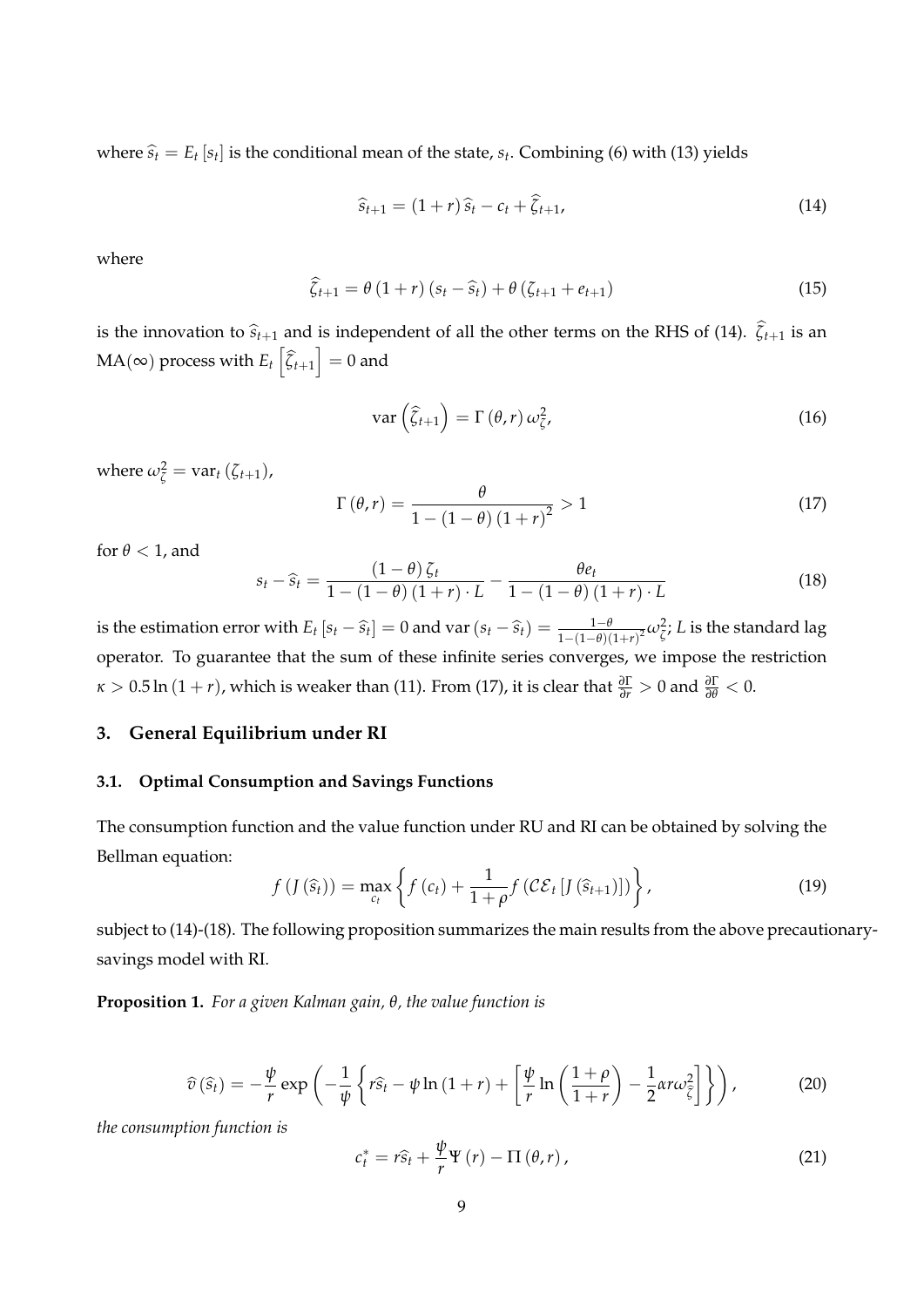*and the saving function is*

$$
d_t^* = \widetilde{f}_t + r\left(s_t - \widehat{s}_t\right) + \Pi\left(\theta, r\right) - \frac{\psi}{r}\Psi\left(r\right),\tag{22}
$$

 $\blacksquare$ 

*where*  $\widetilde{f}_t \equiv (1 - \phi_1) \phi(y_t - \overline{y})$  captures the consumer's demand for savings "for a rainy day",  $\widehat{s}_t$ *is governed by (14),*  $s_t - \widehat{s}_t$  *is an MA*(∞) *estimation error process given in (18),*  $\Pi(\theta, r) \equiv \alpha r \omega_{\widehat{\zeta}}^2/2 =$ *rα*Γ(*θ*,*r*)  $\omega_{\zeta}^2$ /2 is the precautionary saving demand, *and* Ψ(*r*) = ln  $\left(\frac{1+\rho}{1+r}\right)$ 1+*r captures the patienceinduced saving.*

*Proof.* See Appendix 7.1 for the derivations.

Given the value function (20), we can show that the loss function due to RI is approximately quadratic and the optimality of the ex post Gaussianity of the state still approximately holds in the RU model, which justifies the Kalman filtering equation, (14). See Appendix 7.2 for the detailed proof.

As *κ* converges to  $\infty$  (or  $\theta$  converges to 1),  $\hat{s}_t$  and  $\omega_{\hat{\zeta}}^2$  reduce to  $\hat{s}_t$  and  $\omega_{\hat{\zeta}}^2$ , respectively; consequently, our RI model reduces to the full-information rational expectations (FI-RE) model.<sup>18</sup> To explore the effects of limited attention on precautionary savings within the RU framework, we first define the precautionary saving premium due to limited attention as

$$
P_{ri} \equiv \frac{1}{2} \left( \Gamma \left( \theta, r \right) - 1 \right) \alpha r \omega_{\zeta}^2, \tag{23}
$$

where  $\Gamma(\theta, r)$  is given in (17). It is clear that this premium is decreasing with the degree of attention *θ*, and is increasing with the coefficient of absolute risk aversion (*α*) and the persistence and volatility of the income shock ( $φ$ <sub>1</sub> and  $σ$ ) for any given  $θ$ . Thus, the incomplete information that RI forces upon the households leads to an increase in saving.

To further explore the precautionary savings premium in (23), we isolate the effects of RI on individual consumption and saving by rewriting (21) as

$$
c_t^* = r\widehat{s}_t + \left\{ \frac{\psi}{r} \Psi(r) - \frac{1}{r\alpha} \left[ \frac{\ln \left( E_t \left[ \exp \left( -r\alpha\theta \left( 1+r \right) \left( s_t - \widehat{s}_t \right) \right) \right] \right) + \frac{1}{2} \left( r\alpha\theta\omega_\zeta \right)^2 + \frac{1}{2} \left( r\alpha\theta\omega_\zeta \right)^2 + \frac{1}{2} \left( r\alpha\theta\omega_\zeta \right)^2 \right] \right\}, \quad (24)
$$

where  $\Psi(r) = \ln\left(\frac{1+\rho}{1+r}\right)$ 1+*r* measures the relative importance of patience to the interest rate in determining optimal consumption (it is greater than 0 if  $\rho > r$ ),

$$
\frac{1}{\alpha r}\ln\left(E_t\left[\exp\left(-\alpha r\theta\left(1+r\right)\left(s_t-\widehat{s}_t\right)\right)\right]\right)=\frac{1}{2}r\alpha\theta\left(1-\theta\right)\Gamma\left(\theta,r\right)\left(1+r\right)^2\omega_{\zeta}^2
$$

<sup>&</sup>lt;sup>18</sup>If  $\alpha = 1/\psi$  and  $\theta = 1$ , the consumption function with RI, (21), reduces to that of the Wang (2003) model.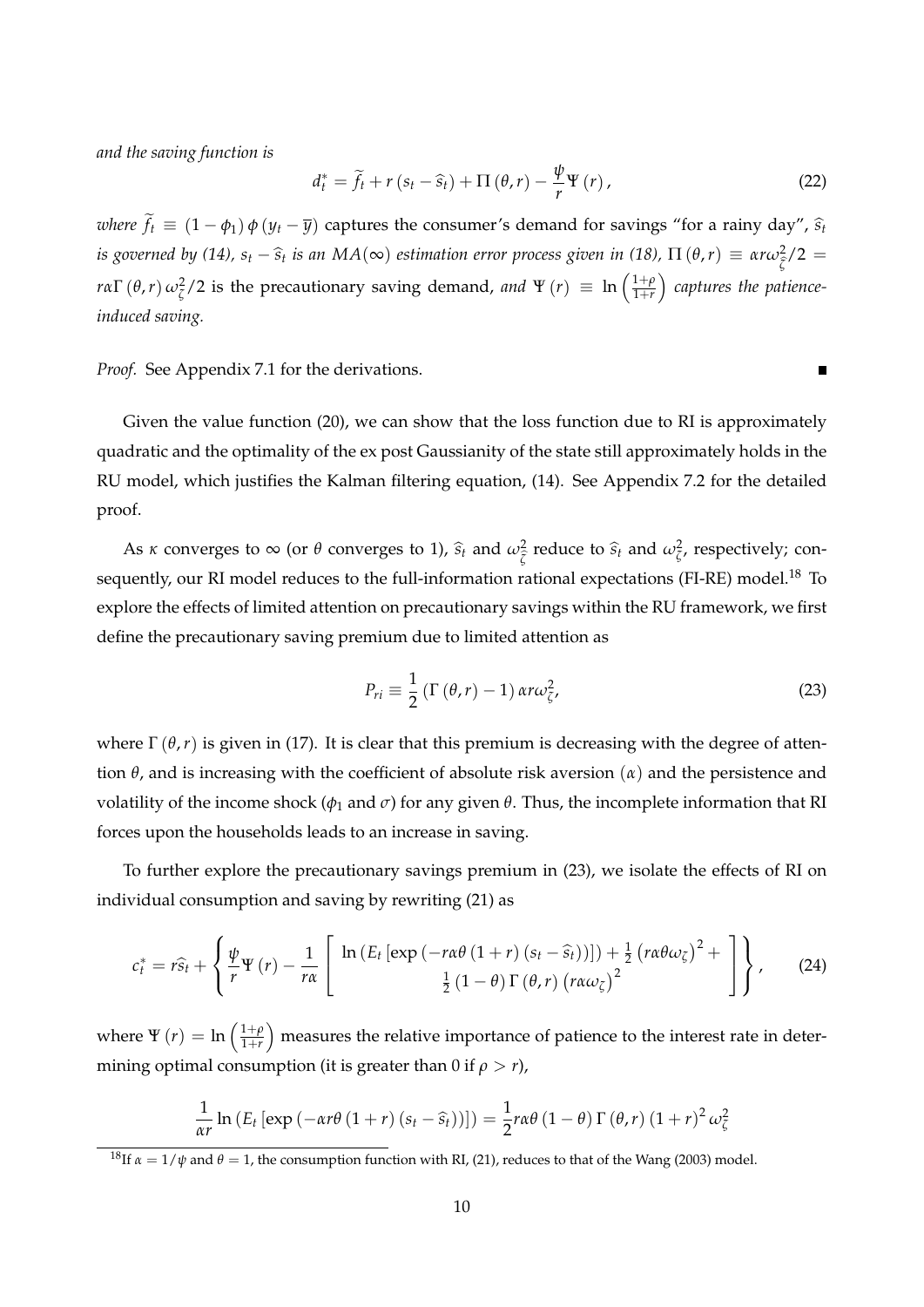is the precautionary savings premium due to the time  $t$  estimation error,  $\left(r\alpha\theta\omega_\zeta\right)^2$  /2 is the precautionary savings premium driven by the exogenous fundamental income shocks  $\{w_t\}$ , and  $(1 - \theta) \Gamma(\theta)$   $(r \alpha \omega_{\zeta})^2$  /2 captures the precautionary savings premium driven by the endogenous noise shocks,  $\{e_t\}$ .<sup>19</sup> From (21), for finite capacity ( $\kappa < \infty$  or  $\theta \in (0,1)$ ), the precautionary saving premium due to fundamental shocks is smaller than that in the full-information case,  $(r\alpha\theta\omega_\zeta)^2/2 < (r\alpha\omega_\zeta)^2/2$ , because of the incomplete adjustment of consumption to the fundamental shock; however, we have two new positive terms that increase the total savings more than the absolute value of the reduced savings: (i) the premium due to the estimation error and (ii) the premium due to the RI-induced endogenous noise.

Given the time *t* available information and the fact that  $E_t [s_t - \hat{s}_t] = 0$ , the conditional mean of (22) can be written as

$$
\widetilde{d}_{t} = \widetilde{f}_{t} + \Pi\left(\theta, r\right) - \frac{\psi}{r} \Psi\left(r\right). \tag{25}
$$

#### **3.2. Existence and Uniqueness of General Equilibrium**

As in Wang (2003), we assume that the economy is populated by a continuum of *ex ante* identical, but *ex post* heterogeneous agents, of total mass normalized to one, with each agent solving the optimal consumption and savings problem with RI specified in (19). Similar to Huggett (1993), we also make the following assumption:

**Assumption 2** *The risk-free asset in our model is a pure-consumption loan and is in zero net supply. The initial cross-sectional distribution of permanent income is a stationary distribution*  $\Phi(\cdot)$ *.* 

By the law of large numbers in Sun (2006), provided that the spaces of agents and the probability space are constructed appropriately, aggregate permanent income and the cross-sectional distribution of permanent income  $\Phi(\cdot)$  are constant over time.

**Proposition 2.** *The total savings demand "for a rainy day" in the precautionary savings model with RI equals zero for any positive interest rate. That is,*  $F_t$  $(r) = \int_{y_t} \widetilde{f}_t(r) \, d\Phi\left(y_t\right) = 0$ *, for*  $r > 0$ *.* 

*Proof.* The proof uses the LLN and is the same as that in Wang (2003).

Proposition 2 states that the total savings "for a rainy day" is zero, at any positive interest rate. Therefore, from (22), for  $r > 0$ , the expression for total savings under RI in the economy at time *t* is

$$
D(\theta, r) \equiv \Pi(\theta, r) - \frac{\psi}{r} \Psi(r), \qquad (26)
$$

 $\blacksquare$ 

<sup>&</sup>lt;sup>19</sup>This result is derived by using Equation (18) and the iid property of the processes  $\left\{\widehat{\zeta}_t\right\}$ ,  $\{\zeta_t\}$ , and  $\{e_t\}$ .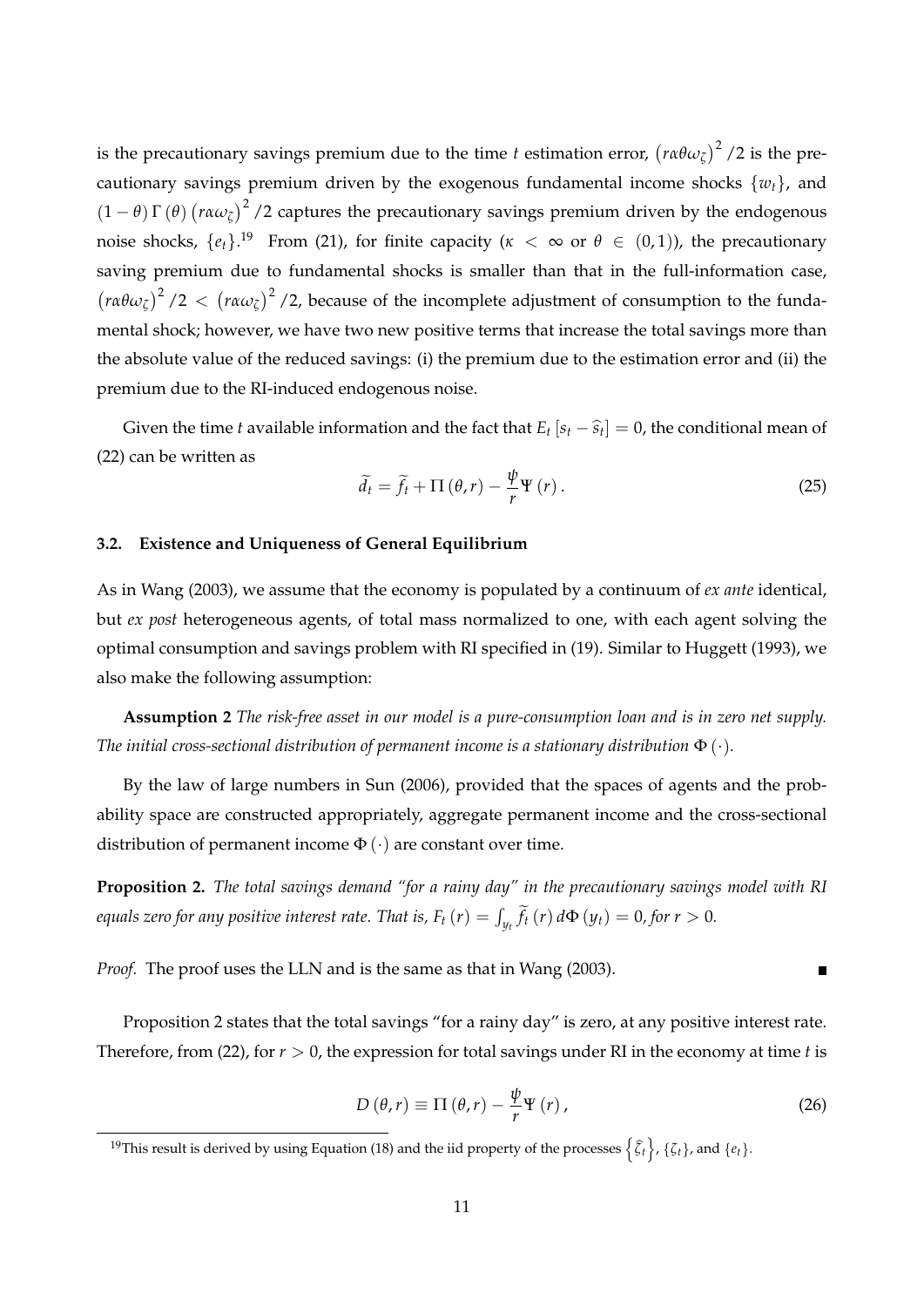where  $\Pi(\theta,r)=r$ *α*Γ  $(\theta,r)$   $\omega_{\zeta}^2/2$  measures the amount of precautionary savings, and Ψ  $(r)$  captures the patience-induced saving effect. Given (26), an equilibrium under RI is defined by an interest rate *r* ∗ satisfying

$$
D(\theta, r^*) = 0. \tag{27}
$$

The following proposition shows the existence of the equilibrium and the PIH holds in the RI general equilibrium.

**Proposition 3.** *There exists a unique equilibrium with an interest rate*  $r^* \in (0,\rho)$  *in the precautionarysavings model with RI. In equilibrium, each agent's consumption is described by the PIH, in that*

$$
c_t^* = r^* \hat{s}_t, \tag{28}
$$

 $\omega$ here  $\widehat{s}_t \ = \ E\left[s_t|\mathcal{I}_t\right]$  is the perceived value of permanent income. The evolution equations of wealth and *consumption are*

$$
\Delta c_{t+1}^* = r^* \widehat{\zeta}_{t+1},\tag{29}
$$

$$
\Delta a_{t+1}^* = \frac{1 - \phi_1}{1 + r^* - \phi_1} \left( y_t - \overline{y} \right) + r^* \left( s_t - \widehat{s}_t \right), \tag{30}
$$

respectively, where  $\widehat{\zeta}_{t+1}$  is specified in (15) with  $E_t\left[\widehat{\zeta}_{t+1}\right]=0$ ,  $\text{var}\left(\widehat{\zeta}_{t+1}\right)=\Gamma\left(\theta,r^*\right)\omega_{\widetilde{\zeta}}^2$ , and  $\Gamma\left(\theta,r^*\right)=0$ *θ* 1−(1−*θ*)(1+*r* ∗) 2 *. In the general equilibrium, the value function under RI can be written as*

$$
\widehat{v}(\widehat{s}_t) = -\frac{\psi(1+r)}{r} \exp\left(-\frac{r}{\psi}\widehat{s}_t\right),\tag{31}
$$

*Proof.* If  $r > \rho$ , the two terms,  $\Pi(\theta, r)$  and  $-\psi \Psi(r) / r$ , in the expression for total savings  $D(\theta, r^*)$ , are positive, which contradicts the equilibrium condition,  $D(\theta, r^*) = 0$ . Since  $\Pi(\theta, r) - \psi \Psi(r) / r <$  $0$  (> 0) when  $r = 0$  ( $r = \rho$ ), the continuity of the expression for total savings implies that there exists at least one interest rate  $r^* \in (0,\rho)$  such that  $D(\theta,r^*) = 0$ . From (21), we can obtain the individual's optimal consumption rule under RI in general equilibrium as  $c_t^* = r^* \widehat{s}_t$ . Substituting (14) and (28), we can obtain (29). (28) into (3) yields (30). The proof of uniqueness is longer and relegated to Appendix 7.3.  $\blacksquare$ 

The intuition behind Proposition 3 is similar to that in Wang (2003). With an individual's constant total precautionary savings demand  $\Pi(\theta, r)$ , for any  $r > 0$ , the equilibrium interest rate  $r^*$ must be such that each individual's dissavings demand due to impatience is exactly balanced by their total precautionary-savings demand,  $\Pi(\theta, r^*) = \psi \Psi(r) / r$ . Figure 1 plots aggregate saving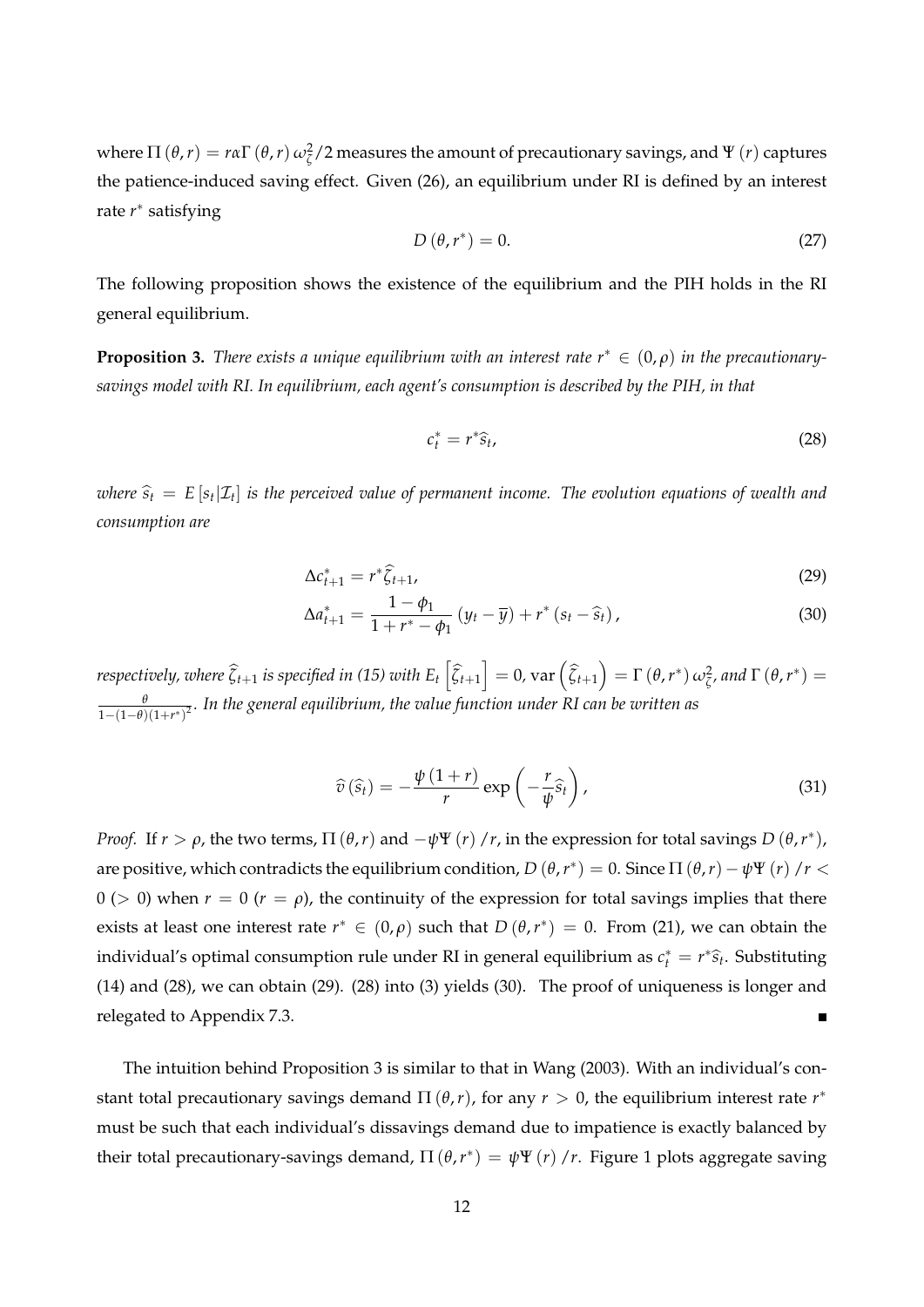as a function of  $\theta$ , given the parameters  $\alpha = 2$ ,  $\psi = 0.54$ ,  $\phi_1 = 0.92$ ,  $\sigma = 0.175$ , and  $\rho = 0.04$ .<sup>20</sup> It is clear from the figure that the equilibrium interest rate increases with *θ*.

Regarding uniqueness, Toda (2017) demonstrates that the FI-RE model used here can have multiple stationary equilibria, provided the income process is sufficiently rich; the AR(1) process we use here does not satisfy the requirements for multiple equilibria, though. Our results suggest that RI does not deliver any new insights into the nature of multiple equilibria, so we do not investigate this issue further.

The magnitude of the EIS  $(\psi)$  is a key issue in macroeconomics and asset pricing. For example, Parker (2002) and Vissing-Jorgensen and Attanasio (2003) estimate the IES to be well in excess of one. Hall (1988) and Campbell (2003), on the other hand, estimate its value to be well below one. Here we choose  $\psi = 0.5$  for illustrative purposes and will examine how EIS affects the general equilibrium under RI in Section 4 when we do the quantitative analysis.<sup>21</sup> From the equilibrium condition (27), it is clear that a high value of *ψ* would amplify the relative importance of the dissaving effect  $\Psi(r)$  for the equilibrium interest rate. The intuition behind this result is simple. When *ψ* is higher, consumption growth responds less to changes in the interest rate. In order to clear the market, the consumer must be offered a higher equilibrium risk free rate in order to be induced to save more and making his consumption tomorrow even more in excess of what it is today (less smoothing).

Given (21) and (27), it is clear that even though the individual increases their total precautionary savings in response to information frictions for a given *r*, the level of aggregate savings equals zero. That is, RI does not affect the aggregate wealth in the economy, because the equilibrium interest rate is pushed down to counteract this precautionary savings increase.<sup>22</sup> With lower Shannon channel capacity, the equilibrium interest rate is lower.

From the equilibrium condition,

$$
\frac{1}{2}r^*\alpha\Gamma(\theta,r^*)\omega_{\zeta}^2 - \frac{\psi}{r^*}\ln\left(\frac{1+\rho}{1+r^*}\right) = 0,
$$
\n(32)

 $^{20}$ In Section 4.1, we will provide more details about how we estimate the income process using the U.S. data. The main result here is robust to the choices of these parameter values.

<sup>&</sup>lt;sup>21</sup> Guvenen (2006) finds that stockholders have a higher EIS (around 1.0) than non-stockholders (around 0.1). Crump, Eusepi, Tambalotti, and Topa (2015) find that the EIS is precisely and robustly estimated to be around 0.8 in the general population using the newly released FRBNY Survey of Consumer Expectations (SCE).

 $^{22}$ If we introduced an asset with elastic supply, such as the capital stock in Aiyagari (1994), the same effects would be present but the stock of capital would rise (and the change in the interest rate would be smaller as a result). How much smaller depends on the elasticity of output with respect to capital (the share parameter on capital in a Cobb-Douglas production function).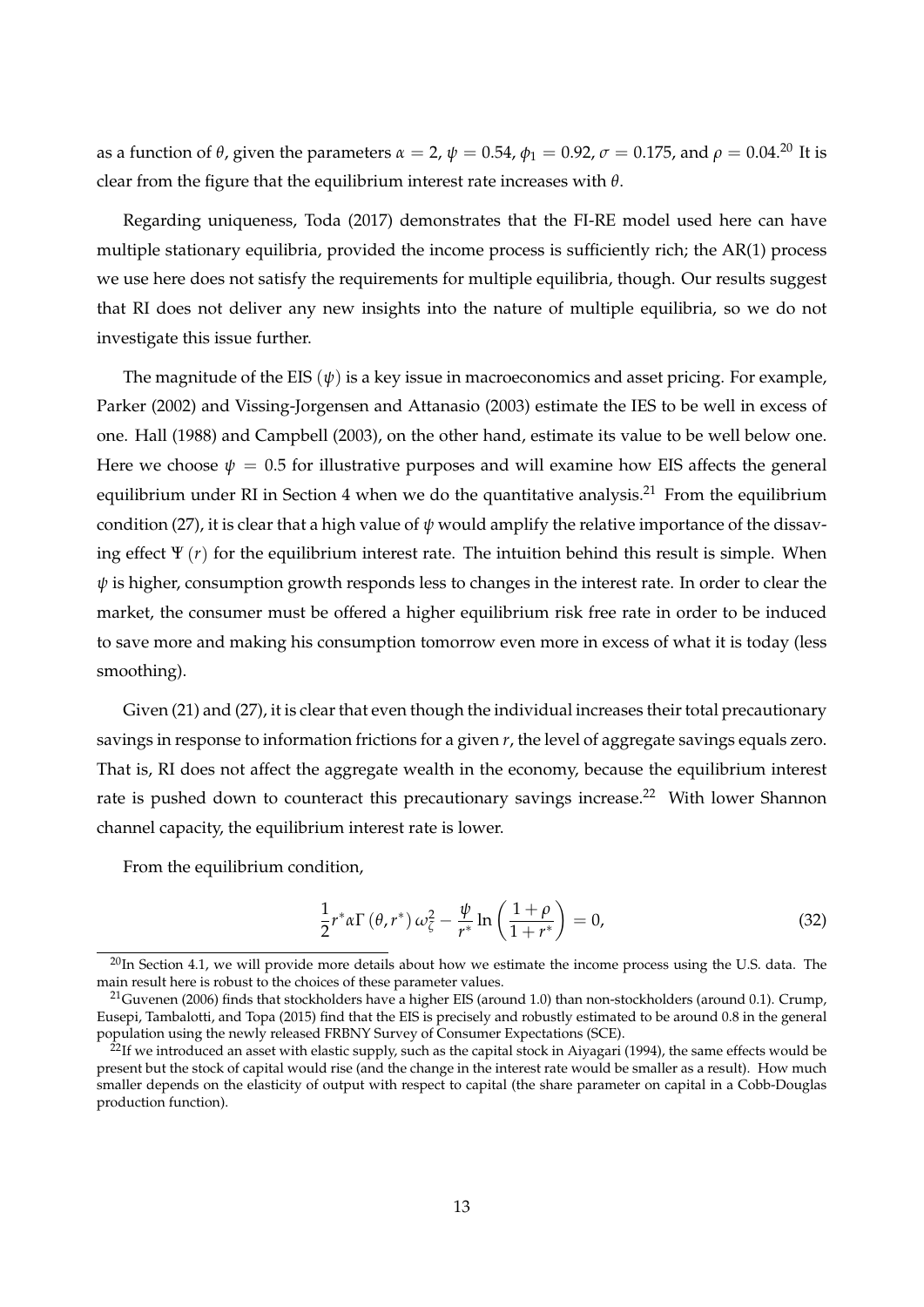it is straightforward to show that

$$
\frac{dr^*}{d\theta} = \frac{r^{*3} (2+r^*)}{\left[1-(1-\theta) (1+r^*)^2\right]^2} \left\{ \frac{2r^* \theta \left[1-(1-\theta) (1+r^*)\right]}{\left[1-(1-\theta) (1+r^*)^2\right]^2} + \frac{2\psi}{\alpha (1+r^*) \omega_{\zeta}^2} \right\}^{-1}.
$$
(33)

where  $1-(1-\theta)(1+r^*)^2>0$ . It is clear from this expression that  $r^*$  is decreasing in the degree of inattention 1 − *θ*. The first row of Table 2 reports the general equilibrium interest rates for different values of *θ*. <sup>23</sup> We can see from the table that *r* ∗ decreases as the degree of inattention increases. For example, if *θ* is reduced from 1 to 0.1, *r* ∗ is reduced from 3.41 percent to 2.89 percent. In addition, it is clear that

$$
\frac{dr^*}{d\alpha} < 0 \text{ and } \frac{dr^*}{d\psi} > 0.
$$

That is, the equilibrium interest rate decreases with the degree of risk aversion and increases with the degree of intertemporal substitution. Here it is worth noting that although both the CARA model and the LQ model lead to the PIH in general equilibrium, both risk aversion and intertemporal substitution play roles in affecting the dynamics of consumption and wealth in the CARA model via the equilibrium interest rate channel.

One might ask what a reasonable value of *θ* is, and if there is any way to calibrate it outside a model. Unfortunately, there is no direct survey evidence on the value of channel capacity of ordinary households in the economics literature, and thus it is not straightforward to answer these questions; estimates of learning capacity exist, but they are not directly useful since we are interested in the capacity that will be devoted to economic activity (specifically, consumption and saving). In lieu of such evidence, we simply note that 0.1 is the value needed to match portfolio holdings in Luo (2010) and is therefore not obviously unreasonable (a caveat can be found in Luo and Young 2016, where a significantly larger number is obtained using recursive utility). Coibion and Gorodnichenko (2015) have the most "model independent" measure of  $\theta$ , and they find  $\theta = 0.5$ provides a good fit for a variety of forecast and survey data, and a variety of other papers obtain a number of different values depending on what facts they bring to bear. We will show below that  $\theta = 0.1$  allows us to match some cross-sectional dispersion facts, but are cognizant that this parameter's value is quite uncertain.

# **3.3. Elastic Attention**

Instead of using fixed channel capacity to model finite information-processing ability, one could assume that the marginal cost of information-processing (i.e., the shadow price of information-

<sup>&</sup>lt;sup>23</sup>Here we also set  $\alpha = 3$ ,  $\phi_1 = 0.92$ ,  $\sigma = 0.175$ , and  $\rho = 0.04$ .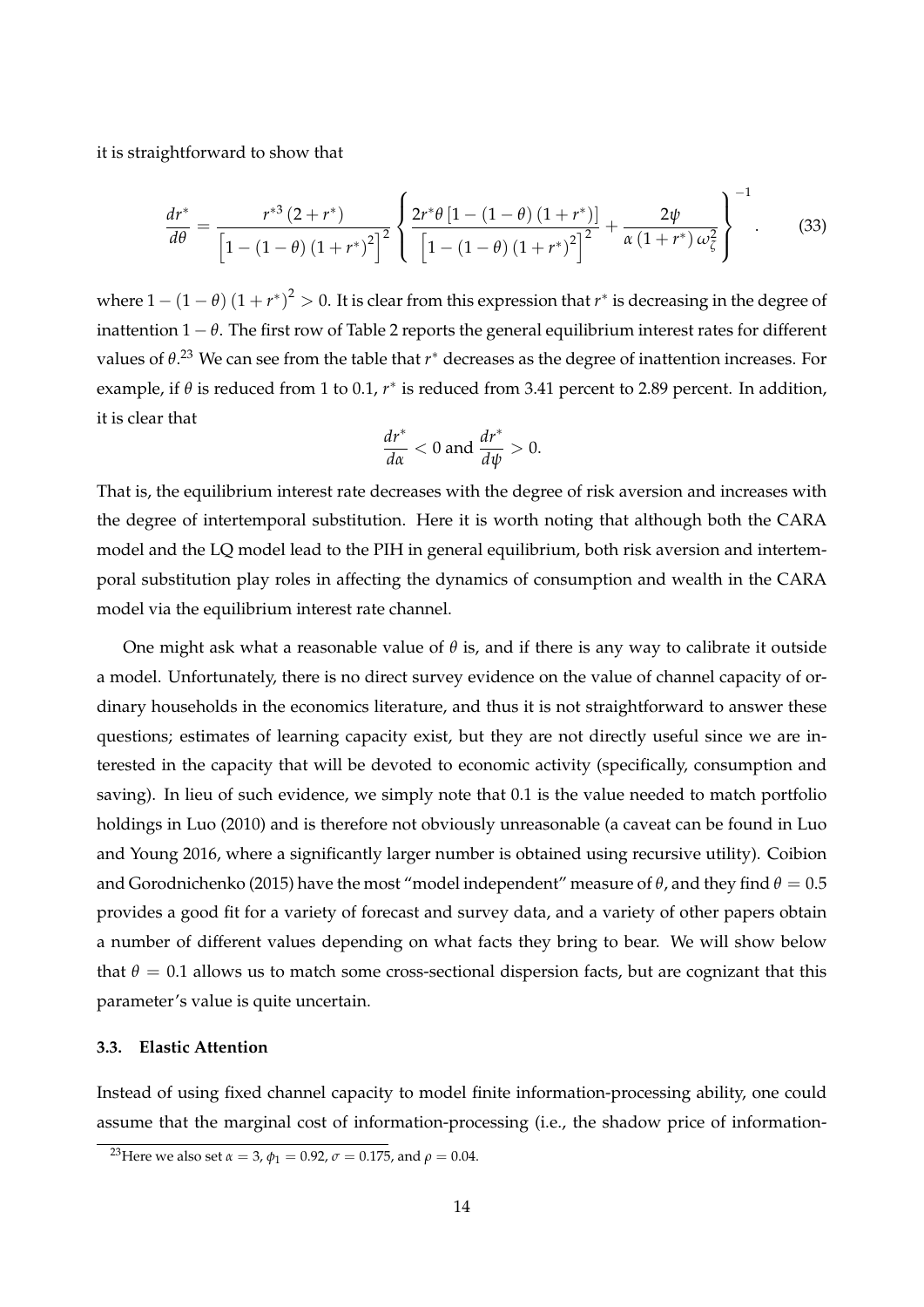processing capacity) is fixed. That is, the Lagrange multiplier on (9) is constant.<sup>24</sup> In the univariate case, the objective of the agent with finite capacity in the filtering problem is to minimize the discounted expected mean square error (MSE),

$$
L_{t} = E_{t} \left[ v_{0} \left( s_{t} \right) - v \left( x_{t} \right) \right], \tag{34}
$$

where  $v_0(\cdot)$  and  $v(\cdot)$  are the value functions in the FI-RE model and the RI model, respectively,  $s_t$  is the unobservable state variable and  $x_t$  is the best estimate of the true state, subject to the information-processing constraint, or

$$
\min_{\{\Sigma_t\}} \left\{ \sum_{t=0}^{\infty} \beta^t \left[ \frac{1}{2} \Phi \Sigma_t + \lambda \ln \left( \frac{(1+r)^2 \Sigma_{t-1} + \omega_{\zeta}^2}{\Sigma_t} \right) \right] \right\},\
$$

where  $\Phi = (r/\psi)^2$  ,  $\Sigma_t$  is the conditional variance at *t* , and  $\lambda$  is the Lagrange multiplier corresponding to  $(9)$ .<sup>25</sup>

Solving this problem yields the optimal steady state conditional variance:

$$
\Sigma(r,\lambda^*) = \frac{\left(1+r\right)^2 \left(1-\beta\right) \lambda^* - \Phi + \sqrt{\left[\left(1+r\right)^2 \left(1-\beta\right) \lambda^* - \Phi\right]^2 + 4\lambda^* \left(1+r\right)^2 \Phi}}{2\Phi\left(1+r\right)^2} \omega_{\zeta}^2, \qquad (35)
$$

where  $\lambda^*=\lambda/\omega_{\zeta}^2$  is the normalized shadow price of information-processing capacity. It is straightforward to show that as  $\lambda$  goes to 0, Σ = 0; and as  $\lambda$  goes to  $\pi\infty$ , Σ =  $\infty$ . Note that  $\frac{\partial \ln \Sigma}{\partial \ln \omega_{\zeta}^2} < 1$  if  $a$  we adopt the assumption that *λ* is fixed, while  $\frac{\partial \ln \Sigma}{\partial \ln \omega_{\zeta}^2} = 1$  in the fixed *κ* case. Comparing (35) with (10), it is clear that the two RI modeling strategies are observationally equivalent in the sense that they lead to the same conditional variance if the following equality holds:

$$
\kappa(r,\lambda^{*}) = \ln(1+r) + \frac{1}{2}\ln\left(1+\frac{2\Phi}{(1+r)^{2}(1-\beta)\lambda^{*}-\Phi+\sqrt{\left[(1+r)^{2}(1-\beta)\lambda^{*}-\Phi\right]^{2}+4\lambda^{*}(1+r)^{2}\Phi}}\right).
$$
\n(36)

<sup>&</sup>lt;sup>24</sup>See Maćkowiak and Wiederholt (2015) and Matejka, Filip and Alisdair McKay (2015) for applications of elastic attention in other macroeconomic settings.

 $^{25}$ As in the fixed-capacity case, although we adopt the CARA-Gaussian setting, the loss function due to imperfectstate-observation is approximately quadratic. See Appendix 7.2 for derivation of the objective function and discussion of the approximation quality.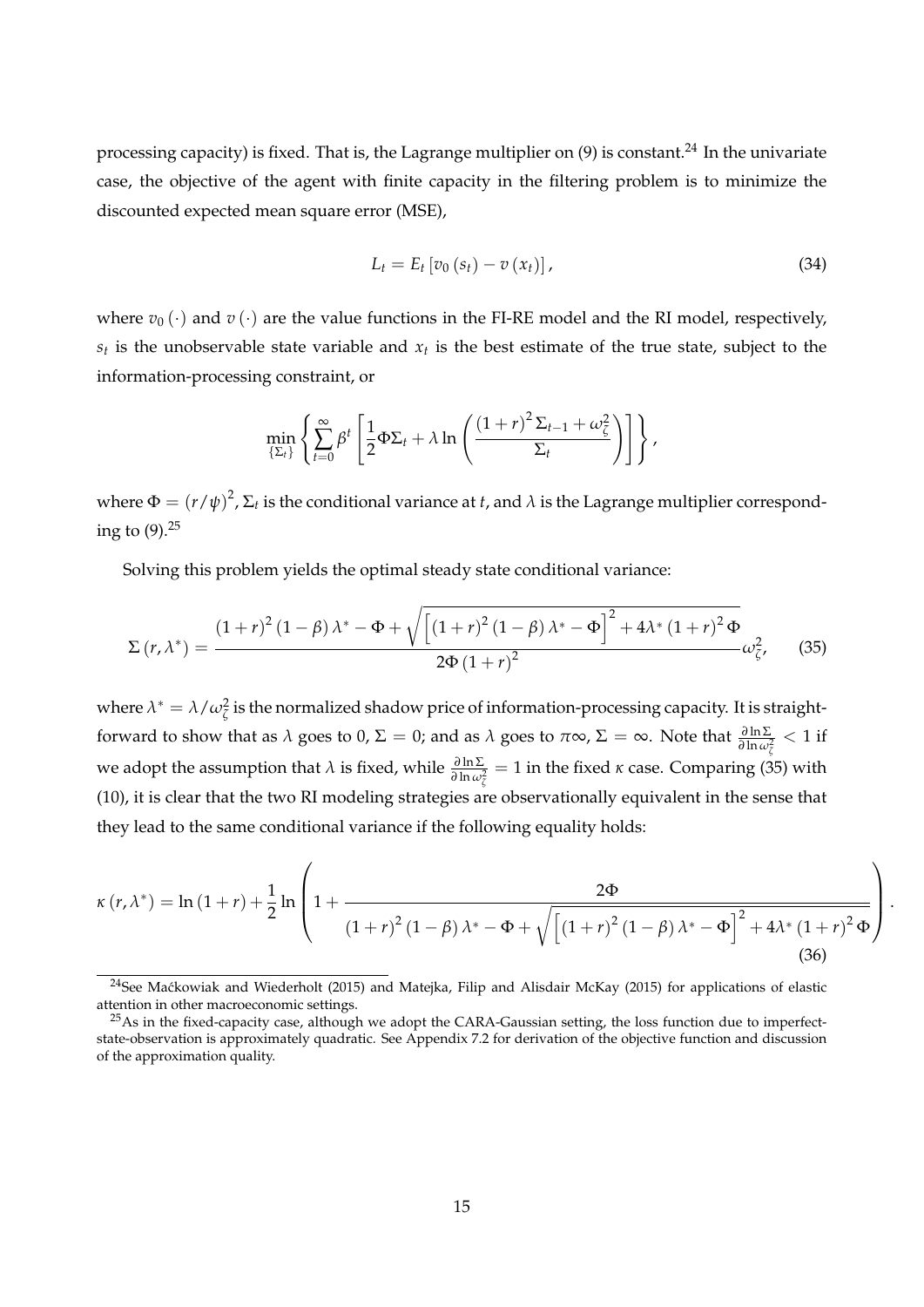In this case, the Kalman gain is

$$
\theta(r,\lambda^{*}) = 1 - \frac{1}{1+r} \left\{ 1 + \frac{2\Phi}{(1+r)^{2} (1-\beta)\lambda^{*} - \Phi + \sqrt{\left[ (1+r)^{2} (1-\beta)\lambda^{*} - \Phi \right]^{2} + 4\lambda^{*} (1+r)^{2} \Phi}} \right\}^{-1}
$$
\n(37)

.

It is obvious that *κ* converges to its lower limit  $\kappa = \ln(1+r) \approx r$  as  $\lambda$  goes to  $\infty$ ; and it converges to  $\infty$  as  $\lambda$  goes to 0. In addition, it is also clear that the higher the income uncertainty, the more capacity is devoted to monitoring the evolution of the state. In other words, using this RI modeling strategy, the consumer is allowed to adjust the optimal level of capacity in such a way that the marginal cost of information-processing for the problem at hand remains constant. Figure 2 clearly shows that the optimal level of attention is decreasing with the value of EIS for different values of the marginal information-processing  $cost<sup>26</sup>$  That is, when consumers are more reluctant in substituting their consumption over time (low EIS), they choose to devote more capacity and attention to monitoring the evolution of the state. The intuition behind this result is that when inattentive consumers really like flat consumption profile, they devote more attention to monitoring the state in order to avoid making the consumption profile steep, which occurs with low attention due to "accidental savings". $27$  In summary, we use the following two-stage optimization procedure to solve the joint optimal control-filtering model under RI:

- 1. Given that *κ* is constant channel capacity, guess that the ex post Gaussian distribution of the true state and additive iid Gaussian noise due to RI are still optimal when the agent has recursive utility. Given the optimality of ex post Gaussianity and Gaussian noise, we can apply the standard Kalman filter and dynamic programming to solve the RI model explicitly. Using the loss function derived from the value functions under RI and FI-RE, we can verify that our guess about the optimality of ex post Gaussianity and Gaussian noise is correct.
- 2. Minimizing the same loss function due to the information-processing constraint obtained in Stage 1 and fixed marginal cost leads to optimal conditional variance  $(\Sigma^*)$  and endogenous attention (*κ*), which verifies that the assumption of constant channel capacity we used in Stage 1 is correct.

Although the above two RI modeling strategies, inelastic and elastic capacity, are observationally equivalent in the "static" sense, they have distinct implications for the model's propagation

<sup>&</sup>lt;sup>26</sup>Here we set  $\beta = 0.96$  and  $r = 0.025$ .

<sup>&</sup>lt;sup>27</sup>Given the relationship between *λ* and *θ* (or *κ*), in the following analysis we just use the value of *θ* to measure the degree of optimal attention.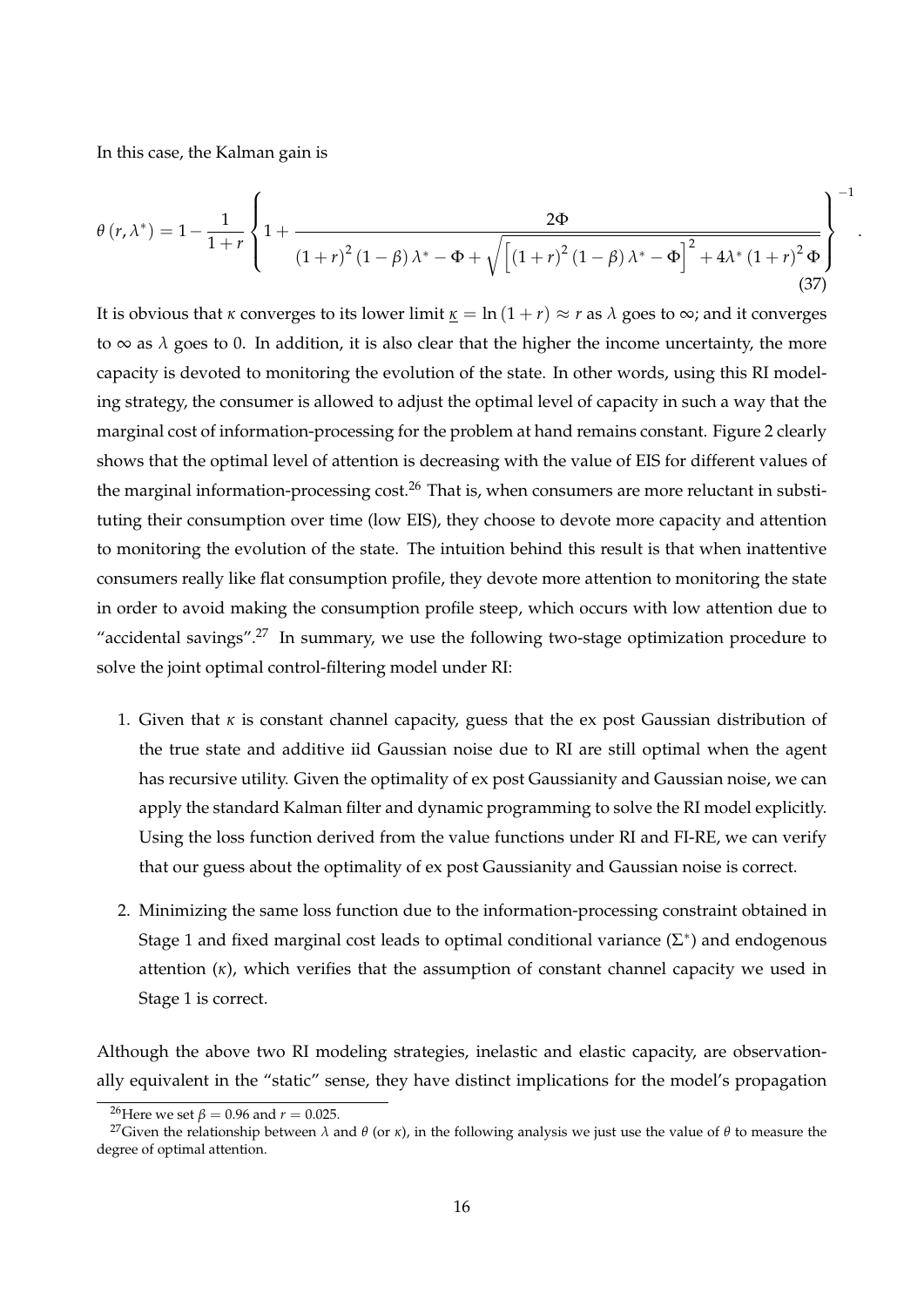mechanism if the economy is experiencing regime switching. With inelastic capacity, the propagation mechanism governed by the Kalman gain is fixed regardless of changes in fundamental uncertainty, whereas with elastic capacity the propagation mechanism will change in response to changes in fundamental uncertainty. In a recent study, Coibion and Gorodnichenko (2015) used the SPF forecast survey data to test the degree of information rigidities governed by the Kalman gain and find that the information rigidities were decreasing with the volatility of the macroeconomic conditions. Specifically, they find that information rigidities were falling from the late 1960s to the start of the Great Moderation (1983 − 1984) and have declined since then, and argue that one should be wary of treating the degree of information rigidities as a structural parameter because it responds to changes in macroeconomic conditions. In the following analysis, we show that elastic attention delivers an accurate prediction about the response of consumption dispersion to changes in income volatility.

Since *κ* and *θ* in the elastic attention case depend on both the equilibrium interest rate and labor income uncertainty, the equilibrium interest rate is now determined implicitly by the following function:

$$
D\left(\theta\left(r^*,\widetilde{\lambda}\right),r^*\right) \equiv \Pi\left(\theta\left(r^*,\widetilde{\lambda}\right),r^*\right) - \frac{\psi}{r}\Psi\left(r^*\right). \tag{38}
$$

Figure 3 illustrates how *r* ∗ varies with labor income uncertainty, *σ*, for fixed information-processing cost,  $\lambda$  – the aggregate saving function is increasing with the interest rate and the general equilibrium interest rate is decreasing with labor income uncertainty. We can see from Table 4 that if the economy becomes more volatile (i.e., larger *σ*), the Kalman gain (*θ*) increases while the equilibrium interest rate (*r* ∗ ) decreases. This result is different from that obtained in the fixed capacity case in which *θ* and *r* ∗ move in the same direction. (See Table 2.) The main reason for this result is that income uncertainty affects the equilibrium interest rate via two channels: (i) The direct channel which leads to higher aggregate savings (i.e., the  $\omega_{\tilde{\zeta}}^2$  term in (38)) and (ii) the indirect channel which leads to lower aggregate savings (i.e., the  $\theta\left(r^*,\widetilde\lambda\right)$  term in (38)), and the direct channel dominates.<sup>28</sup> In the next section, after estimating the income process using the U.S. data, we will examine how changes in income uncertainty affects the level of optimal attention and the equilibrium interest rate, and the relative volatility of consumption and wealth to income.

It is worth noting that the analysis in the benchmark model can be extended to an economy with risky financial assets, which consumers can use to partially hedge their idiosyncratic labor income shocks. Under some reasonable assumptions, the general equilibrium results obtained in our benchmark model remain valid when we reinterpret the variance of the labor income as the

<sup>&</sup>lt;sup>28</sup>We have been unable to prove that *r*\* is unique under elastic capacity, precisely because of the indirect channel.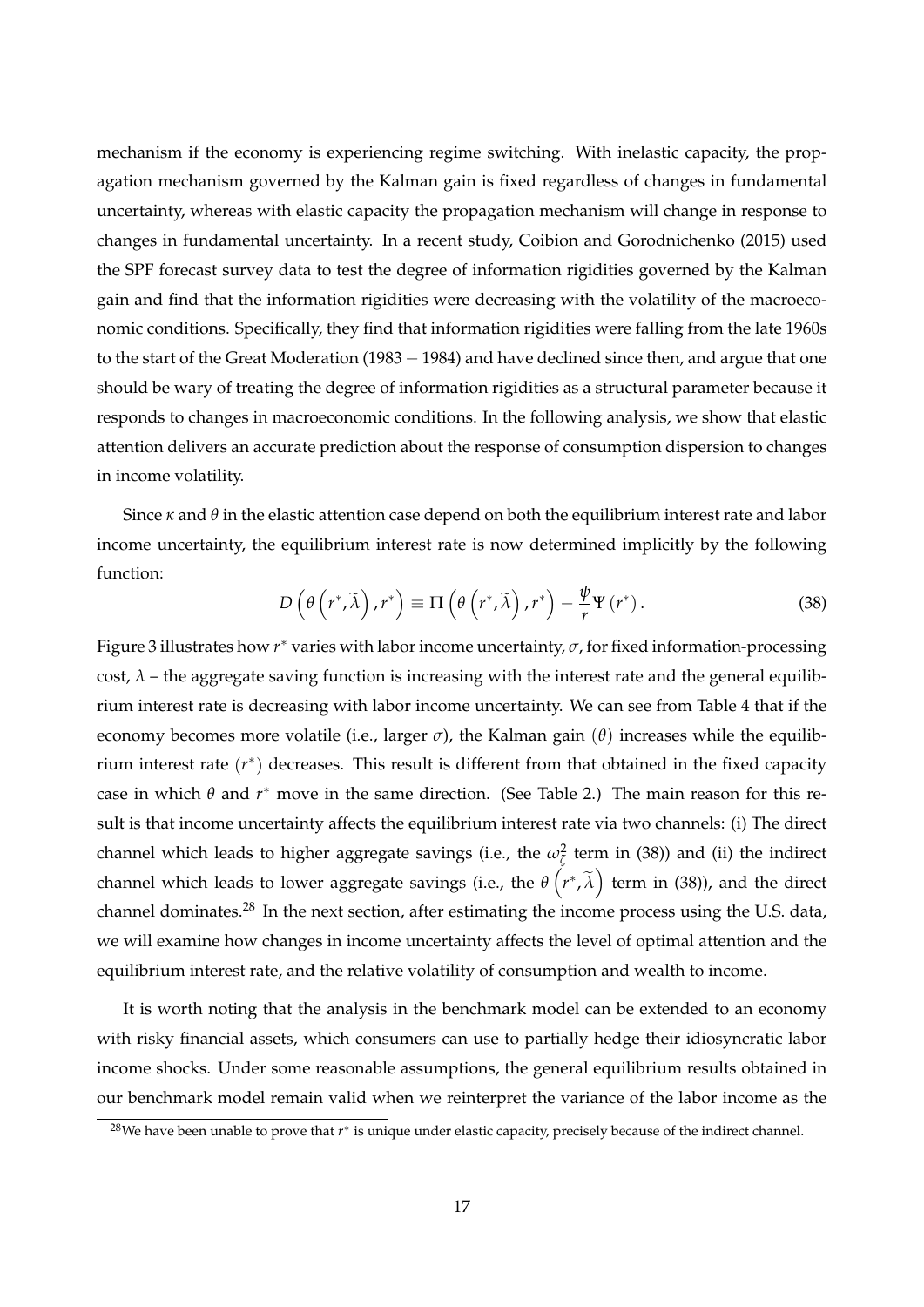variance of the residual risk faced by the consumers after hedging using the risky financial assets.<sup>29</sup>

## **4. Empirical and Quantitative Results**

In this section we assess our GE-RI model's implications for the dynamics of consumption, income and wealth. To construct empirical counterparts that are comparable with the theoretical moments derived in the model, we construct a panel with individual consumption, income and wealth based on the Panel Study of Income Dynamics (PSID) and the Consumer Expenditure Survey (CEX), using the imputation approach from Blundell, Pistaferri, and Preston (2008) as extended by Guvenen and Smith (2014). Then, using the estimated income process, we show the GE-RI model significantly fits the data better than the full information model in terms of the consumption and wealth dynamics. Our closed-form solutions explicitly show the different channels through which RI drives the results.

## **4.1. Empirical Evidence**

In order to measure the relative consumption dispersion in the data,  $sd(\Delta c)/ sd(\Delta y)$ , we construct a panel data set which contains both consumption and income at the household level. The PSID does not include enough consumption expenditure data to create full picture of household nondurable consumption. Such detailed expenditures are found, though, in the CEX from the Bureau of Labor Statistics. But households in this study are only interviewed for four consecutive quarters and thus do not form a panel. To create a panel of consumption to match the PSID income measures, we use an estimated demand function for imputing nondurable consumption following Guvenen and Smith (2014). Using an IV regression, they estimate a demand function for nondurable consumption that fits the detailed data in the CEX. The demand function uses demographic information and food consumption which can be found in both the CEX and PSID. Thus, we use this demand function of food consumption and demographic information (including age, family size, inflation measures, race, and education) to estimate nondurable consumption for PSID households, creating a consumption panel.

Following Blundell, Pistaferri, and Preston (2008), we define the household income as total household income (including wage, financial, and transfer income of head, wife, and all others in household) minus financial income (defined as the sum of annual dividend income, interest income, rental income, trust fund income, and income from royalties for the head of the household only) minus the tax liability of non-financial income. This tax liability is defined as the total federal tax liability multiplied by the non-financial share of total income. Tax liabilities after 1992 are

<sup>29</sup>See Online Appendix B for the detailed proof.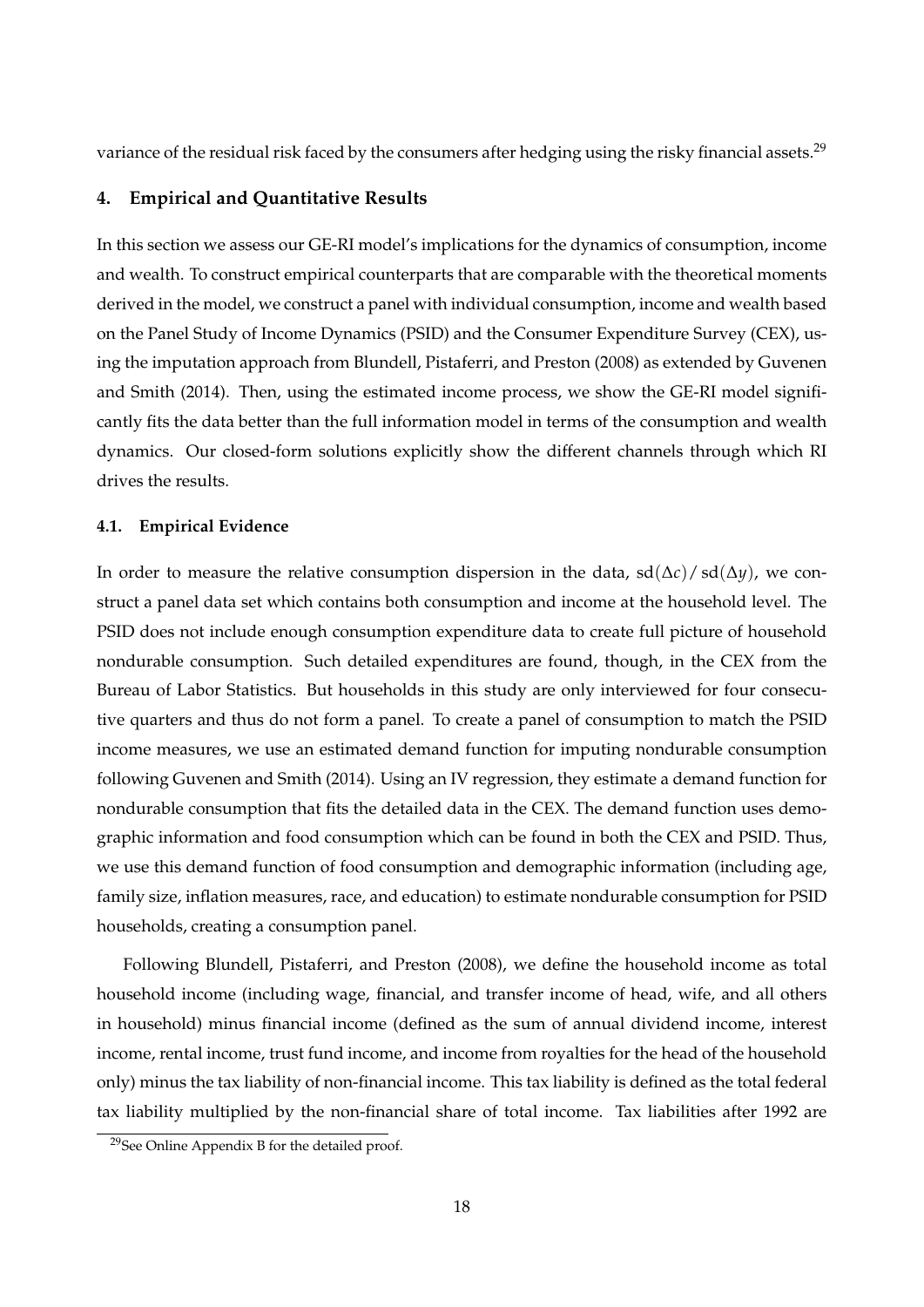not reported in the PSID and so we estimate them using the TAXSIM program from the National Bureau of Economic Research. Our final household income measure can be expressed as:

income measure = (total HH income – financial income) – taxes  $\times$   $\frac{\text{total HH income}}{\text{total HH income}}$ .

Our household sample selection closely follows that of Blundell, Pistaferri, and Preston (2008) as well.<sup>30</sup> We exclude households in the PSID poverty and Latino subsamples. We exclude households in years of family composition change, change in marital status, or female headship, as well as in years where the head or wife is under 30 or over 65. Households in years with missing education, region, income, and imputed consumption responses are also excluded. We also exclude households in years where they report a negative income or a food consumption level in the top or bottom 5 percent of all reported values in that year. Income and consumption values are then deflated by the CPI to constant 1982−1984 dollars. Our final panel contains 7, 111 unique households with 58, 034 yearly income responses and  $48$ , 990 imputed nondurable consumption values.<sup>31</sup>

With this constructed panel of household income and consumption, we next drop households in years where year-over-year food consumption changes are more than 20 percent or less than −20 percent. To exclude extreme outliers, we then follow Floden and Linde (2001) and normalize both income and consumption measures as ratios of the mean of each year, and exclude household in bottom and top 1 percent of the distribution of those ratios. Figure 4 shows the relative dispersion of consumption, defined as the ratio of the standard deviation of the consumption change to the standard deviation of the income change between 1980 and 2000. The basic pattern confirms but extends the findings in Blundell, Pistaferri, and Preston (2008) – relative consumption dispersion declines in the 1980s, but this decline stops around 1990.

In order to calculate the relative volatility of wealth to income ratio,sd(∆*a*)/ sd(∆*y*), we use wealth information included in the PSID data. Notice that the PSID only reports household wealth variables every five years starting in 1983, and then every other year starting in 1998. To be consistent with the model, we construct household wealth in the following way. We use measure of wealth defined as the sum of the net value of liquid assets (checking, savings, money market, etc.), vehicles, home equity, and other assets such as bonds, insurance policies, and trusts. All reported

 $30$ They create a new panel series of consumption that combines information from PSID and CEX, focusing on the period when some of the largest changes in income inequality occurred. For other explanations for observed consumption and income inequality, see Krueger and Perri (2006) and Attanasio and Pavoni (2011).

 $31$ There are more household incomes than imputed consumption values because food consumption - the main input variable in Guvenen and Smith's nondurable demand function - is not reported in the PSID for the years 1987 and 1988. Dividing the total income responses by unique households yields an average of 7-8 years of responses per household. These years are not necessarily consecutive as our sample selection procedure allows households to be excluded in certain years but return to the sample if they later meet the criteria once again.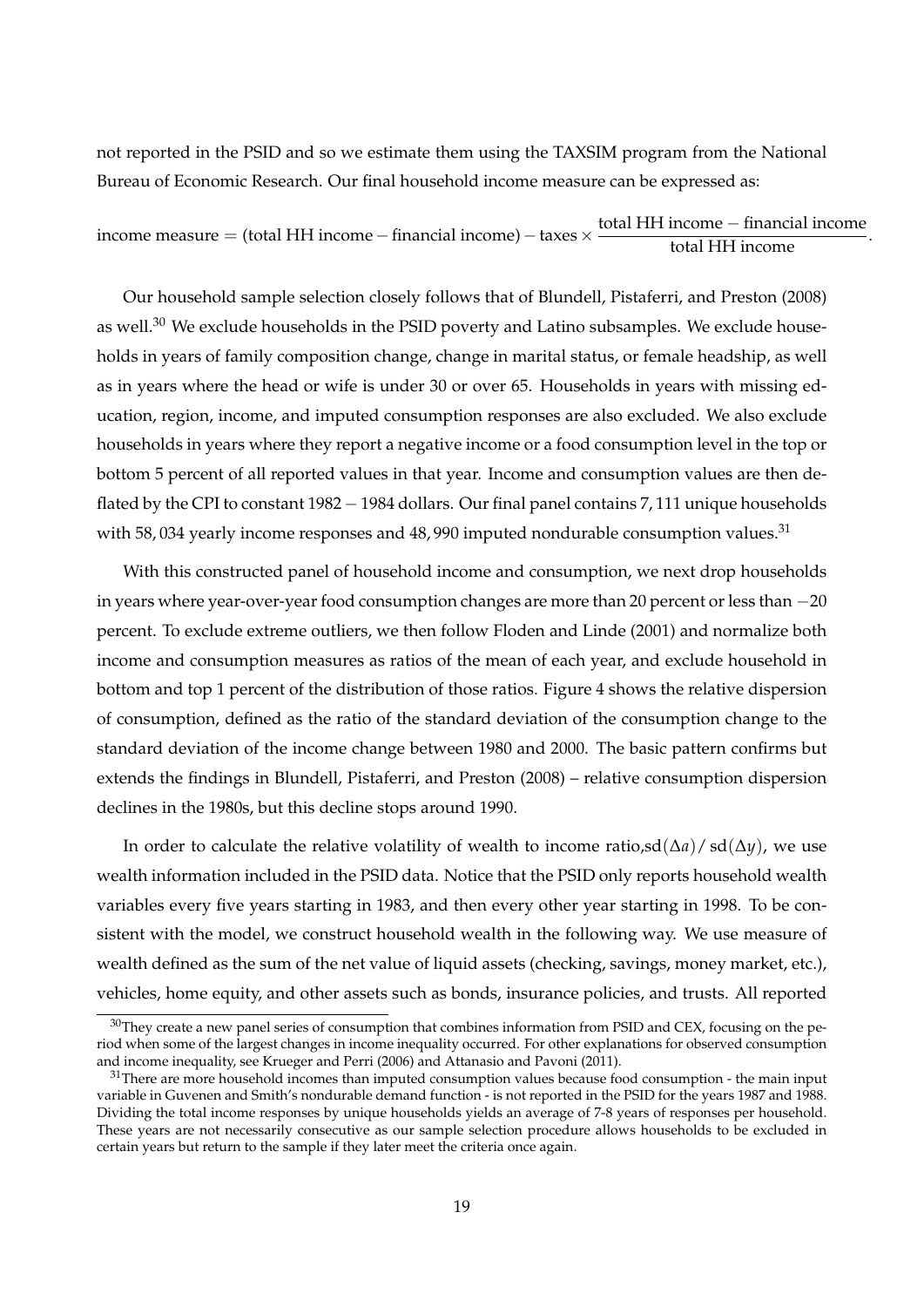values are again deflated by the CPI to constant 1982 − 1984 dollars. We normalize each reported wealth and income value to the mean of the year reported, and then exclude outliers of this distribution at the top and bottom 1 percent. We then take the standard deviations of the change in normalized value from the previous report for both wealth and income to calculate our ratio. Our final panel for wealth and income has 23, 630 observations across 6232 households. This panel is somewhat smaller than our panel of consumption and income due to the limited number of years that wealth measures are reported. Figure 5 reports the results, which shows the relative volatility of wealth to income has been relatively stable in the sample period.

When estimating the income process, we focus on the sample period to the years 1980 − 1996, due to the PSID survey changing to a biennial schedule after 1996. To further restrict the sample to exclude households with dramatic year-over-year income changes, we eliminate household incomes with year-over-year level changes in the top and bottom 5 percent of the distribution in each year. Then, again following Floden and Linde (2001), we normalize household income measures as ratios of the mean for that year and exclude all household values in years in which the income is in the top and bottom 1 percent of the normalized income measure for the year. To eliminate possible heteroskedasticity in the income measures, we follow Floden and Linde (2001) and regress each on a series of demographic variables in a fixed-effect panel regression to remove variation caused by differences in age and education. We next subtract these fitted values from each measure to create a panel of income residuals. We then use this panel to estimate the household income process as specified by equation (4) by running panel regressions on lagged income. As the last row of Table 1 reports, the estimated values of  $φ_0$ ,  $φ_1$ , and  $σ$  are 0.0005, 0.919, and 0.175, respectively.

# **4.2. Empirical Implications for the Cross-Sectional Dispersion of Consumption, Wealth, and Income**

Luo (2008) examines how RI affects consumption volatility in a partial equilibrium version of the PIH model presented above. In general equilibrium, since RI affects the equilibrium interest rate, it will have an additional effect on consumption dynamics. Using (29) and (30), we can obtain the key stochastic properties of the joint cross-sectional dispersion of individual consumption and wealth relative to income. The following proposition summarizes the implications of RI for the relative dispersion of consumption to income as well as the relative dispersion of financial wealth to income. Note that mathematically, the cross-sectional dispersion of consumption and wealth (relative to income) can be measured by the relative volatility of consumption to income and the relative volatility of wealth to income.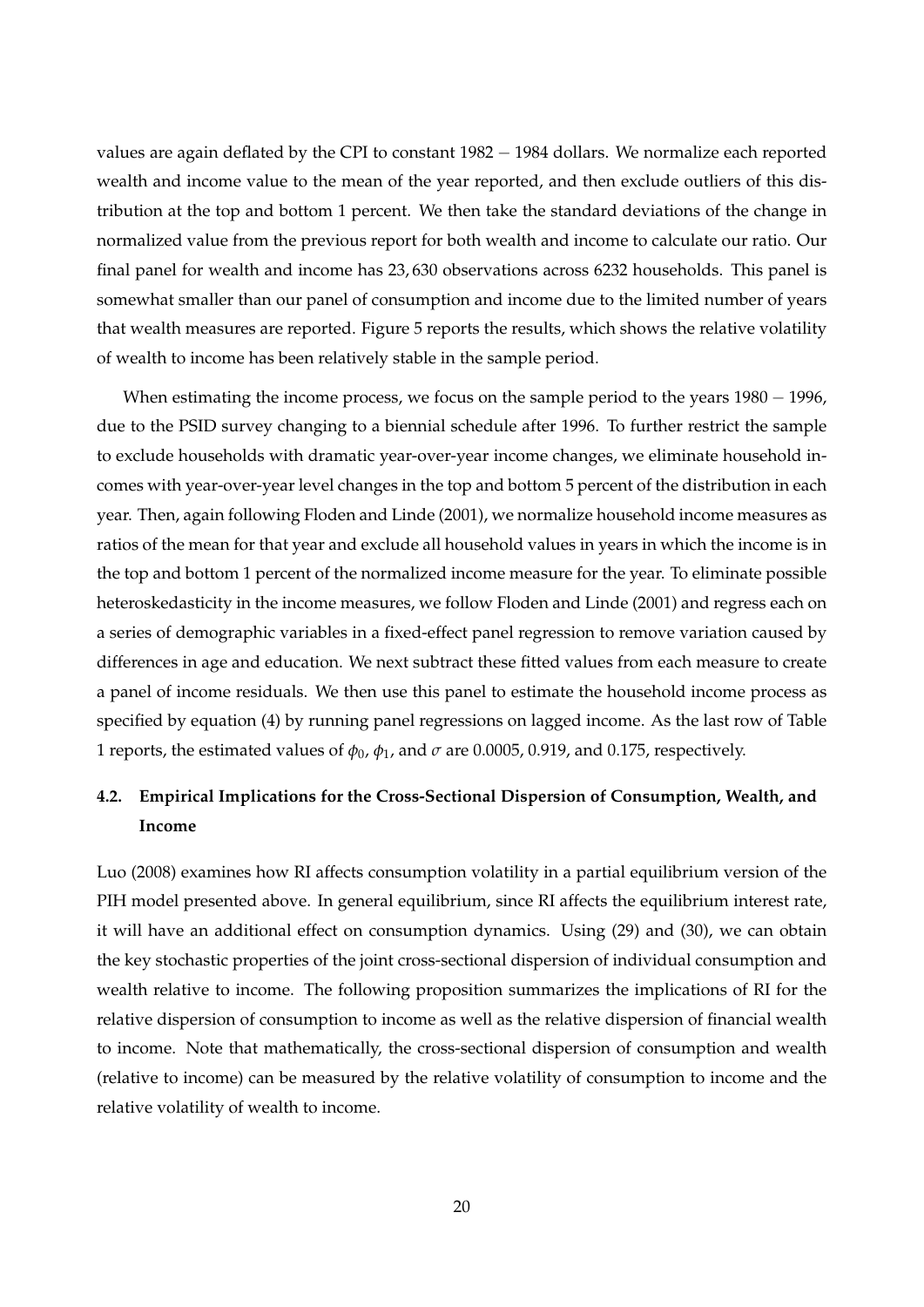**Proposition 4.** *Under RI, the relative volatility of individual consumption growth to income growth is*

$$
\mu_{cy} \equiv \frac{sd\left(\Delta c_t^*\right)}{sd\left(\Delta y_t\right)} = \frac{r^*}{1 + r^* - \phi_1} \sqrt{\frac{\left(1 + \phi_1\right)\Gamma\left(\theta, r^*\right)}{2}},\tag{39}
$$

 $\blacksquare$ 

*and the relative volatility of financial wealth to income is*

$$
\mu_{ay} \equiv \frac{sd\left(\Delta a_{t}^{*}\right)}{sd\left(\Delta y_{t}\right)} = \frac{1}{\sqrt{2}\left(1 + r^{*} - \phi_{1}\right)}\sqrt{1 - \phi_{1} + \frac{r^{*2}\left(1 - \theta\right)\left(1 + \phi_{1}\right)}{1 - \left(1 - \theta\right)\left(1 + r^{*}\right)^{2}} + \frac{2r^{*}\left(1 - \theta\right)\left(1 - \phi_{1}^{2}\right)}{1 - \phi_{1}\left(1 - \theta\right)\left(1 + r^{*}\right)}}.
$$
\n(40)

*Proof.* See Appendix 7.1.

Expression (39) shows that RI has two opposing effects on the relative consumption dispersion. The first effect is direct through its presence in the expression of  $\Gamma(\theta,r^*)$ , whereas the second effect is through the general equilibrium interest rate (*r* ∗ ) and is thus indirect. Using the expression of  $\Gamma(\theta, r^*)$ , it is straightforward to show that the direct effect of RI is to increase consumption volatility. The intuition is very simple: the presence of the RI-induced noise dominates the slow adjustment of consumption in determining consumption volatility at the individual level. In contrast, the indirect effect of RI will reduce consumption volatility because it reduces the general equilibrium interest rate and *∂*Γ (*θ*,*r* ∗ ) /*∂r* <sup>∗</sup> > 0. Following the literature of precautionary savings and the estimated income process in the preceding subsection, we set  $\rho = 0.04$ ,  $\alpha = 3$ ,  $\sigma = 0.175$ , and  $\phi_1 = 0.919$ . The second to fourth rows of Table 2 reports how the interest rate and the relative volatility of consumption and wealth to income vary with  $\theta$  in general equilibrium when  $\psi = 0.54$ . It is clear from the second row of Table 2 that RI can significantly affect the equilibrium interest rate. For example, when *θ* decreases from 1 to 0.10, *r* ∗ decreases from 3.41 percent to 2.89 percent, which is very close to 2.97 percent, the average annual equilibrium real interest rate from 1980 to 1996 estimated in Laubach and Williams (2015) using 1961 − 2014 U.S. quarterly data (note that if  $\theta$  = 0.11, the equilibrium interest rate obtained in our model is exactly the same as its empirical counterpart). Here we focus on the 1980 − 1996 period because we use it to estimate the income process and the relative volatility of consumption to income.

From the third row of Table 2, the relative volatility of consumption growth to income growth increases with the degree of inattention. For example, when  $\theta$  decreases from 1 to 0.1,  $\mu_{cv}$  increases from 0.290 to 0.375, which is the same as the empirical counterpart. It is clear from these results that the direct effect of inattention via the  $\Gamma(\theta, r^*)$  term in (39) dominates its indirect general equilibrium effect via *r* ∗ . We can get the same conclusion by shutting down the general equilibrium (GE) channel, see the corresponding partial equilibrium (PE) results reported in the same table. Com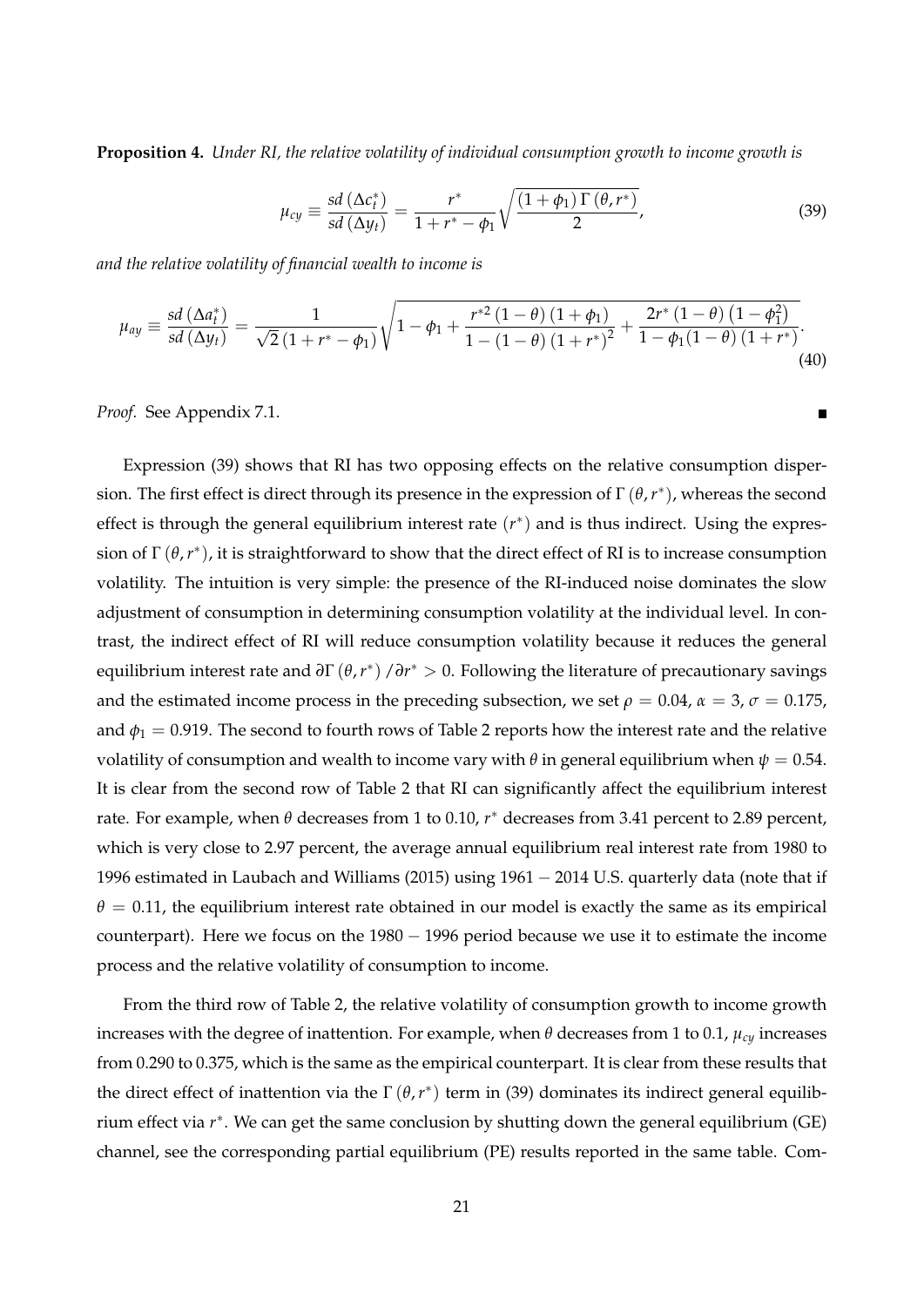paring the GE and PE results in Table 2, we can see the values of *µcy* are lower in the GE case if the interest rate is fixed as  $\theta$  decreases. In other words, the general equilibrium effect of RI tends to reduce the volatility of individual consumption in this case.<sup>32</sup> Furthermore, from the second panel of Table 2, we can see that the equilibrium relative volatility of consumption to income increases with the EIS. The main reason for the result is that the equilibrium interest rate increases with the EIS. Note that the higher the value of the EIS, the higher the dissaving effect due to impatience, and the higher the equilibrium interest rate.

Another important implication of RI in general equilibrium is that RI leads to more skewed wealth dispersion measured by *µay*, the relative volatility of financial wealth to labor income. From the fourth row of Table 2, we can see that when *θ* is reduced from from 1 to 0.1, *µay* increases from 1. 748 to 2.62 in the  $\psi = 0.54$  case, which is much closer to the empirical counterpart. (For example,  $\mu_{\alpha}$  is 3.11 in 1993 and is 2.59 in 1998.) From (30), it is clear that the main driving force behind this result is the presence of the estimation error,  $s_t - \hat{s}_t$ , because  $\partial \text{var}(s_t - \hat{s}_t) / \partial \theta < 0$ . Note that although *∂r* <sup>∗</sup>/*∂θ* > 0, the estimation error channel dominates the general equilibrium channel and increases wealth dispersion. Therefore, RI also increases wealth inequality, which makes the model fit the data better.<sup>33</sup> We can also see from the second panel of Table 2, the equilibrium relative volatility of wealth to income increases with the EIS. The main reason for the result is that the equilibrium interest rate increases with the EIS. We can clearly inspect this mechanism by considering a special case when  $\phi_1 = 1$ . Specifically, in this case, (30) reduces to

$$
\mu_{ay} = \sqrt{\frac{1-\theta}{1 - (1-\theta)(1+r^*)^2}},
$$
\n(41)

which implies that *µay* increases with *ψ* and *r* ∗ .

To briefly summarize the key discussions above, Table 3 compares the performances of the FI-RE model, the general equilibrium rational inattention model (RI-GE), and the partial equilibrium rational inattention model (RI-PE) with the data. Overall, it shows under the estimated income process and at a single value of rational inattention parameter (*θ*), the GE-RI model can do a significantly better job than the FI-RE model in generating a lower interest rate, a higher consumption volatility, and a higher wealth volatility, bring all of them much closer to the data. In terms of welfare loss, as the last row in Table 3 shows and will be discussed in detail in the next subsection, the

 $32$ We cannot examine the stochastic properties of aggregate consumption dynamics because all idiosyncratic shocks (income shocks and RI-induced noise shocks) cancel out after aggregating across consumers.

 $33$ The literature has found that simple models based on standard CRRA preferences and on measured uninsurable shocks to labor income cannot account for the observed U.S. wealth distribution. For example, Aiyagari (1994) finds considerably less wealth concentration in a model with only idiosyncratic labor earnings uncertainty. Given the CARA-Gaussian setting, the model here is not suitable to address the issue like why the top 1 percent or 5 percent richest families hold a large fraction of financial wealth in the U.S. economy.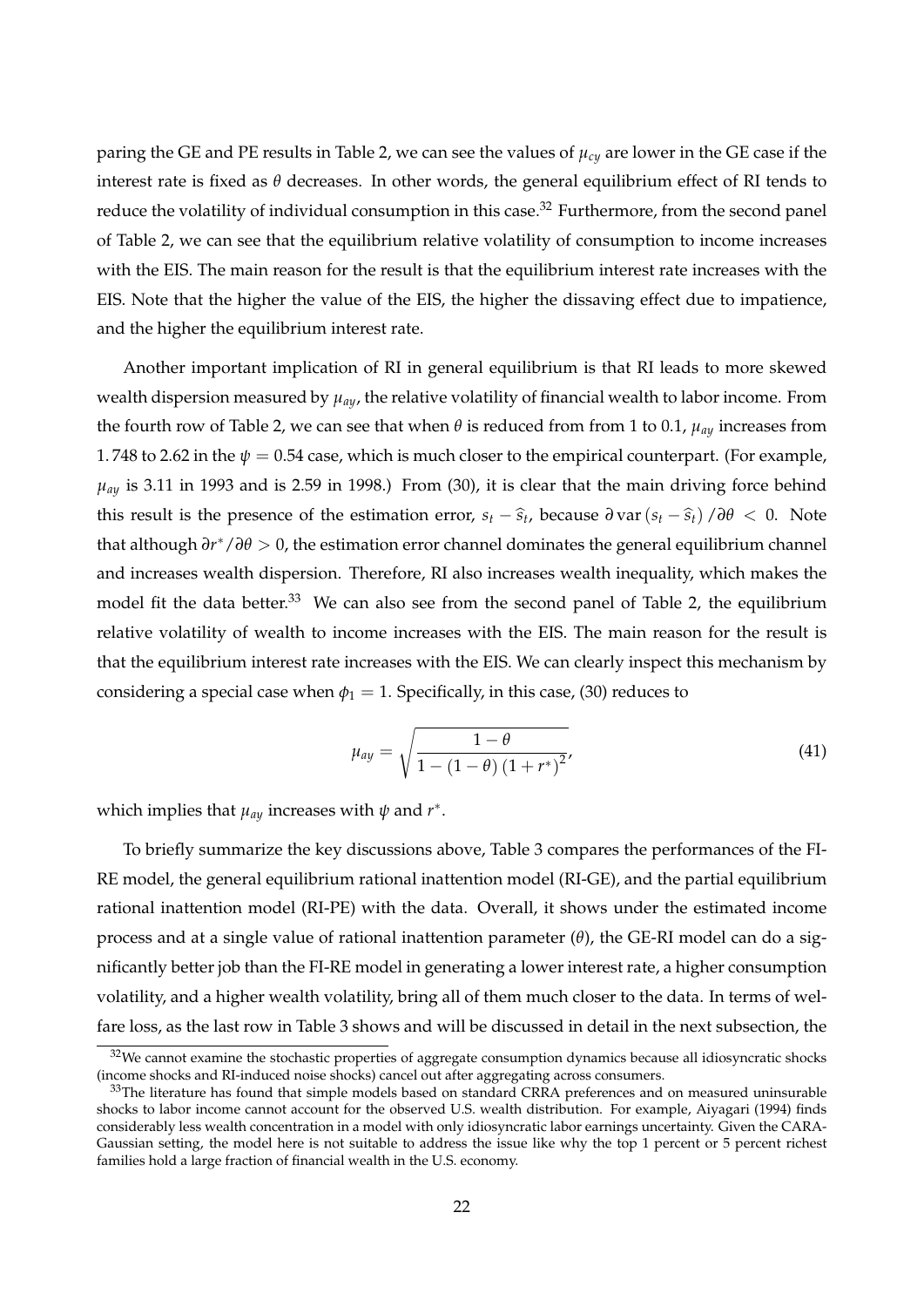partial equilibrium model significantly underestimates the welfare loss, though the welfare loss is generally small.

Table 4 reports how elastic Kalman gain, the general equilibrium interest rate, and the relative volatility of consumption and wealth to income vary with different values of income uncertainty measured by  $\sigma$  (and  $\sigma$ <sup>*y*</sup>). We have reached four key findings. First, it is clear from the second row of Table 4 that the Kalman gain increases with income volatility. For example, if  $\lambda = 0.38$  (the value calibrated to the data as explained in the next paragraph) and  $\psi = 0.54$ ,  $\theta$  increases from 0.11 to 0.15 when  $\sigma$  increases from 0.2 to 0.4. This means agents optimally allocate more attention to the state variable when income uncertainty increases. Second, RI has significant effects on the equilibrium interest rate. For example, *r* ∗ declines from 2.79 percent to 1.94 percent when *σ* increases from 0.2 to 0.4. It is worth noting that in the elastic capacity case an increase in income volatility affects the equilibrium interest rate via two channels: (i) the direct channel (the  $\omega_\zeta^2$  term in (38)) and (ii) the indirect channel (the elastic capacity  $\theta$  term in (38)). The third panel of Table 4 reports the results when we shut down the indirect channel and assume that  $\theta = 1$ . Comparing the first and third panels of Table 4, we can see that the indirect channel is more important when  $\sigma$  is relatively low. For example, given that  $\sigma = 0.2$ ,  $r^*$  decreases from 3.23 percent to 2.79 percent when we switch from the FI economy to the RI economy, whereas  $r^{*}$  only decreases from 2.14 percent to 1.94 percent when  $\sigma = 0.4$ . Third, EIS can significantly affect the dispersions of consumption and wealth via affecting the optimal attention level and the equilibrium interest rate. For example, when  $\sigma = 0.2$ and  $\psi$  increases from 0.54 to 0.8, the optimal attention level is reduced from 11% to 8% and the equilibrium interest rate is reduced from 2.79 percent to 2.73 percent. Note that under RI, EIS affects the equilibrium interest rate via two channels: (i) the optimal attention channel and (ii) the impatience-induced dissaving channel. In this quantitative analysis, we can see that the optimal attention channel dominates the impatience-induced dissaving channel. Consequently, *µcy* and  $\mu_{ay}$  increases from 0.34 to 0.43 and from 2.53 to 2.87, respectively. Fourth, the relative volatility of consumption growth to income growth decreases with the value of  $\sigma$  in general equilibrium. That is, consumption becomes smoother when income becomes more volatile. For example, in the equilibrium RI economy when  $\psi = 0.54$ ,  $\mu_{cy}$  decreases from 0.34 to 0.21 when  $\sigma$  increases from 0.2 to 0.4.<sup>34</sup>

The last finding highlighted above might provide a potential explanation for the empirical evidence documented in Blundell, Pistaferri, and Preston (2008) that income and consumption

 $^{34}$ It is not surprising that  $\mu_{cy}$  is greater in the equilibrium RI economy than in the equilibrium FI economy because the value of *θ* is less than 1 in the RI case. This result is the same as that we obtained in the fixed capacity case and reported in Table 2.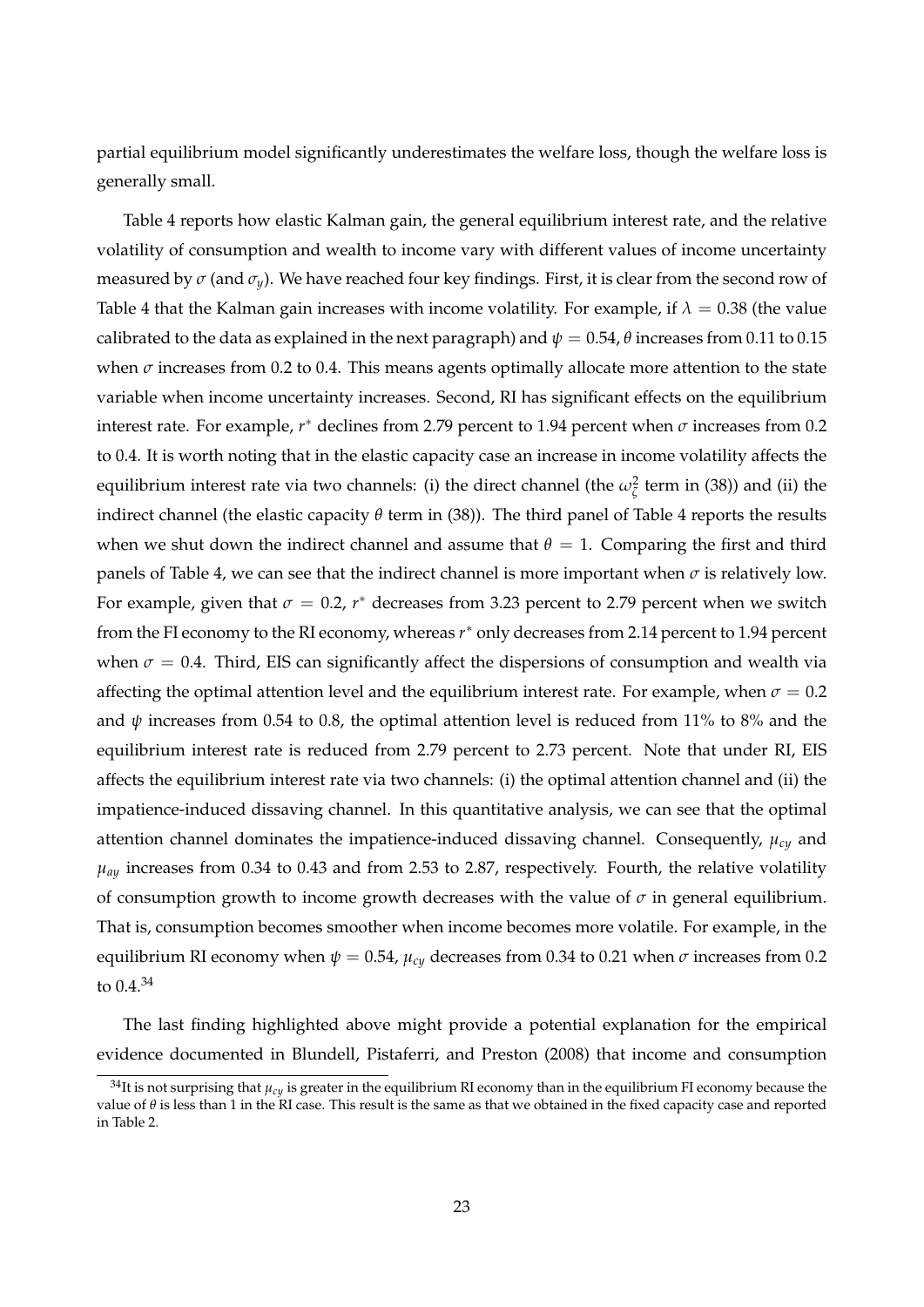inequality diverged over the sampling period they study.<sup>35</sup> To explore this issue in our model, we do the following exercise. First, we divide the full sample into two sub-samples (1980 − 1986 and 1987 − 1996) and apply the same estimation procedure to re-estimate *σ* and *φ*<sup>1</sup> (see the first and second rows of Table 1 for the estimation results). Household income is more volatile in late sub-periods than earlier ones. Specifically, the standard deviation of  $\gamma$  is 0.386 in the sub-sample (1980 − 1986), while it is 0.427 in the sub-sample (1987 − 1996). The average values of *µcy* are 0.46 and 0.30 in the first and second sub-samples, respectively. In the elastic capacity case, using the estimated income processes in the first sub-sample, we first use  $\mu_{cy} = 0.46$  to calibrate  $\lambda = 0.38$ ; the corresponding value of *θ* is 0.08 in the first sub-sample. Using this calibrated value of *λ*, we find that  $\mu_{cy}$  is reduced to 0.38 in the second sub-sample, which is much closer to the empirical counterpart than the value obtained in the fixed capacity case (0.41). Note that here we assume that the marginal information-processing cost is invariant across sub-samples.

#### **4.3. Welfare Losses due to RI in Equilibrium**

We now turn to the welfare cost of RI – how much utility does a consumer lose if the actual consumption path he chooses under RI deviates from the first-best FI-RE path in which  $\theta = 1$ ? To answer this question, we follow Barro (2007) and Luo and Young (2010) by computing the marginal welfare cost due to RI. The following proposition summarizes the main result.

**Proposition 5.** Given the initial value of the state,  $\hat{s}_0$ , the marginal welfare cost (mwc) due to RI is given *by*

$$
\text{mwc}(\theta) \equiv \frac{\left(\partial v\left(\hat{s}_0\right)/\partial\theta\right)\theta}{\left(\partial v\left(\hat{s}_0\right)/\partial\hat{s}_0\right)\hat{s}_0} = \frac{\theta\psi}{r^{*2}} \left[\frac{r^*}{\psi} + \frac{1}{\left(1+r^*\right)\hat{s}_0}\right] \frac{dr^*}{d\theta'},\tag{42}
$$

*where dr*\* / d $\theta$  *is given in (33) and*  $\widehat{v}(\widehat{s}_0) = -\exp(-r^*\alpha\widehat{s}_0 + \ln(1+r^*))$  /  $(r^*\alpha)$ . The monthly dollar loss *due to deviating from the FI-RE path*  $(\theta = 1)$  *can be written as* 

$$
\$ \text{loss} \left( \theta < 1 \right) \equiv \frac{r^*}{12} \text{mwc} \left( 1 \right) \left( 1 - \theta \right) \hat{s}_0. \tag{43}
$$

*Proof.* See Appendix 7.4. Since we are interested in the deviation from the FI-RE path,  $\theta = 1$  is considered as the starting point. If we change from 1 to  $\theta$ , the percentage change is  $(\theta - 1)$ .  $\hat{s}_0$ is initial total wealth. Finally, we need to convert the change in the  $\hat{s}_0$  term to monthly rates by multiplying by *r* ∗/12.

Expression (42) gives the proportionate reduction in the initial level of the perceived state  $(\hat{s}_0)$ that compensates, at the margin, for a percentage decrease in  $\theta$  (i.e., stronger degree of RI) —

<sup>&</sup>lt;sup>35</sup>Other mechanisms have been proposed for this decline; see Krueger and Perri (2006) and Athreya, Tam, and Young (2009) for examples.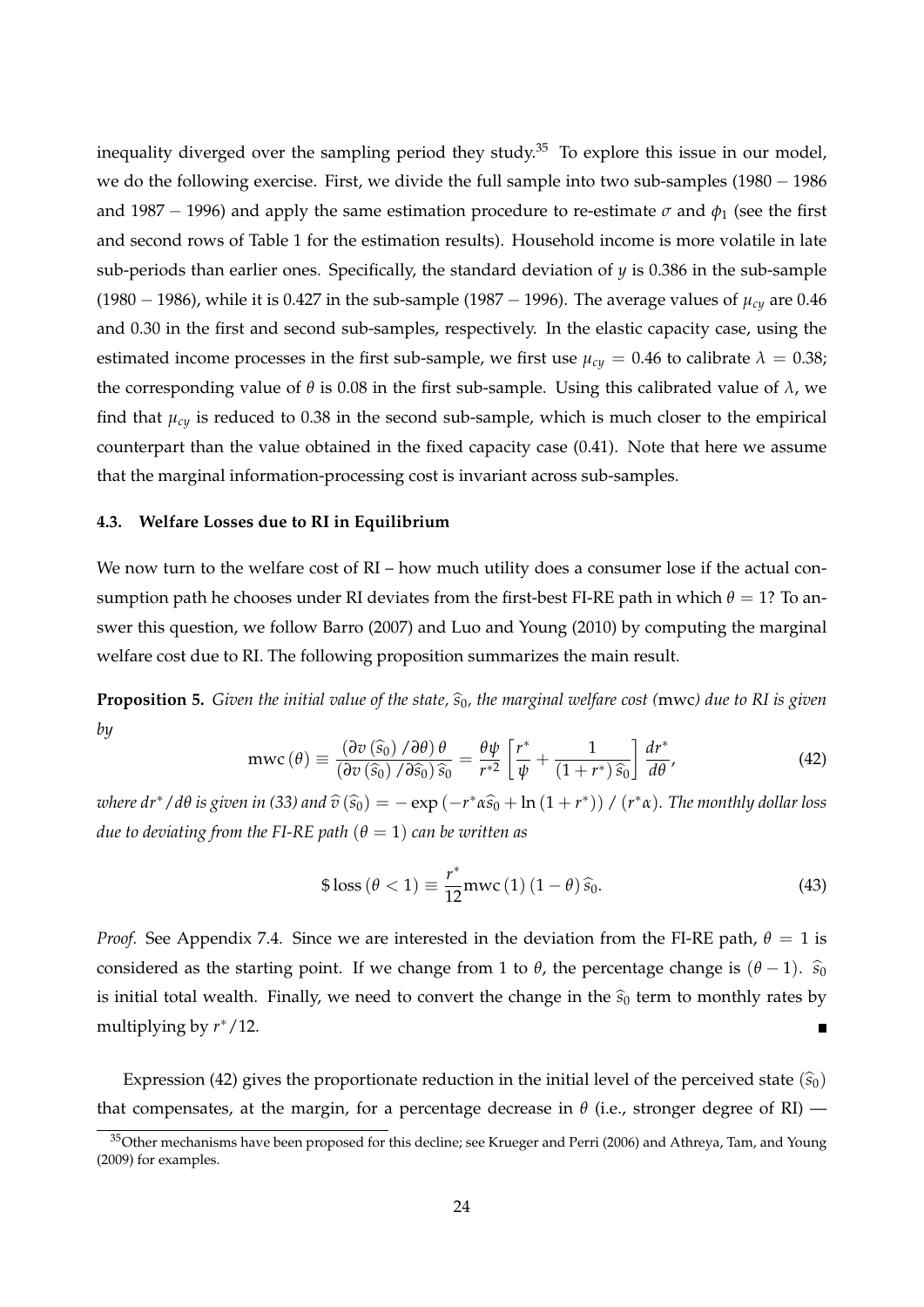in the sense of preserving the same effect on welfare for a given  $\hat{s}_0$ . To do quantitative welfare analysis we need to know the value of  $\hat{s}_0$ . First, we set  $\hat{y}_0 \equiv E[y_t] = 1$ ,  $\phi_1 = 0.919$ , and the ratio of the initial level of financial wealth  $(\hat{a}_0)$  to mean income  $(\hat{y}_0)$  equal to 5.<sup>36</sup> Second, given that  $\widehat{s}_0 = \widehat{a}_0 + \widehat{y}_0/ (1 + r^* - \phi_1) + \overline{y}/r^*$ , we can calculate the values of the monthly dollar loss (\$loss) for different values of *θ* and the corresponding values of the general equilibrium interest rate. The fifth row of Table 2 reports the welfare losses (measured by the dollar) for different degrees of inattention. For example, when  $\theta = 0.1$ , the welfare loss due to RI in general equilibrium is about \$14.64 per month, or about 0.06 percent of mean income per month, which is relatively small.<sup>37</sup> This welfare loss decreases to \$8.51 when  $\theta = 0.6$ , or 0.04 percent of monthly income. This result is similar to the findings by Pischke (1995), Luo (2008), Luo and Young (2010), and Luo, Nie, and Young (2015), and is robust to changes in the income process and the degrees of patience and risk aversion.<sup>38</sup> Thus, it seems reasonable for agents to devote low channel capacity to observing and processing information because the welfare improvement from increasing capacity would be trivial.

Another implication of the welfare losses due to RI reported in Table 2 is that there is a general equilibrium effect of RI on the welfare loss. For example, when *r* is set to be 3.41 percent (the general equilibrium interest rate obtained under FI) in the partial equilibrium (PE) case, the monthly dollar loss due to RI is significantly less than that obtained in the GE case.<sup>39</sup> For example, when  $\theta$  = 0.2, the welfare loss in the GE case is \$15.64, while it is close to 0.01 in the PE case. The main intuition behind this result is that the general equilibrium channel governed by *dr*∗/*dθ* is shut down in the PE model.

#### **4.4. Policy Implications**

In this section, we discuss the effects of changes in public policy on the size of precautionary savings, the interest rate, and the cross-sectional distribution of consumption, wealth, and income in general equilibrium. Some public policies are important for ordinary consumers because they cover such risks as unemployment, health, and longevity, and may affect the need for the consumers to accumulate financial wealth.

Here for simplicity we consider a public policy that can be used to provide social insurance

 $36$ This number varies largely for different individuals, from 2 to 20. 5 is the average wealth/income ratio in the Survey of Consumer Finances 2001. We find that changing the value of this ratio only has minor effects on the welfare calculation.

 $37$ In our estimation, we normalize the household income to the 1982 unit. The average value of real disposable personal income per capita is \$24, 146 from 1980 to 1996.

 $38$ Pischke (1995) found that in most cases the utility losses arising from households having no information about aggregate income shocks are less than \$1 per quarter in the LQ permanent income model.

 $39$ See Appendix 7.4 for the derivations of the welfare loss due to RI in partial equilibrium.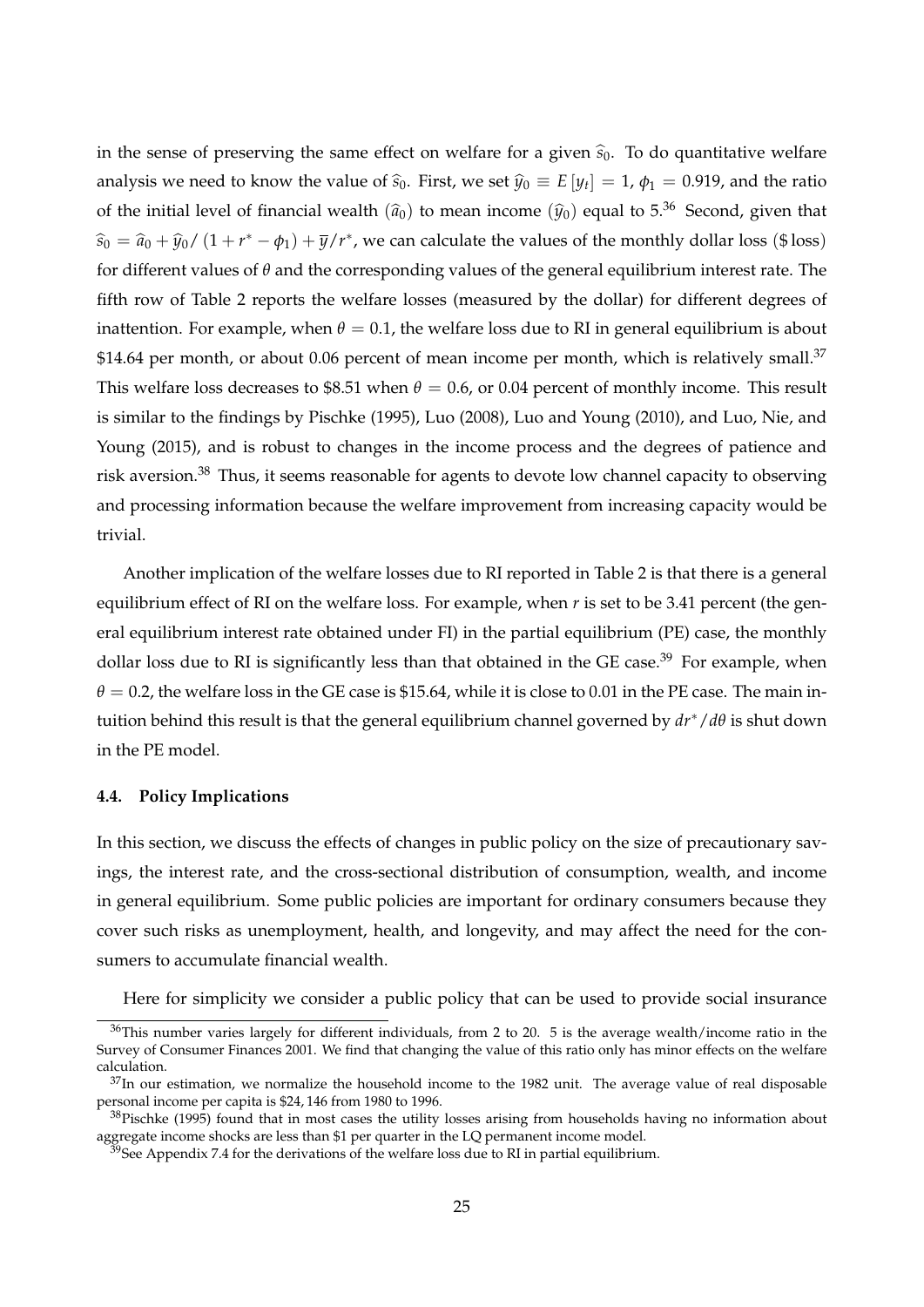by reducing the income variance. Specifically, we assume that the government now imposes a marginal tax rate on labor income (*τ*) by increasing it from 0 to 1/3. In this case, the labor income risk measured by  $(1 - \tau)$  *σ* is reduced from  $\sigma$  to  $(2/3)$   $\sigma$ . Using the expression for the precautionary saving demand, (21), it is clear that the change in the tax rate leads to a reduction in precautionary savings, holding other parameter values fixed. From the individual consumption function, it is clear that the presence of rational inattention measured by  $\Gamma(\theta,r) > 1$  can amplify the impact of this public policy on the precautionary saving demand. In the general equilibrium, given

$$
\frac{1}{2}r^*\alpha\Gamma\left(\theta,r^*\right)\left(1-\tau\right)^2\omega_{\zeta}^2-\frac{\psi}{r^*}\ln\left(\frac{1+\rho}{1+r^*}\right)=0,\tag{44}
$$

it is clear that the reduction in the labor income risk has two opposite effects on the equilibrium interest rate: (i) it increases the interest rate by reducing the uncertainty about labor income from  $ω$ <sup>2</sup><sub>ζ</sub> to  $(1 - τ)^2 ω$ <sub>ζ</sub> (the direct effect) and (ii) it reduces the interest rate by reducing the optimal attention level,  $\theta$ , and then increasing  $\Gamma(\theta, r^*)$  (the indirect effect). In the quantitative analysis reported in Tabel 4 in which we set  $\sigma = 0.3$ , it is clear that the direct channel dominates the indirect channel, which drives up the interest rate in the RI model. It is worth noting that in the FI-RE case, the indirect channel disappears, and this public policy unambiguously increases the equilibrium interest rate. Comparing Columns 2 and 3 of Table 4 in the paper, we can see that under RI, *r* ∗ increases by 20%, while under FI-RE, it is increased by 23%.

Furthermore, from the expression for the relative volatility of consumption to income (39), this public policy can increase  $\mu_{c}$  via two channels: (i) increasing the equilibrium interest rate and (ii) increasing Γ  $(\theta, r^*)$  by reducing  $\theta$ .<sup>40</sup> In the FI-RE case, the second channel disappears and only the interest rate channel matters in determining  $\mu_{cy}$ . For example, Table 4 shows that  $\mu_{cy}$  increases by 31% under RI, while it only increases by 17% under FI-RE, which means that under RI, the public policy has larger impact on *µcy* than under FI-RE.

However, this policy may have opposite effects on the relative volatility of wealth to income,  $\mu_{av}$ , in the RI and FI-RE models. In the FI-RE case, this ratio is only determined by the equilibrium interest rate. As shown in Expression (40), it is clear that the higher the value of the interest rate, the less the ratio is. In contrast, in the RI case, the RI-induced noises term drives up  $\mu_{a\mu}$ . In Table 4, we can see that the RI-induced noise channel may dominate the interest rate channel, and the ratio increases with the tax rate in the RI case. In contrast, in the FI-RE case, the RI-induced noise channel disappears and only the interest rate channel remains, which makes *µay* decrease with the tax rate. As shown in Table 4, when the policy is implemented, *µay* increases from 2.39 to 2.53

<sup>&</sup>lt;sup>40</sup>Note that Γ  $(θ, r^*)$  is also increasing in  $r^*$  for given  $θ$ .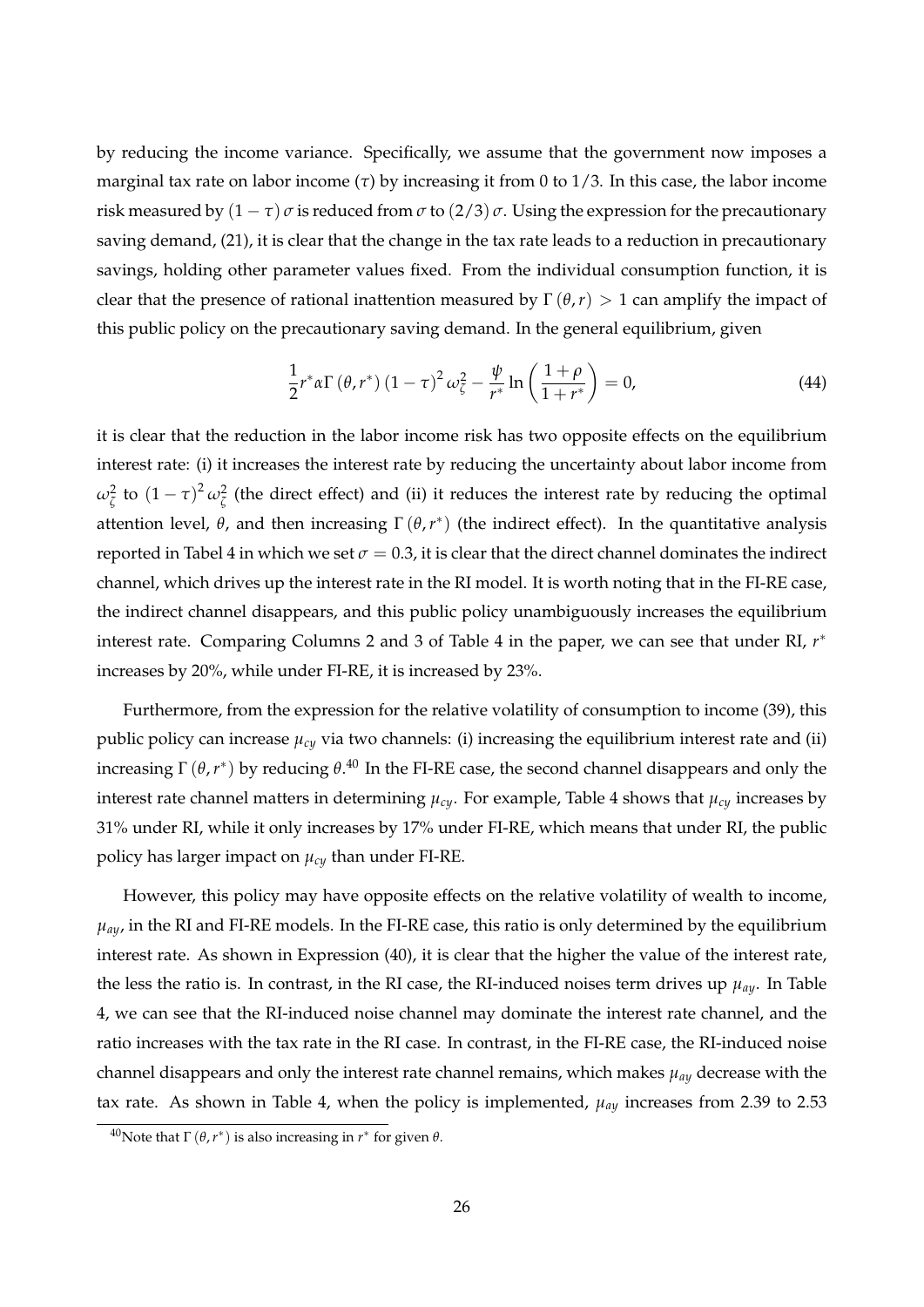under RI, while it is reduced from 1.88 to 1.78 under FI-RE.

# **5. Comparison with Alternative Models**

#### **5.1. Comparison with Habit Formation**

An alternative structure that delivers slow consumption dynamics is the habit formation (HF) model of Constantinides (1990). With HF preferences, households try to smooth consumption growth (roughly speaking), rather than the level of consumption; the result is that consumption tends to respond slowly to changes in permanent income. Luo (2008) shows that RI and HF deliver identical aggregate consumption growth movements, but at the individual level RI models deliver more consumption volatility due to the noise shocks (which are canceled out by aggregation).<sup>41</sup>

In this section, we compare the different implications of HF and RI in the general equilibrium framework. Following Alessie and Lusardi (1997), we introduce HF into the FI-RE model specified in Section 2.1 by assuming that the utility function takes the following form:

$$
f(U_t) = f(c_t - \gamma c_{t-1}) + \frac{1}{1+\rho} f(C\mathcal{E}_t[U_{t+1}]),
$$
\n(45)

where  $\gamma > 0$  is the habit parameter,  $f(c_t - \gamma c_{t-1}) = (-\psi) \exp(-\left(c_t - \gamma c_{t-1}\right)/\psi)$ ,  $f(U_t) =$  $(-\psi) \exp(-U_t/\psi)$ ,  $C\mathcal{E}_t[U_{t+1}] = g^{-1}(E_t[g(U_{t+1})])$ , and  $g(U_{t+1}) = -\exp(-\alpha U_{t+1})/\alpha$ . Using the same solution method used in Section 2.1, we can solve for the consumption function under HF:

$$
c_t = \frac{\gamma}{1+r}c_{t-1} + r\left(1 - \frac{\gamma}{1+r}\right)s_t + \frac{\psi}{r}\ln\left(\frac{1+\rho}{1+r}\right) - \frac{1}{2}\alpha r\left(1 - \frac{\gamma}{1+r}\right)^2\omega_{\zeta}^2.
$$
 (46)

(See Online Appendix D for the derivation.) The corresponding saving function can thus be written as

$$
d_t = (1 - \phi_1) \phi (y_t - \overline{y}) + \frac{r\gamma}{r+1} \frac{\zeta_t}{1 - \gamma \cdot L} - \frac{1}{1 - \gamma} \left( \frac{\psi}{r} \ln \left( \frac{1 + \rho}{1 + r} \right) - \frac{1}{2} \alpha r \left( 1 - \frac{\gamma}{1 + r} \right)^2 \omega_{\zeta}^2 \right).
$$

Following the same definition of general equilibrium in our benchmark model, it is straightforward to show that there exists a unique equilibrium interest rate *r* ∗ such that

$$
\frac{\psi}{r^*} \ln \left( \frac{1+\rho}{1+r^*} \right) - \frac{1}{2} r^* \alpha \widetilde{\Gamma} \left( \gamma, r^* \right) \omega_{\zeta}^2 = 0,
$$

<sup>&</sup>lt;sup>41</sup>Otrok (2001) notes that HF models deliver an aversion to high frequency movements in consumption, while RI noise shocks would introduce precisely those kinds of movements. Thus, the spectrum of consumption growth would look very different across the two models. We leave to future work an exploration of which framework can better fit that spectrum.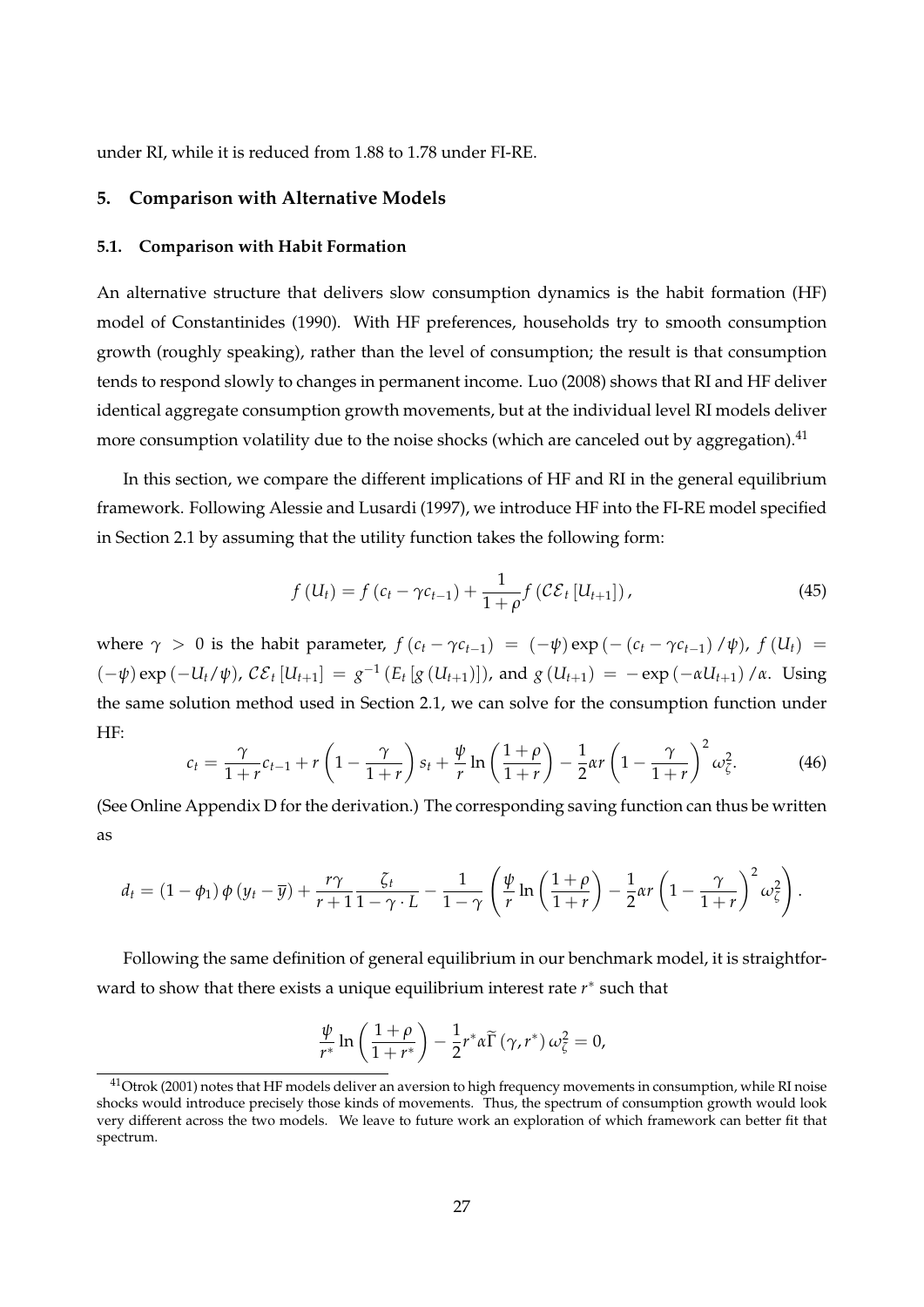where  $\widetilde{\Gamma}(\gamma, r^*) = \left(1 - \frac{\gamma}{1+r^*}\right)$  $\left(\frac{\gamma}{1+r^*}\right)^2 < 1$ . In general equilibrium, the consumption and saving functions can be written as

$$
c_t^* = r^* \left(1 - \frac{\gamma}{1 + r^*}\right) s_t + \frac{\gamma}{1 + r^*} c_{t-1}^*,
$$
  

$$
d_t^* = (1 - \phi_1) \phi \left(y_t - \overline{y}\right) + \frac{r\gamma}{1 + r} \frac{\zeta_t}{1 - \gamma \cdot L'}
$$

for *t* ≥ 0 and given  $c_{-1}$ ,  $a_0$ ,  $y_0$ , and  $s_0$ , and

$$
\frac{dr^*}{d\gamma}>0.
$$

That is, the stronger the habit persistence, the higher the equilibrium interest rate.<sup>42</sup> In summary, we can conclude that although both RI and HF lead to slow adjustments in consumption, they have opposite effects on the equilibrium interest rate.<sup>43</sup> RI reduces the equilibrium interest rate, while HF increases it. The second row of Table 5 reports the general equilibrium interest rates for different values of *γ*. <sup>44</sup> We can see from the table that *r* ∗ increases as the degree of habit formation increases. For example, if *γ* is raised from 0.4 to 0.9, *r* ∗ increases from 3.57 percent to 3.79 percent.

The following proposition summarizes the implications of habit formation for the relative volatility of consumption to income as well as the relative volatility of financial wealth to income:

**Proposition 6.** *Under habit formation, the relative volatility of individual consumption growth to income growth is*

$$
\mu_{cy} \equiv \frac{sd\left(\Delta c_t^*\right)}{sd\left(\Delta y_t\right)} = \frac{r^*\left(1+r^*-\gamma\right)}{1+r^*} \sqrt{\frac{\left((1+\phi_1)\left(\frac{\left[(1-\phi_1)\phi + (r^*\phi-1)\right]^2}{1-\phi_1^2} + \frac{(r^*\gamma\phi)^2}{(1-\gamma^2)(1+r^*)^2} + 2\frac{(r^*\gamma\phi)\left[(1-\phi_1)\phi + (r^*\phi-1)\right]\right)}{(1+r^*)(1-\gamma\phi_1)}\right)}}{2\left[1-\left(\frac{\gamma}{1+r^*}\right)^2\right]} \tag{47}
$$

*and the relative volatility of financial wealth to income is*

$$
\mu_{ay} \equiv \frac{sd\left(\Delta a_t^*\right)}{sd\left(\Delta y_t\right)} = \frac{\phi}{\sqrt{2}} \sqrt{\left(1+\phi_1\right)\left[\frac{1-\phi_1}{1+\phi_1} + \left(\frac{r^*\gamma}{1+r^*}\right)^2 \frac{1}{1-\gamma^2} + \frac{2\left(1-\phi_1\right)r^*\gamma}{\left(1+r^*\right)\left(1-\gamma\phi_1\right)}\right]}. \tag{48}
$$

*Proof.* See Online Appendix C for the derivation.

 $42$ In a partial equilibrium model, Alessie and Lusardi (1997) show that the stronger the habit, the smaller the effect of income uncertainty on the precautionary saving term. Seï $\chi$ eekin (2000) shows that in general one cannot determine the connection between habit and the precautionary savings premium in models with more than two periods.

 $^{43}$ The mechanisms of RI and HF that generate slow adjustment are distinct. Under RI, slow adjustment is forced upon the agent due to finite information processing capacity (learning is slow). In contrast, slow adjustment is optimal under HF because consumers are assumed to prefer to smooth consumption growth.

<sup>&</sup>lt;sup>44</sup>Here we also set  $\gamma = 3$ ,  $\psi = 0.54$ ,  $\phi_1 = 0.92$ ,  $\sigma = 0.175$ , and  $\rho = 0.04$ .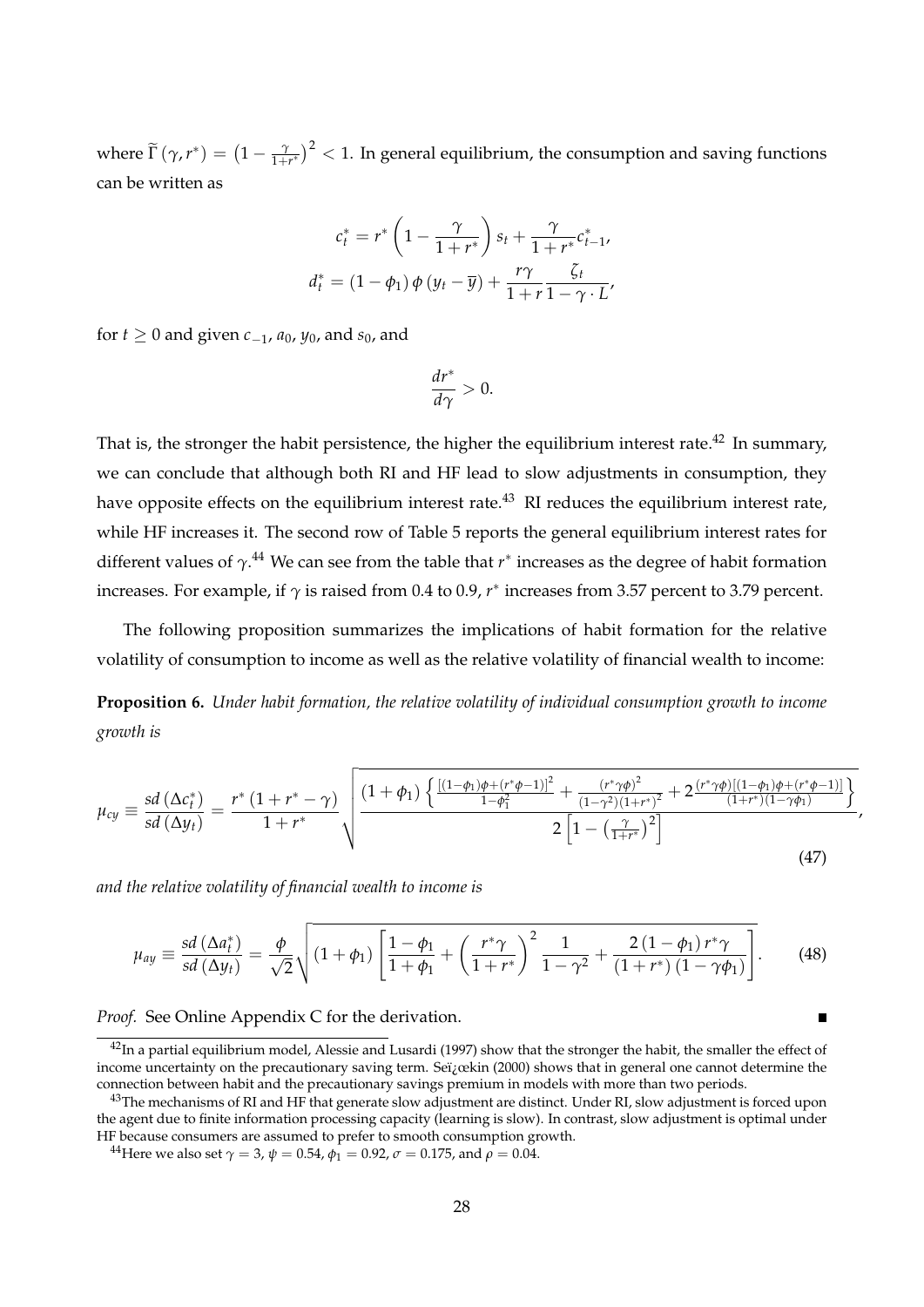Expressions (47) and (48) show that habit formation affects the relative volatility of consumption and wealth to income via two channels. The first channel is direct through the presence of *γ*, whereas the second channel is indirect and operates through the equilibrium interest rate *r* ∗ . Given the complexity of these expressions, we cannot obtain explicit results about how habit formation affects the relative volatility of consumption and wealth to income. We therefore use the same parameter values as used in the preceding subsection to do a quantitative analysis. Table 5 reports the general equilibrium and partial equilibrium interest rates for different values of *γ*. It is clear from the table that the relative volatility of consumption to income is decreasing with the degree of habit formation. For example, when *γ* is increased from 0.4 to 0.9, *µcy* is reduced from 0.21 to 0.09 in general equilibrium; as with RI, the general equilibrium effects are small and the slow adjustment in consumption channel dominates the general equilibrium channel. Thus, the relative volatility of consumption to income is even lower than that predicted in the FI-RE case, and makes the model fit the data worse in this dimension.

From the fourth row of the table, we can see that the relative volatility of wealth to income  $(μ<sub>av</sub>)$  increases with the degree of habit formation. For example, if  $γ$  is increased from 0.4 to 0.9,  $\mu_{\alpha}$  increases from 1.76 to 2.30 in general equilibrium. The main reason for this result is that habit formation affects the wealth accumulation response to an income shock by slowing the adjustment of consumption to the shock, which creates a temporary gap between consumption and permanent income, which exaggerates wealth accumulation effects and thereby increases the volatility of wealth accumulation that results from income shocks. Even for a high degree of habit ( $\gamma = 0.9$ ), the model's prediction on  $\mu_{\alpha y}$  is still well below its empirical counterpart (3.28). In addition, values of  $\gamma$  that high cannot be reconciled with some of the large changes in consumption observed at the individual level; in effect, one is forced to suppose that these movements are almost entirely measurement error.<sup>45</sup>

#### **5.2. Comparison with Incomplete Information about Income**

In this subsection, we consider an incomplete information (IC) model in which the income process has two components and consumers cannot distinguish the two components. Following Muth (1960) and Pischke (1991), we assume that observed (measured) labor income includes a unit root and the whole income process has two kinds of structural shocks to labor income: One has a per-

<sup>&</sup>lt;sup>45</sup>Technically, this statement holds only if the utility function does not permit "effective consumption"  $c_t - \gamma c_{t-1}$  to be negative, as would the case with CRRA preferences. CARA preferences are defined for negative values. Nevertheless, we find the general principle likely to be true. Multiplicative habits of the form  $c_t/c_{t-1}^{\gamma}$  permit much larger movements in in distribution are *Carely and V* home of 2010 for a stimulate using the PCD that can be a in individual consumption; see Gayle and Khorunzina (2016) for estimates using the PSID that control for measurement error.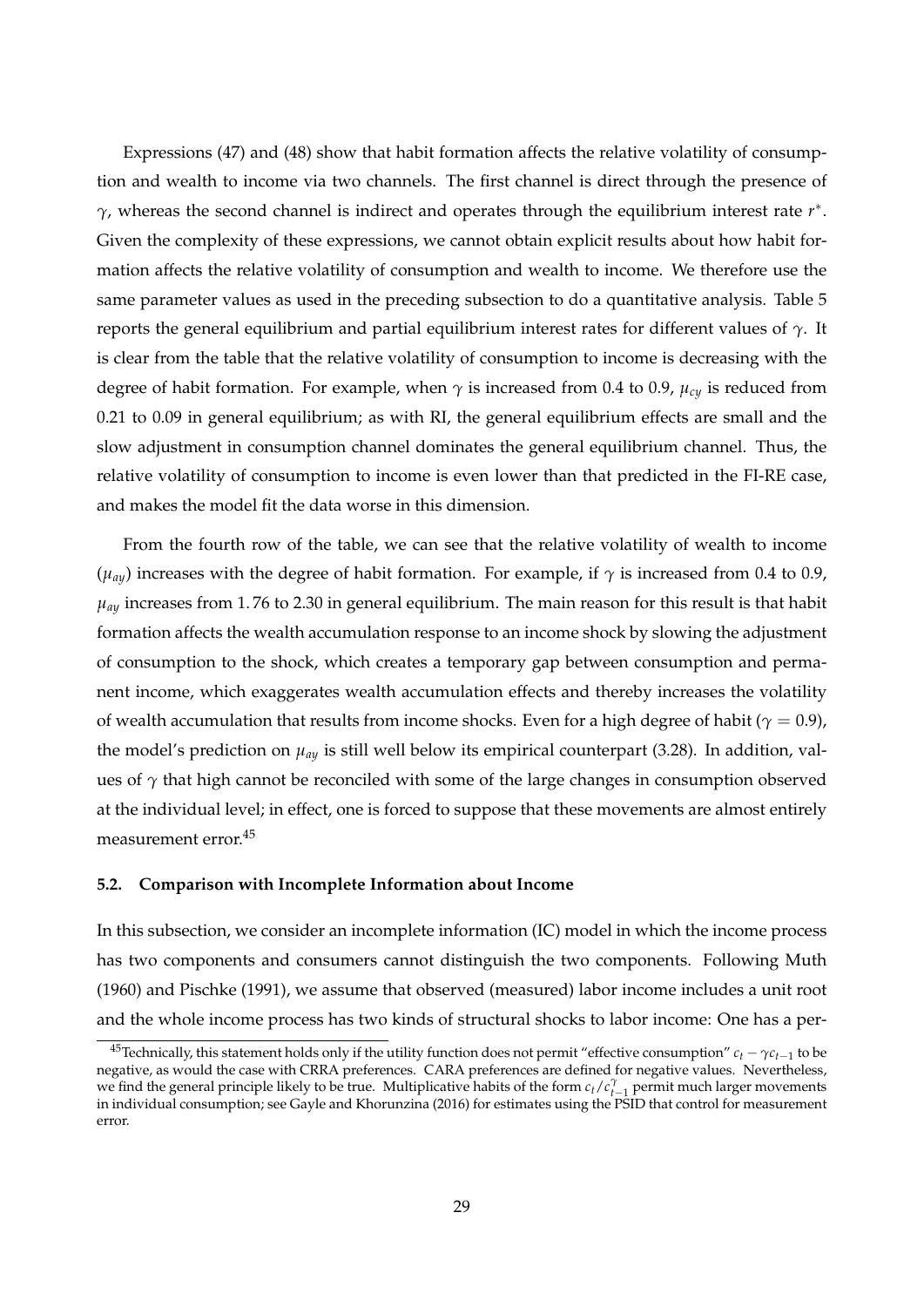manent impact on the level of labor income and the other has only transitory impact.<sup>46</sup> Specifically, the income process can be written as:

$$
y_{t+1} = y_{t+1}^p + y_{t+1}^i, \tag{49}
$$

$$
y_{t+1}^p = y_t^p + \varepsilon_{t+1},
$$
\n(50)

$$
y_{t+1}^i = \overline{y} + \xi_{t+1},\tag{51}
$$

where  $y_t^p$  $t_{t+1}$  and  $y_{t+1}^i$  are permanent and transitory components in measured income, respectively,  $\varepsilon_{t+1}$  and  $\xi_{t+1}$  are orthogonal permanent and transitory iid shocks with mean  $0$  and variance  $\omega_\varepsilon^2$  and *ω*2 *ξ* , respectively. Note that here we can interpret the iid component, *ξt*+1, as measurement error which would destroy the identification of the true level of labor income.

Given that the change in income is

$$
\Delta y_{t+1} = \varepsilon_{t+1} + \varepsilon_{t+1} - \varepsilon_t, \tag{52}
$$

the best forecast is to recognize that ∆*yt*+<sup>1</sup> is a moving-average process of order one:

$$
\Delta y_{t+1} = \nu_{t+1} - \tau \nu_t, \tag{53}
$$

where the innovation,  $v_t \sim N(0, \omega_v^2)$ , is not a fundamental driving process – it contains information on current and lagged permanent and transitory income shocks. Equating the variances and autocorrelation coefficients of the original and derived processes (52) and (53), we have

$$
\omega_{v}^{2} = \frac{\text{var}(\Delta y_{t+1})}{1+\tau^{2}} = \frac{\omega_{\epsilon}^{2}}{\tau},
$$

where  $\tau = -\left(1-\sqrt{1-4\varrho^2}\right)/(2\varrho)$  and  $\varrho = -\omega_\xi^2/\left(\omega_\varepsilon^2+2\omega_\xi^2\right)$  ∈ (−0.5, 0]. *τ* ∈ [0, 1] will be large if the variance of the transitory shock  $\omega_{\tilde{\zeta}}^2$  is large relative to the variance of the permanent shock  $\omega_\varepsilon^2$  and will converge to 0 as  $\omega_{\tilde\zeta}^2$  approaches 0. In the following analysis, we use  $\tau$  to measure the relative importance of measurement error and thus the degree of incomplete information.

Following the same procedure in Section 2.1, we define a new state variable,  $s_t = a_t + y_t/r - t$ 

<sup>46</sup>Wang (2004) considered a similar incomplete information and signal extraction problem in continuous-time, and assumed that the two individual components in income follow different Ornstein-Unlenbeck processes. Here for simplicity we just consider the permanent-transitory decomposition in income. The main conclusion about the comparision between the IC model and the RI model still holds if we assume that the two individual components follow AR(1) processes. The proof is available from the corresponding author by request.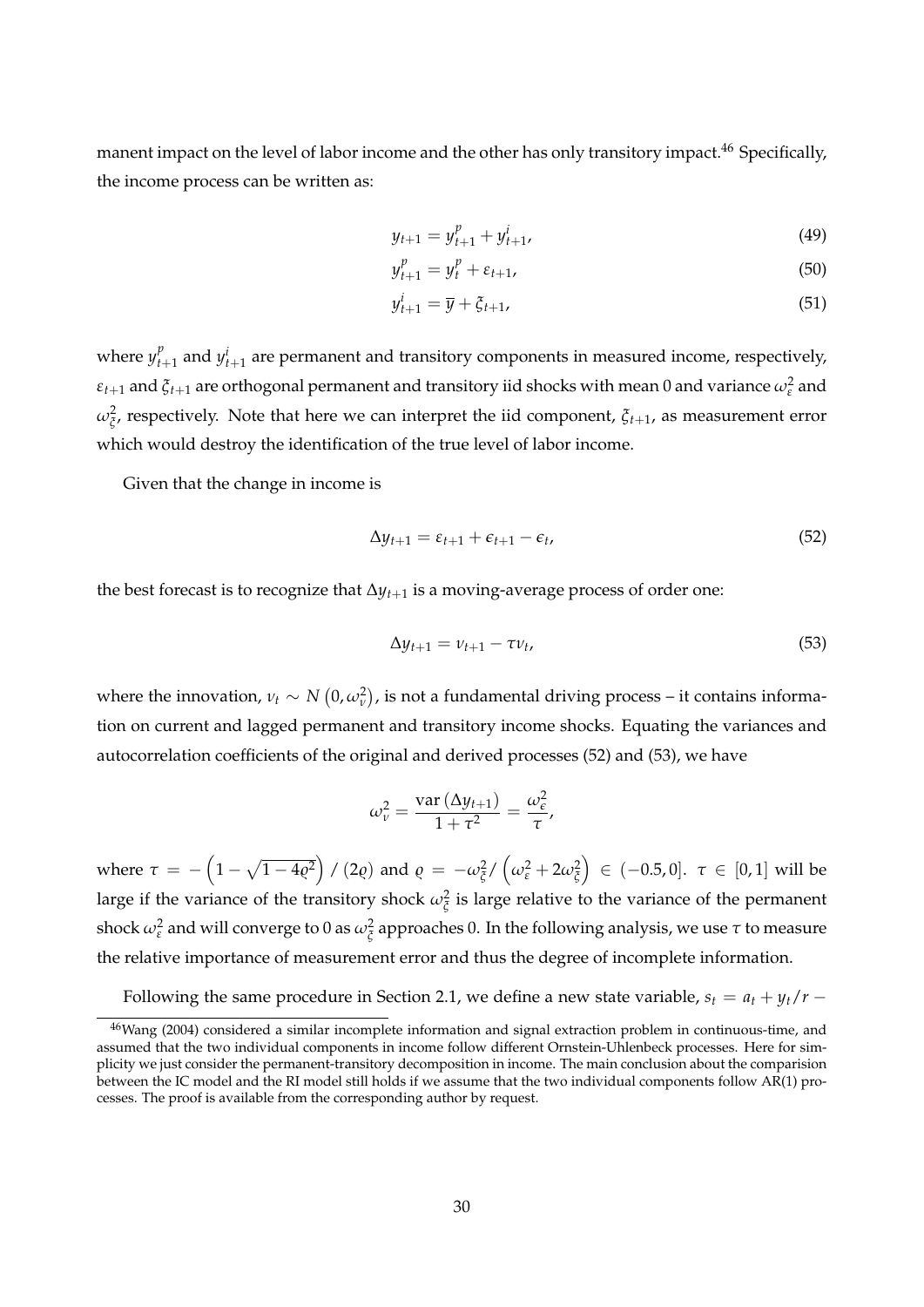$\tau v_t$ / ( $r(1+r)$ ), for the IC problem, and rewrite the original budget constraint as follows:

$$
s_{t+1} = (1+r)s_t - c_t + \zeta_{t+1}, \tag{54}
$$

where

$$
\zeta_{t+1} = \frac{1+r-\tau}{r(1+r)} \nu_{t+1}.\tag{55}
$$

Maximizing the typical consumer's lifetime utility subject to (54) leads to the following consumption and saving functions:

$$
c_t^* = rs_t + \frac{\psi}{r} \ln\left(\frac{1+\rho}{1+r}\right) - \frac{1}{2} \alpha r \omega_{\zeta}^2,
$$

and

$$
d_t^* = \tau v_t - \frac{\psi}{r} \ln\left(\frac{1+\rho}{1+r}\right) + \frac{1}{2} \alpha r \omega_{\zeta}^2.
$$

Since *ν<sup>t</sup>* is an idiosyncratic innovation with mean zero, following the same definition of general equilibrium in our benchmark model, it is straightforward to show that there exists a unique equilibrium interest rate *r* ∗ such that

$$
\frac{1}{2}\alpha r^* \omega_{\zeta}^2 - \frac{\psi}{r^*} \ln \left( \frac{1+\rho}{1+r^*} \right) = 0.
$$
 (56)

It is straightforward to show that

$$
\frac{dr^*}{d\omega_{\zeta}^2}<0.
$$

Given that

$$
\omega_{\zeta}^{2} = \left[\frac{1+r-\tau}{r(1+r)}\right]^{2} \frac{\text{var}\left(\Delta y_{t+1}\right)}{1+\tau^{2}}
$$

is decreasing with *τ*, it is clear that the higher the degree of incomplete information, the higher the equilibrium interest rate.

In summary, we can conclude that although both RI and IC lead to slow adjustments in consumption, they have opposite effects on the equilibrium interest rate. RI reduces the equilibrium interest rate, while IC increases it. The second panel of Table 5 reports the general equilibrium interest rates for different values of *τ*. <sup>47</sup> We can see from the table that *r* ∗ increases as the degree of incomplete information increases. For example, when *τ* is raised from 0.4 to 0.9, *r* ∗ increases from 1.30 percent to 4.10 percent.

The following proposition summarizes the implications of incomplete information for the relative volatility of consumption to income as well as the relative volatility of financial wealth to

<sup>&</sup>lt;sup>47</sup>Here we also set  $\gamma = 3$ ,  $\psi = 0.54$ ,  $\phi_1 = 0.92$ ,  $\sigma = 0.175$ , and  $\rho = 0.04$ .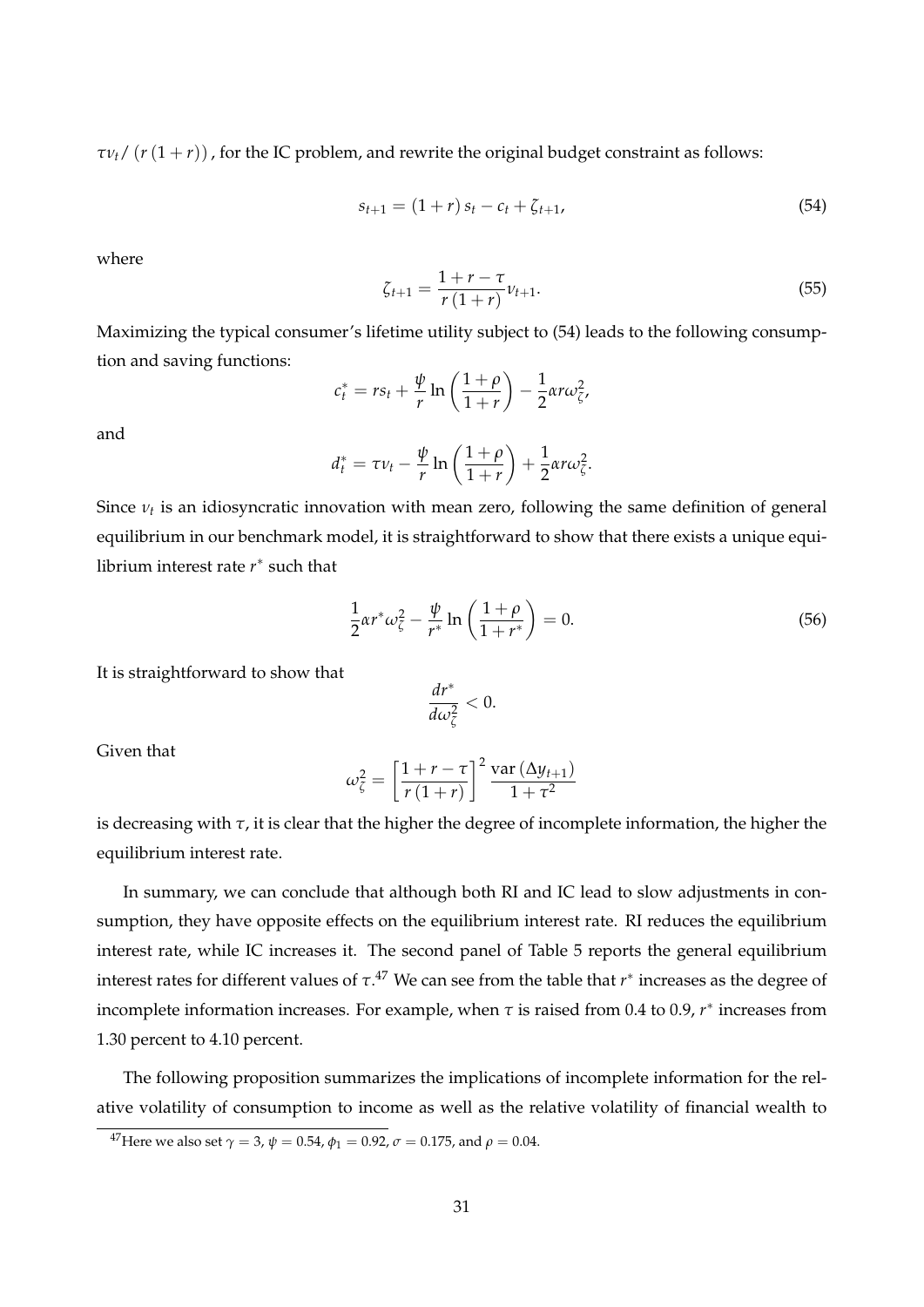income:

**Proposition 7.** *Under incomplete information, the relative volatility of individual consumption growth to income growth is*

$$
\mu_{cy} \equiv \frac{sd\left(\Delta c_t^*\right)}{sd\left(\Delta y_t\right)} = \left(1 - \frac{\tau}{1 + r^*}\right)\sqrt{\frac{1}{1 + \tau^2}},\tag{57}
$$

*and the relative volatility of financial wealth to income is*

$$
\mu_{ay} \equiv \frac{sd\left(\Delta a_t^*\right)}{sd\left(\Delta y_t\right)} = \frac{\tau}{1 + r^*} \sqrt{\frac{1}{1 + \tau^2}}.\tag{58}
$$

*Proof.* Using the expressions for the equilibrium consumption and asset accumulation functions, it is straightforward to show that

$$
\Delta c_{t+1}^* = r\zeta_{t+1} = \left(1 - \frac{\tau}{1+r^*}\right)\nu_{t+1} = \left(1 - \frac{\tau}{1+r^*}\right)\frac{\Delta y_{t+1}}{1-\tau \cdot L'},\tag{59}
$$

$$
\Delta a_{t+1}^* = \frac{\tau}{1+r^*} \nu_t = \frac{\tau}{1+r^*} \frac{\Delta y_t}{1-\tau \cdot L}.
$$
\n(60)

Taking unconditional variance on both sides of (59) and (60) yields (57) and (58).

From (57) and (58), we can see that incomplete information about current income affects the relative volatility of consumption and wealth to income via two channels. The first channel is direct through the presence of  $τ$ , whereas the second channel is indirect and operates through the equilibrium interest rate *r*\*. Using the same parameter values as used in the preceding subsection, Table 5 reports the general equilibrium results for different values of *τ*. It is clear from the table that the relative volatility of consumption to income decreases with the degree of incomplete information. For example, if *τ* is increased from 0.4 to 0.9, *µcy* falls from 0.56 to 0.10 in general equilibrium.

From the second panel of the table, we can see that the relative volatility of wealth to income (*µay*) increases with the degree of incomplete information. For example, if *τ* is increased from 0.4 to 0.9, *µay* increases from 0.37 to 0.64 in general equilibrium. The main reason for this result is that incomplete information about income affects the wealth accumulation response to an income shock by slowing the adjustment of consumption to the shock, which creates a temporary gap between consumption and permanent income and thereby increases the volatility of wealth accumulation that results from income shocks. Even for a high degree of incomplete information (e.g.,  $\tau = 0.9$ ), the model's prediction on  $\mu_{\alpha y}$  is still well below its empirical counterpart (3.28).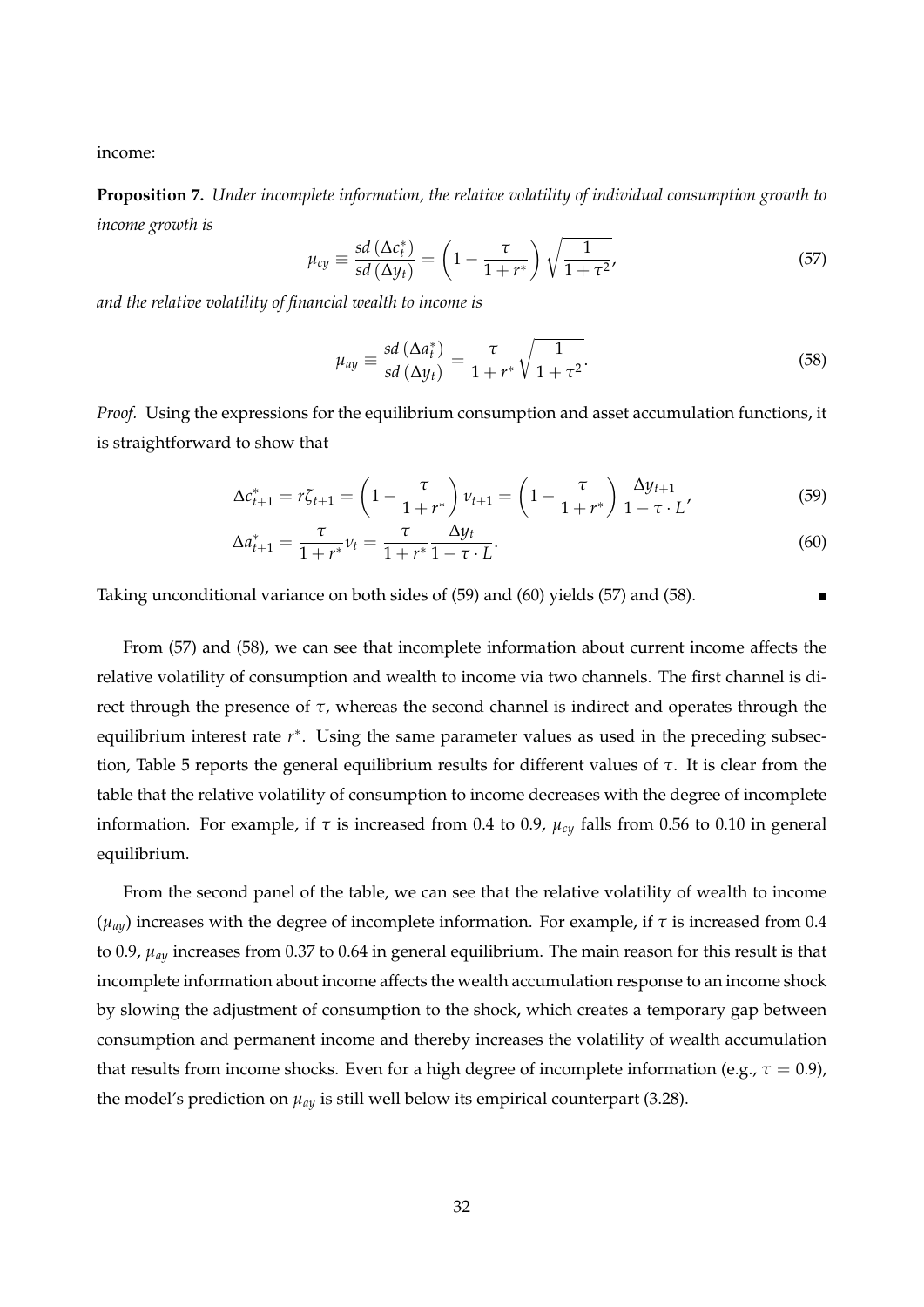#### **5.3. Comparison with Models with Borrowing Constraints**

Our version of Huggett (1993) abstracts from a key feature – borrowing constraints. As noted in many papers, borrowing constraints can deliver consumption dynamics that display excess sensitivity to predictable movements in income, although Ludvigson and Michaelides (2001) and Hryshko (2014) show that the basic model with borrowing constraints does not deliver the observed excess sensitivity in micro or macro data. We argue in this subsection that borrowing constraint models make predictions regarding the dispersion of consumption relative to income that is inconsistent with our data, and therefore that RI models are to be preferred.

Standard models with borrowing constraints (Huggett 1993, Aiyagari 1994) imply that poor households (those close to the borrowing constraint) have a relatively high marginal propensity to consume out of wealth (and income); the result is that for a given dispersion in income, consumption changes are more volatile and wealth changes less volatile among the poor. Indeed, using a simple benchmark version of Aiyagari (1994), we find that *µcy* for the poor (those with below median wealth) is roughly twice *µcy* for the rich (those with above median wealth); similarly, *µay* is about 80 percent smaller for the poor than the rich. And these relationships are even stronger if we consider percentiles further out in the tails.<sup>48</sup>

This variation across wealth is strongly rejected in our data. Table 6, based on the PSID data, shows that the relative dispersion of consumption for the whole sample is almost the same as that of the top 50 percent by income levels. That is, even if we exclude the bottom 50 percent of households by income the ratio is nearly unchanged, which suggests borrowing constraints do not play a significant role in the dynamics of consumption relative to income. The dispersion ratio varies slightly more if we select households by their wealth levels, although our sample size shrinks significantly due to limited wealth information in our data.

#### **6. Concluding Remarks**

In this paper we have studied how rational inattention affects the interest rate and the joint dynamics of consumption and income in a Huggett-type general equilibrium model with recursive utility. We highlight our two main results here in the conclusion. First, RI helps the basic model deliver a good fit to the dispersions of consumption and wealth relative to income; more inattention leads to more dispersion, pushing the models closer to the data, and we find that there is a common value of the inattention parameter that delivers a good fit for both. The effects on the equilibrium

<sup>&</sup>lt;sup>48</sup>We use a version of Aiyagari (1994) with inelastic labor to make these points; see Online Appendix D for details. Elastic labor strengthens the results – the relative volatility of consumption is three times as large for the poor as the rich. Dividing households by income leads to similar conclusions.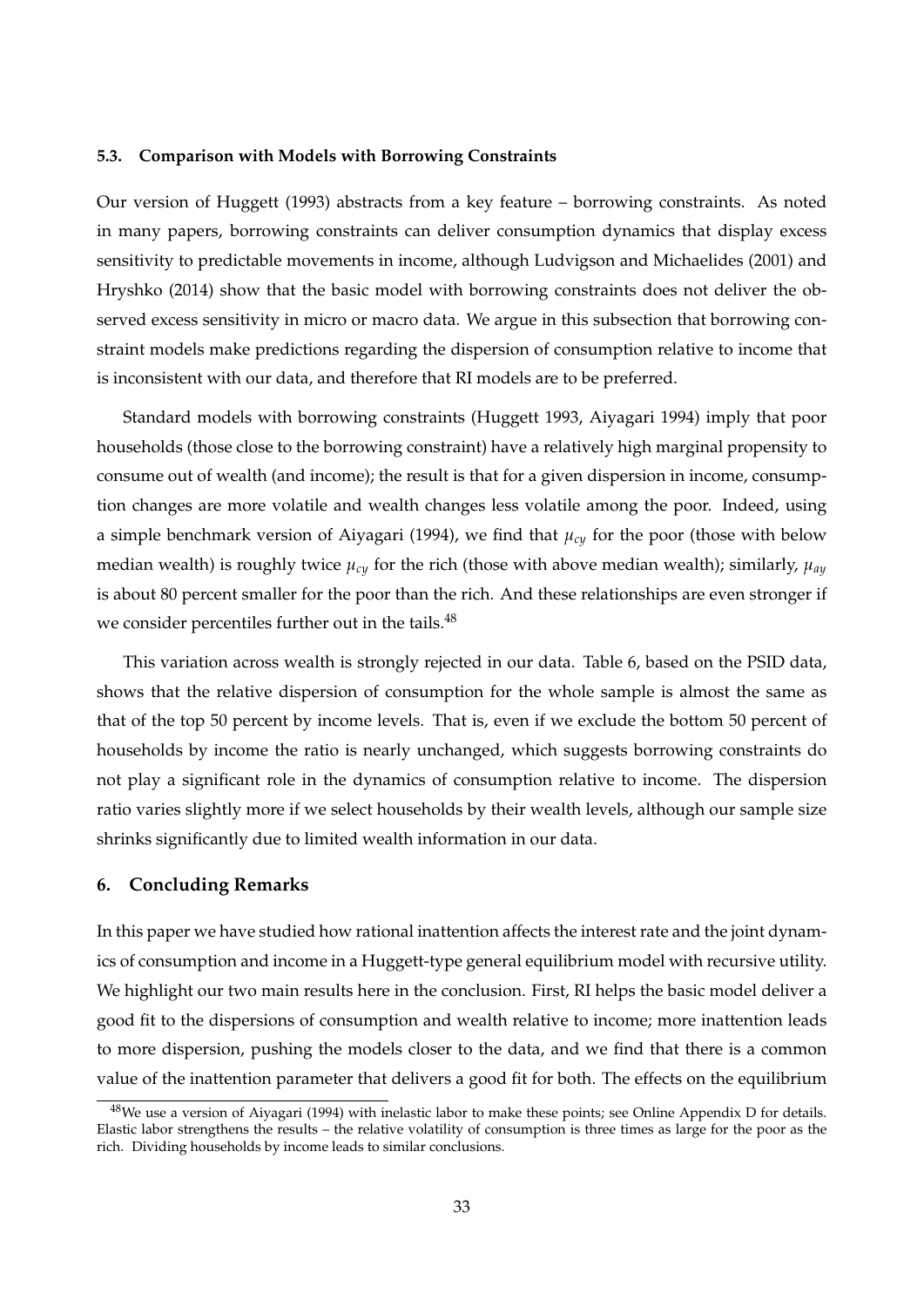interest rate are modest, and work to slightly offset the added dispersion. These results are robust to the exact way attention is modeled (elastic or inelastic), and the elastic attention version also captures the observed movements in consumption dispersion relative to income dispersion evident in US data. Second, we compare RI to three alternative models – habit formation, incomplete information about income, and borrowing constraints. We find that the RI model delivers better predictions regarding these dispersions than the alternatives.

#### **7. Appendix**

# **7.1. Deriving the Consumption, Saving, and Value Functions in the Cabellero-Huggett Model with RU and RI**

Using the income process, the original budget constraint (3) can be rewritten as

$$
a_{t+1} + \phi y_{t+1} + \frac{\phi \phi_0}{r} = (1+r) a_t + y_t - c_t + \phi (\phi_0 + \phi_1 y_t + w_{t+1}) + \frac{\phi \phi_0}{r}
$$
  
=  $(1+r) \left( a_t + \phi y_t + \frac{\phi \phi_0}{r} \right) - c_t + \zeta_{t+1}$ ,

where the  $(t + 1)$ -innovation  $\zeta_{t+1} = \phi w_{t+1}$  is Gaussian innovation process with mean zero and variance  $\phi^2\sigma^2$ . Denote  $s_t=a_t+\phi y_t+\phi\phi_0/r$ , the new budget constraint can be rewritten as

$$
s_{t+1} = (1+r) s_t - c_t + \zeta_{t+1}.
$$

As shown in Section 2.2, under RI, the typical consumer uses the Kalman filter, (14), to update the perceived state*,*  $\widehat{s}_t$ . The objective of the consumer is to solve the following Bellman equation based on the recursive utility defined in Section 2.1:

$$
f\left(I\left(\widehat{s}_{t}\right)\right)=\max_{c_{t}}\left\{f\left(c_{t}\right)+\frac{1}{1+\rho}f\left(\mathcal{CE}_{t}\left[I\left(\widehat{s}_{t+1}\right)\right]\right)\right\},\tag{61}
$$

subject to (14). We first conjecture that  $J(\hat{s}_t) = A\hat{s}_t + A_0$ , where *A* and  $A_0$  are undetermined coefficients. Substituting the guessed function into the definition of the certainty equivalent: exp (−*α*CE*t*) =  $E_t$  [exp  $(-\alpha J(\widehat{s}_{t+1}))$ ], we have

$$
\exp(-\alpha \mathcal{C} \mathcal{E}_t) = \exp\left(-\alpha A E_t \left[\hat{s}_{t+1}\right] + \frac{1}{2} \alpha^2 A^2 \operatorname{var}_t \left[\hat{s}_{t+1}\right] - \gamma A_0\right)
$$

$$
= \exp\left(-\alpha A \left[(1+r)\hat{s}_t - c_t\right] + \frac{1}{2} \alpha^2 A^2 \omega_{\hat{\xi}}^2 - \gamma A_0\right),
$$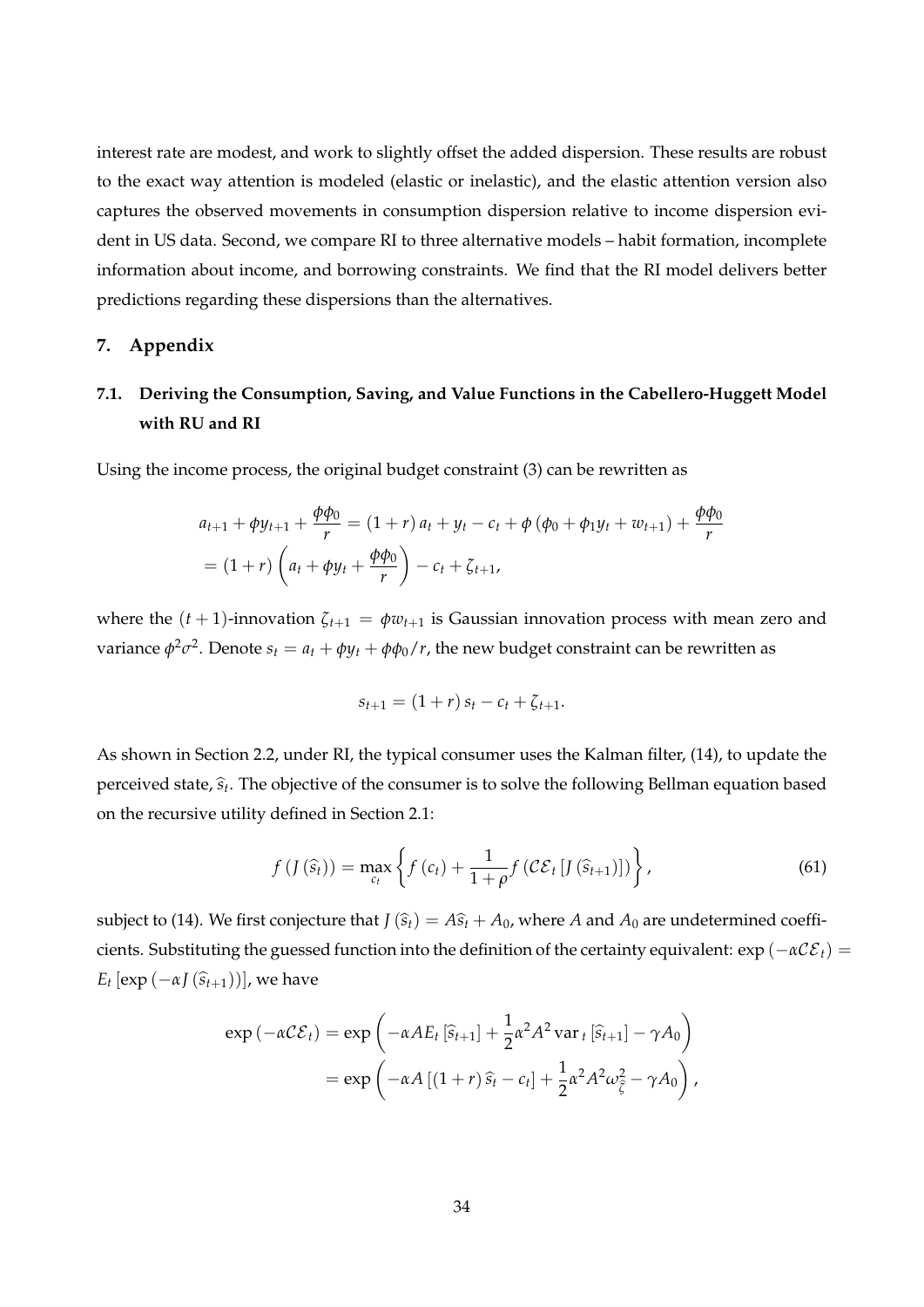which implies that

$$
\mathcal{CE}_t = A\left[ (1+r) s_t - c_t - \frac{1}{2} \alpha A \omega_{\widehat{\zeta}}^2 \right] + A_0.
$$

Substituting these expressions into (61) yields:

$$
f\left(J\left(\widehat{s}_{t}\right)\right)=\max_{c_{t}}\left\{f\left(c_{t}\right)+\frac{1}{1+\rho}f\left(J\left((1+r)\widehat{s}_{t}-c_{t}-\frac{1}{2}\alpha A\omega_{\widehat{\zeta}}^{2}\right)\right)\right\}.
$$
\n(62)

The FOC for  $c_t$  is thus

$$
f'(c_t) = \frac{A}{1+\rho} f'\left(A\left[(1+r)s_t - c_t - \frac{1}{2}\alpha A\omega_{\widehat{\zeta}}^2\right] + A_0\right).
$$

The Envelop theorem can be written as

$$
f'(J(\widehat{s}_t)) = \frac{1+r}{1+\rho} f'\left(A\left[(1+r)s_t - c_t - \frac{1}{2}\alpha A \omega_{\widehat{\zeta}}^2\right] + A_0\right).
$$

Combining these two conditions yields

$$
c_t = A\hat{s}_t + A_0 - \psi \ln\left(\frac{A}{1+r}\right). \tag{63}
$$

Substituting the consumption function into (62) yields:

$$
\exp\left(-\frac{1}{\psi}\left(A\hat{s}_t+A_0\right)\right)=\exp\left(-\frac{1}{\psi}\left(A\hat{s}_t+B-\psi\ln\left(\frac{A}{1+r}\right)\right)\right) +\frac{1}{1+\rho}\exp\left(-\frac{1}{\psi}\left[A\left((1+r)\hat{s}_t-\left(A\hat{s}_t+B-\psi\ln\left(\frac{A}{1+r}\right)\right)-\frac{1}{2}\alpha A\omega_{\hat{\zeta}}^2\right)+A_0\right]\right).
$$

Matching the  $\hat{s}_t$  terms in the exponential functions, we obtain that

$$
A=r.
$$

Matching the constant coefficient terms yields:

$$
A_0 = \frac{\psi}{r} \ln \left( \frac{1+\rho}{1+r} \right) + \psi \ln \left( \frac{r}{1+r} \right) - \frac{1}{2} \alpha r \omega_{\widehat{\zeta}}^2
$$

Substituting the expressions for  $A$  and  $A_0$  into (63) yields (21) in the main text. The corresponding value function can be written as

$$
\widehat{v}(\widehat{s}_t) = -\psi \exp\left(-\frac{1}{\psi}J\left(\widehat{s}_t\right)\right) = -\psi \exp\left(-\frac{1}{\psi}\left(A\widehat{s}_t + A_0\right)\right),\,
$$

which is just (20) in the main text.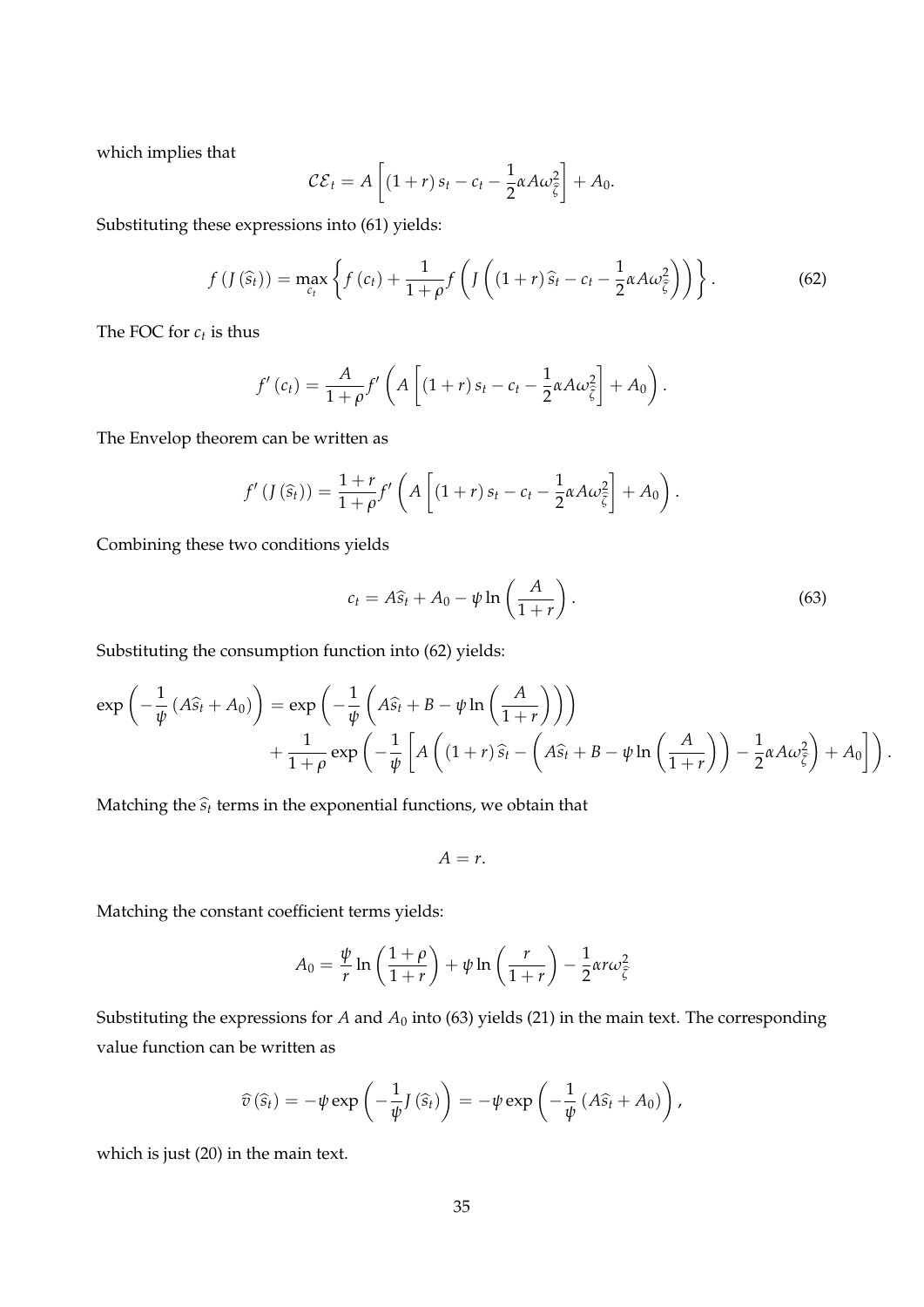Using (14), (21), and (63), we can derive the savings function:

$$
d_t^* = ra_t + y_t - c_t^*
$$
  
\n
$$
= ra_t + y_t - c_t + (c_t - c_t^*)
$$
  
\n
$$
= ra_t + y_t - r \left[ a_t + \phi y_t + \frac{\phi \phi_0}{r} + \frac{1}{r^2 \alpha} \left( \ln \left( \frac{1+\rho}{1+r} \right) - \ln \left( E_t \left[ \exp \left( -r \alpha \phi w_{t+1} \right) \right] \right) \right) \right] +
$$
  
\n
$$
\left\{ r \left[ a_t + \phi y_t + \phi \frac{\phi_0}{r} + \frac{1}{r^2 \alpha} \left( \ln \left( \frac{1+\rho}{1+r} \right) - \ln \left( E_t \left[ \exp \left( -r \alpha \phi w_{t+1} \right) \right] \right) \right) \right] - r \left[ \widehat{s}_t + \frac{1}{r^2 \alpha} \left( \ln \left( \frac{1+\rho}{1+r} \right) - \ln \left( E_t \left[ \exp \left( -r \alpha \widehat{\zeta}_{t+1} \right) \right] \right) \right) \right] \right\}
$$
  
\n
$$
= (1 - \phi_1) \phi \left( y_t - \overline{y} \right) + r \left( s_t - \widehat{s}_t \right) + \frac{1}{r \alpha} \left[ \ln \left( E_t \left[ \exp \left( -r \alpha \widehat{\zeta}_{t+1} \right) \right] \right) - \ln \left( \frac{1+\rho}{1+r} \right) \right].
$$

To derive the relative volatility of financial wealth  $(a_t)$  and labor income  $(y_t)$  in general equilibrium, we first rewrite the above saving equation as follows:

$$
\Delta a_{t+1}^* = d_t^* = (1 - \phi_1) \phi (y_t - \overline{y}) + r^* (s_t - \widehat{s}_t).
$$

Taking unconditional variance on both sides yields:

$$
\begin{split} \text{var}\left(d_{t}^{*}\right) &= \text{var}\left(\left(1-\phi_{1}\right)\phi\left(y_{t}-\overline{y}\right)+r^{*}\left(s_{t}-\widehat{s}_{t}\right)\right) \\ &= \text{var}\left(\left(1-\phi_{1}\right)\phi\left(y_{t}-\overline{y}\right)\right)+\text{var}\left(r^{*}\left(s_{t}-\widehat{s}_{t}\right)\right)+2\text{cov}\left(\left(1-\phi_{1}\right)\phi\left(y_{t}-\overline{y}\right),r^{*}\left(s_{t}-\widehat{s}_{t}\right)\right) \\ &= \left[\frac{1-\phi_{1}}{1+\phi_{1}}+\frac{\left(1-\theta\right)r^{*2}}{1-\left(1-\theta\right)\left(1+r^{*}\right)^{2}}+\frac{2r^{*}\left(1-\phi_{1}\right)\left(1-\theta\right)}{1-\phi_{1}\left(1-\theta\right)\left(1+r^{*}\right)}\right]\frac{\omega^{2}}{\left(1+r^{*}-\phi_{1}\right)^{2}} \end{split}
$$

which is just (40) in the main text, where we use the expression for  $s_t - \hat{s}_t$  specified in (18). Furthermore, using (17) and (29), it is straightforward to show that the relative volatility of consumption growth to income growth is (39) in the main text.

#### **7.2. Optimality of Ex Post Gaussianity under RI**

Following Sims (2003, 2010), we first define the expected loss function due to limited informationprocessing capacity as

$$
L_t = E_t \left[ v_0 \left( s_t \right) - \widehat{v} \left( x_t \right) \right], \tag{64}
$$

where  $s_t$  is the unobservable state variable,  $x_t$  is the best estimate of the true state,  $\hat{v}(x_t)$  =  $-\frac{\psi(1+r)}{r}$  $\frac{p(x+1)}{p}$  exp  $\left(-\frac{r}{\psi}x_t\right)$  is the value function under RI and  $v_0(s_t) = -\frac{\psi(1+r)}{r}$  $\frac{1+r}{r}$  exp  $\left(-\frac{r}{\psi}s_t\right)$  is the corre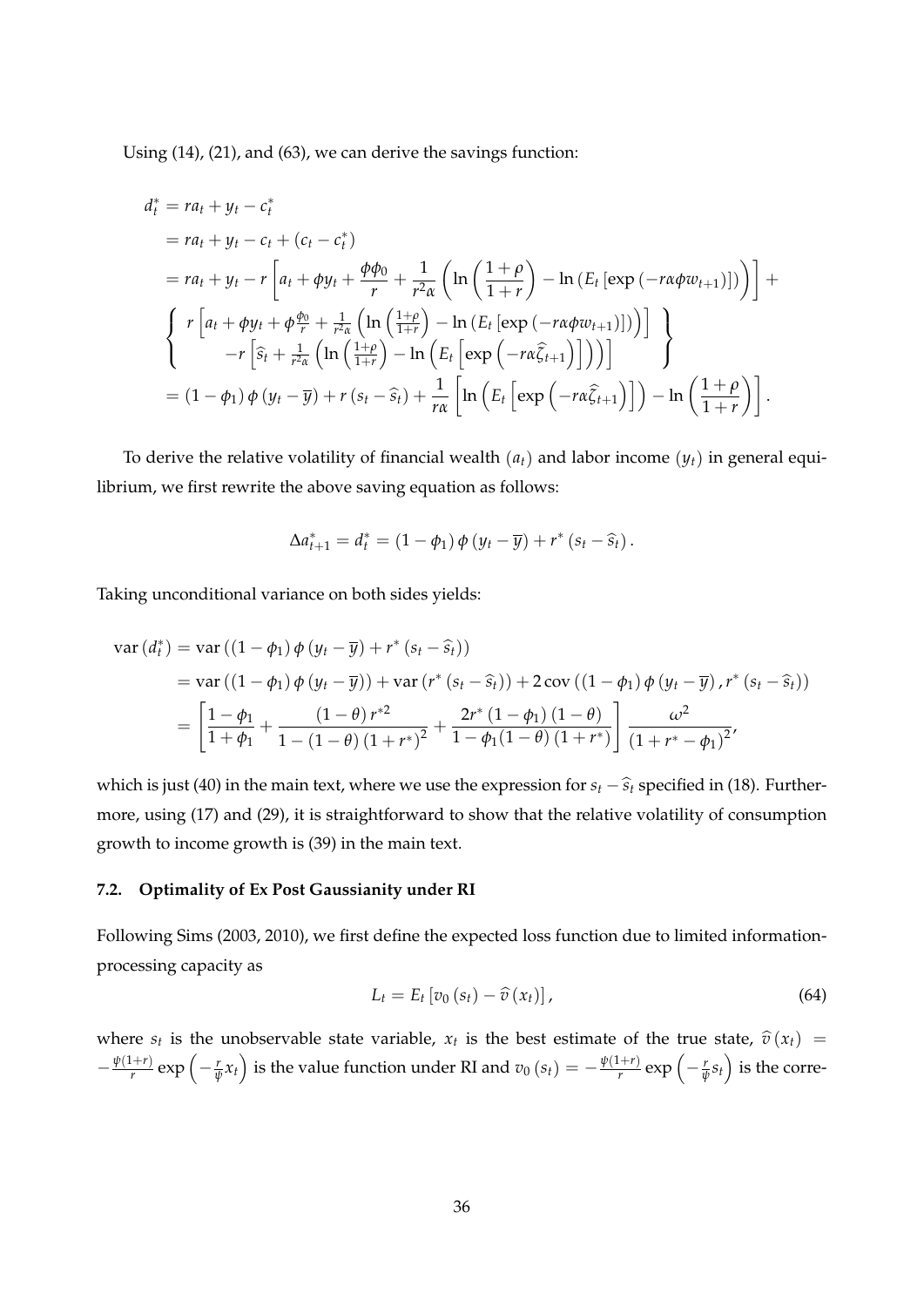sponding value function when  $\kappa = \infty$ . It is straightforward to show that:

$$
\begin{split}\n&\min E_t \left[ v_0 \left( s_t \right) - \hat{v} \left( x_t \right) \right] \\
&= \min - \frac{\psi \left( 1 + r \right)}{r} E_t \left[ \exp \left( - \frac{r}{\psi} s_t \right) - \exp \left( - \frac{r}{\psi} x_t \right) \right] \\
&\simeq \min - \frac{\psi \left( 1 + r \right)}{r} E_t \left[ - \frac{r}{\psi} \exp \left( - \frac{r}{\psi} x_t \right) \left( s_t - x_t \right) + \frac{1}{2} \left( \frac{r}{\psi} \right)^2 \exp \left( - \frac{r}{\psi} x_t \right) \left( s_t - x_t \right)^2 \right] \\
&\Longleftrightarrow \min - \frac{\psi \left( 1 + r \right)}{2r} E_t \left[ \left( \frac{r}{\psi} \right)^2 \exp \left( - \frac{r}{\psi} x_t \right) \left( s_t - x_t \right)^2 \right] \\
&\Longleftrightarrow \min - \frac{r \left( 1 + r \right)}{2 \psi} \exp \left( - \frac{r}{\psi} x_t \right) E_t \left[ \left( s_t - x_t \right)^2 \right].\n\end{split}
$$

Since *x<sup>t</sup>* is non-stationary process, we normalize this objective function by dividing it by the value function under RI:

$$
\min \frac{E_t \left[ v_0 \left( s_t \right) - \widehat{v} \left( x_t \right) \right]}{\widehat{v} \left( x_t \right)} \Longleftrightarrow \min \frac{1}{2} \left( \frac{r}{\psi} \right)^2 E_t \left[ \left( s_t - x_t \right)^2 \right] \Longleftrightarrow \min \frac{1}{2} \left( \frac{r}{\psi} \right)^2 \Sigma_t,
$$
\n(65)

where Σ*<sup>t</sup>* is the conditional variance at *t*. The normalization method is also used in Maenhout (2004) and Liu, Pan, and Wang (2005) in which they used this normalization method to assure the homothecity or scale invariance of the optimal consumption and portfolio decision problem when investors are concerned about model misspecification. Note that the agent's filtering problem, (65), is invariant to the scale of perceived total resources  $x_t$  after normalization, which we use so that the optimal choice of attention does not disappear as the value of total wealth increases.

The (approximate) loss function under CARA derived above is essentially the same as that obtained in the LQG RI model proposed in Sims (2003). Since the only difference in these two settings is just in the constant coefficient in the loss function, the CARA specification does not affect the optimality of ex post Gaussianity in Sims' LQG setting after we approximate the value functions we obtained in the CARA-Gaussian setting.

Furthermore, we use the following procedure to justify the quadratic approximation, (65):

- 1. We first conjecture that the quadratic approximation is an accurate approximation for the original exponential loss function, and the higher-order moments in the expansion of the CARA loss function are trivial.
- 2. Given that the loss function is quadratic, we can obtain the optimality of the ex post Gaussian variables and Gaussian noise and noisy signal (i.e., both *x* and *s* are Gaussian).
- 3. For Gaussian variables, *s<sup>t</sup>* and *x<sup>t</sup>* , the higher-order moments (the third and fourth moments)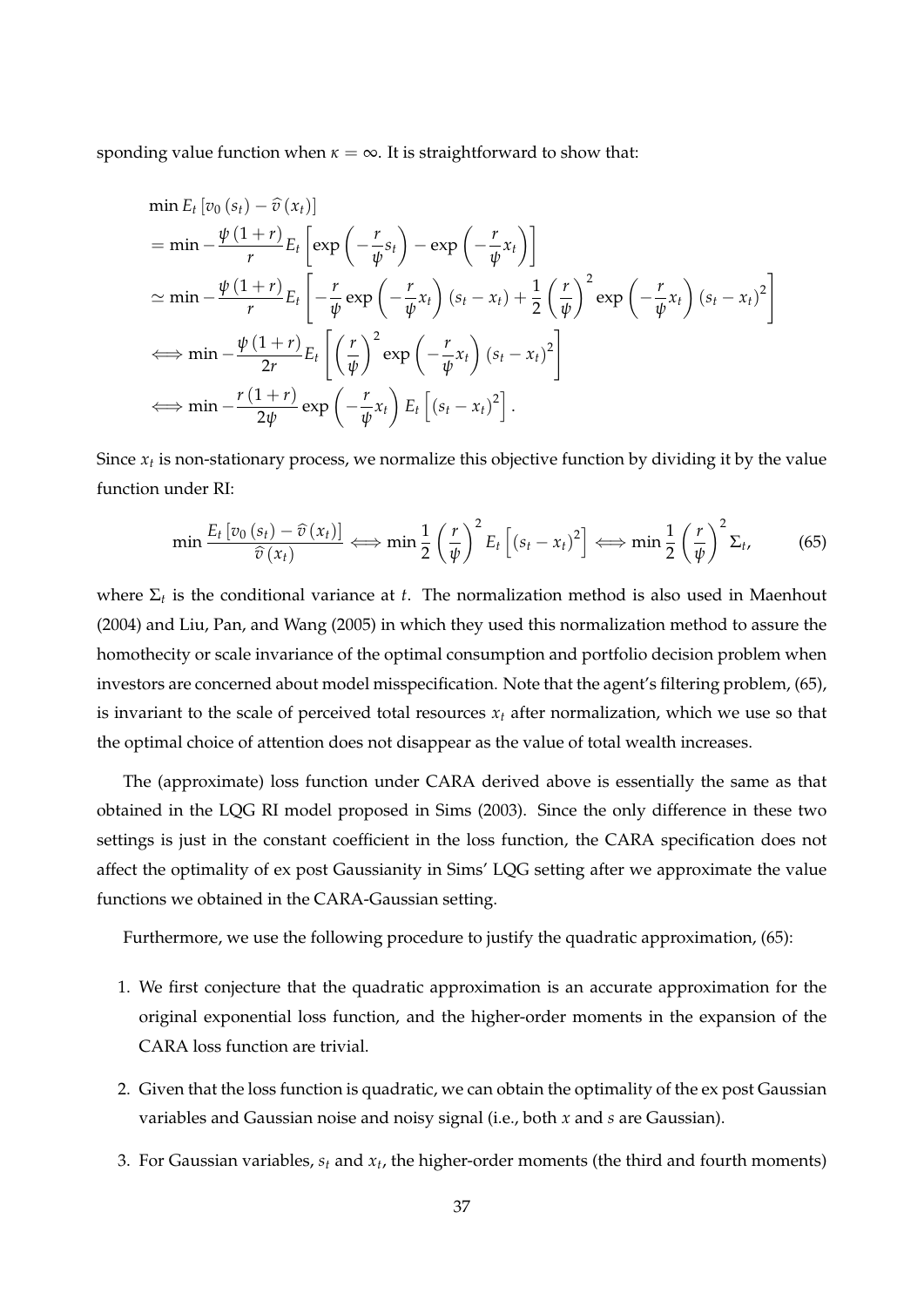of the loss function can be written as

$$
\frac{(r/\psi)^2}{6} \exp\left(\frac{-rb_0 - rx_t}{\psi}\right) E_t \left[ (s_t - x_t)^3 \right] - \frac{(r/\psi)^3}{24} \exp\left(\frac{-rb_0 - rx_t}{\psi}\right) E_t \left[ (s_t - x_t)^4 \right]
$$

$$
= -\frac{(r/\psi)^3}{24} \exp\left(\frac{-rb_0 - rx_t}{\psi}\right) \Sigma^2 \times 3,
$$

where we use the facts that for Gaussian variables, we have

$$
E_t [(s_t - x_t)^j] = \begin{cases} \sigma^j (j-1)!!, \text{ when } j \text{ is even,} \\ 0, \text{ when } j \text{ is odd.} \end{cases}
$$

,

where  $x_t = E_t[s_t]$  and  $\sigma$  is the standard deviation of  $x$ .

4. It is straightforward to calculate that the ratio of the sum of the third and fourth moments to the second moment is:

$$
ratio = \frac{-\frac{(r/\psi)^3}{24} \exp\left(\frac{-rb_0 - rx_t}{\psi}\right) \Sigma^2 \times 3}{-\frac{r}{2\psi} \exp\left(\frac{-rb_0 - rx_t}{\psi}\right) \Sigma} = \frac{(r\alpha)^2 \Sigma}{4} = 0.0287^2 \times 15.77 = 0.013,
$$

where we use the fact that  $\Sigma = 15.77$  when  $\theta = 10$ %. We can then verify that our guess that the quadratic approximation is accurate is correct.

## **7.3. Proof of Uniqueness of General Equilibrium in the Benchmark Model**

To prove uniqueness, consider the derivative of the aggregate saving function,  $D(\theta, r) = \Pi(\theta, r)$  –  $\psi \Psi(r)$  /*r*, with respect to *r*: we have

$$
\frac{dD}{dr} = \left[ \frac{\psi}{r(1+r)} + \frac{\psi}{r^2} \ln \left( \frac{1+\rho}{1+r} \right) \right] \n+ \frac{1}{2} \alpha \sigma^2 \left\{ \Gamma \left( \theta, r \right) \frac{\left(1+r-\phi_1\right)^2 - 2r \left(1+r-\phi_1\right)}{\left(1+r-\phi_1\right)^4} + \frac{r}{\left(1+r-\phi_1\right)^2} \frac{2\theta \left(1-\theta\right) \left(1+r\right)}{\left[1-\left(1-\theta\right) \left(1+r\right)^2\right]^2} \right\} \n= \frac{\psi}{r \left(1+r\right)} + \frac{\psi}{r^2} \ln \left( \frac{1+\rho}{1+r} \right) \left[ \frac{2 \left(1-\phi_1\right)}{1+r-\phi_1} + \frac{2r \left(1-\theta\right) \left(1+r\right)}{1-\left(1-\theta\right) \left(1+r\right)^2} \right] > 0
$$

when  $\theta$  is fixed, because  $\phi_1 < 1$ , where the last line is obtained by using the general equilibrium condition,  $\frac{1}{2}r\Gamma\left(\theta,r\right)$  *α*  $\left(\frac{\sigma}{1+r-\phi_1}\right)$  $\big)^2 + \frac{\psi}{r}$  $\frac{\psi}{r}$  ln  $\left(\frac{1+r}{1+\rho}\right)$ 1+*ρ*  $= 0$ . From this expression, we can see that fixed capacity does not change the equilibrium property of the model because  $\frac{2r(1-\theta)(1+r)}{1-(1-\theta)(1+r)^2}$  is always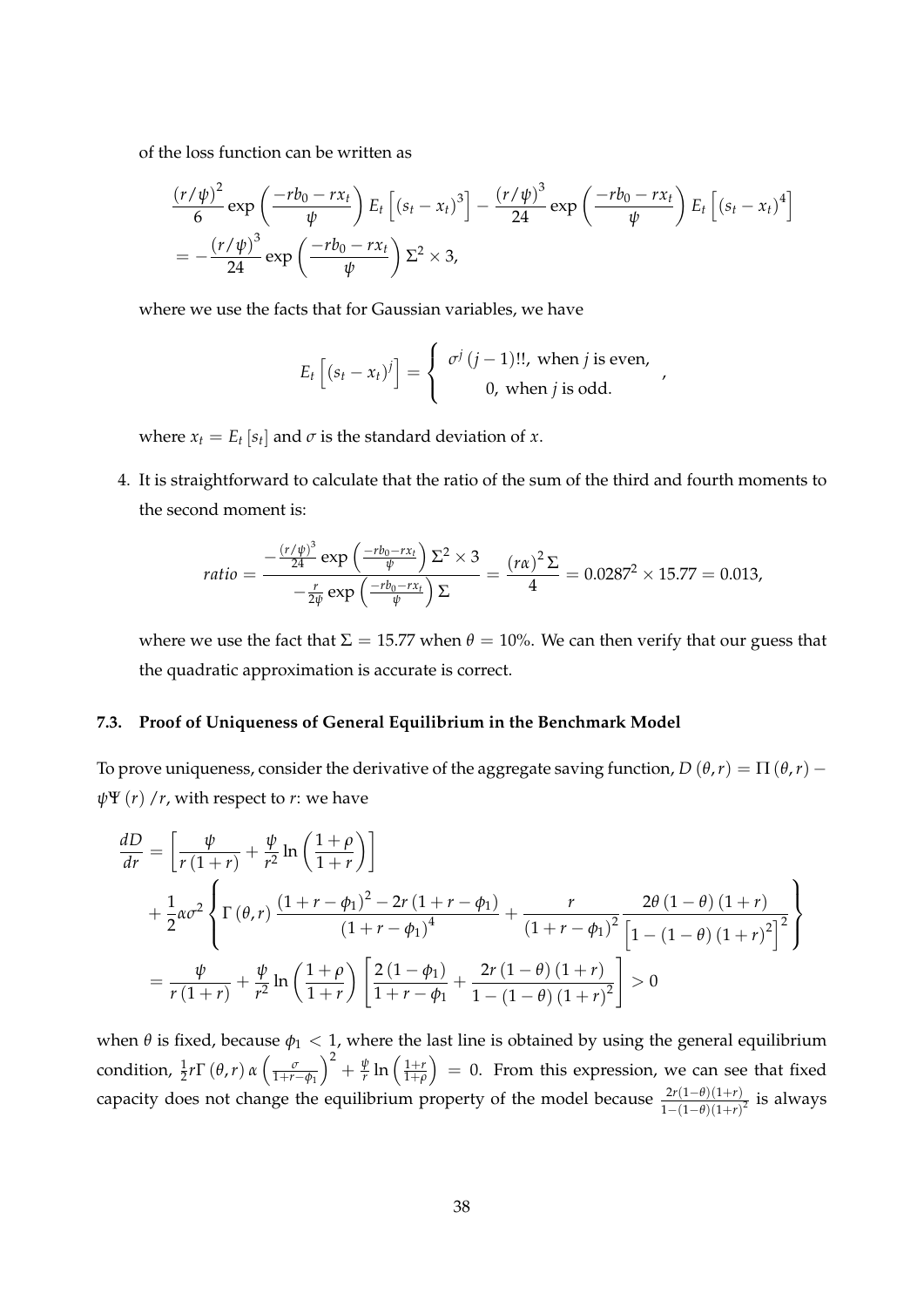positive.<sup>49</sup>

# **7.4. Computing the Welfare Loss due to RI**

Given that the value function under RI in general equilibrium is

$$
\widehat{v}(\widehat{s}_0) = -\frac{\psi(1+r^*)}{r^*} \exp\left(-\frac{r^*}{\psi}\widehat{s}_t\right),
$$

we can compute the following partial derivatives:

$$
\frac{\partial \widehat{v}(\widehat{s}_0)}{\partial \theta} = \frac{\exp\left(-r^*\widehat{s}_0/\psi\right)}{r^{*2}/\psi} \left[1 + \frac{r^*\left(1 + r^*\right)}{\psi}\widehat{s}_0\right] \frac{dr^*}{d\theta} \text{ and } \frac{\partial \widehat{v}(\widehat{s}_0)}{\partial \widehat{s}_0} = \left(1 + r^*\right) \exp\left(-r^*\widehat{s}_0/\psi\right).
$$

The marginal welfare cost due to RI can thus be written as:

$$
mwc \equiv \frac{\left(\partial v\left(\widehat{s}_0\right)/\partial\theta\right)\theta}{\left(\partial v\left(\widehat{s}_0\right)/\partial\widehat{s}_0\right)\widehat{s}_0} = \frac{\theta\psi}{r^{*2}}\left[\frac{r^*}{\psi} + \frac{1}{\left(1+r^*\right)\widehat{s}_0}\right]\frac{dr^*}{d\theta},
$$

where we use the facts that in general equilibrium (i.e.,  $\ln\left(\frac{1+\rho}{1+r}\right)$ 1+*r*  $=$  ln  $(E_t \left[ exp \left(-r^* \widehat{\zeta}_{t+1}/\psi\right)\right]),$ and  $dr^*/d\theta$  is given in (33).

In the partial equilibrium setting in which  $r^* = r$  is fixed,

$$
\hat{v}(\hat{s}_t) = -\frac{\psi}{r} \exp\left(-\frac{r}{\psi} \left\{\hat{s}_t - \frac{\psi}{r} \ln(1+r) + \frac{\psi}{r^2} \left[\ln\left(\frac{1+\rho}{1+r}\right) - \ln\left(E_t \left[\exp\left(-\frac{r}{\psi}\hat{\zeta}_{t+1}\right)\right]\right)\right]\right\}\right)
$$
\n
$$
= -\frac{\psi(1+r)}{r} \exp\left(-\frac{r}{\psi}\hat{s}_t\right) \exp\left(-\frac{1}{r} \ln\left(\frac{1+\rho}{1+r}\right) + \frac{1}{2} \frac{\theta}{1-(1-\theta)(1+r)^2} \frac{r}{\psi^2} \omega_{\zeta}^2\right).
$$

Note that in partial equilibrium,  $\ln\left(\frac{1+\rho}{1+r}\right)$ 1+*r*  $\int$  and  $\ln\left(E_t\left[\exp\left(-r\widehat{\zeta}_{t+1}/\psi\right)\right]\right)$  do not cancel out. The marginal welfare cost due to RI in partial equilibrium can thus be written as:

$$
mwc = \frac{\theta \omega_{\zeta}^2}{2\psi \widehat{s}_0} \frac{\left(1+r\right)^2 - 1}{\left[1 - \left(1-\theta\right)\left(1+r\right)^2\right]^2}.
$$

The month dollar loss can be thus written as:

$$
\$ \text{loss} \left( \theta < 1 \right) \equiv \frac{1}{12} r \text{mwc} \left( 1 \right) \left( 1 - \theta \right) \widehat{s}_0 = \frac{1}{12} r \left( \frac{\omega_{\zeta}^2}{2\psi} \right) \left( \left( 1 + r \right)^2 - 1 \right) \left( 1 - \theta \right).
$$

<sup>49</sup>For the elastic RI case, the derivatives are too complicated to sign because *θ* itself is a function of *r*. However, given the plausible parameter values used in this paper, the equilibrium is unique.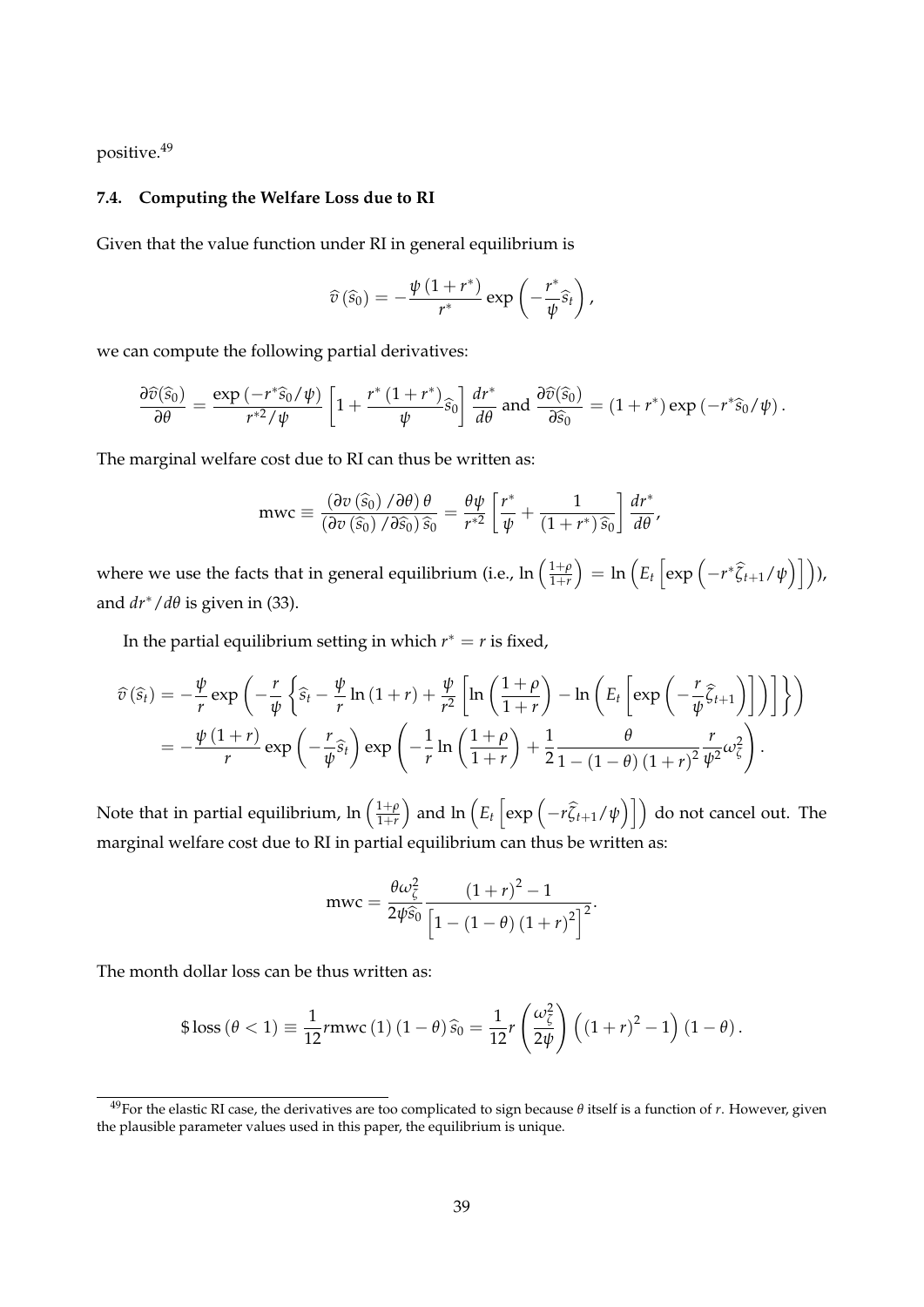#### **References**

- [1] Aiyagari, S. Rao (1994), "Uninsured Idiosyncratic Risk and Aggregate Saving," *Quarterly Journal of Economics* 109 (3), 658-684.
- [2] Alessie, Rob and Annamaria Lusardi (1997), "Consumption, Saving and Habit Formation," *Economics Letters* 55(1), 103-108.
- [3] Andrade, Philippe and Le Bihan, Hervé (2013), "Inattentive Professional Forecasters," *Journal of Monetary Economics* 60(8), 967-982.
- [4] Angeletos, George-Marios and Laurent-Emmanuel Calvet (2006), "Idiosyncratic Production Risk, Growth and the Business Cycle," *Journal of Monetary Economics* 53(6), 1095-1115.
- [5] Athreya, Kartik, Xuan S. Tam, and Eric R. Young (2009), "Unsecured Credit Markets Are Not Insurance Markets," *Journal of Monetary Economics* 56(1), 83-103.
- [6] Attanasio, Orazio P. and Nicola Pavoni (2011), "Risk Sharing in Private Information Models with Asset Accumulation: Explaining the Excess Smoothness of Consumption," *Econometrica* 79(4), 1027-1068.
- [7] Attanasio, Orazio P. and Guglielmo Weber (1993), "Consumption Growth, the Interest Rate, and Aggregation," *Review of Economic Studies* 60(3), 631-649.
- [8] Barro, Robert J. (2007), "On the Welfare Costs of Consumption Uncertainty," manuscript.
- [9] Bewley, Truman (1983), "A Difficulty with the Optiumum Quantity of Money," *Econometrica* 51(5), 1485-1504.
- [10] Blundell Richard, Luigi Pistaferri, and Ian Preston (2008), "Consumption Inequality and Partial Insurance," *American Economic Review* 98(5), 1887-1921.
- [11] Caballero, Ricardo J. (1990), "Consumption Puzzles and Precautionary Savings," *Journal of Monetary Economics* 25, 113-136.
- [12] Campbell, John Y. (2003) "Consumption-Based Asset Pricing." In *Handbook of the Economics of Finance Vol. 1B*, edited by George Constantinides, Milton Harris, and Rene Stulz, pp. 803-887. North-Holland Press.
- [13] Campbell, John Y. and Angus S. Deaton (1989), "Why Is Consumption So Smooth?" *Review of Economic Studies* 56(3), 357-373.
- [14] Carroll, Christopher D. (2011), "Theoretical Foundations of Buffer Stock Saving," manuscript.
- [15] Coibion, Olivier and Yuriy Gorodnichenko (2015), "Information Rigidity and the Expectations Formation Process: A Simple Framework and New Facts," *American Economic Review*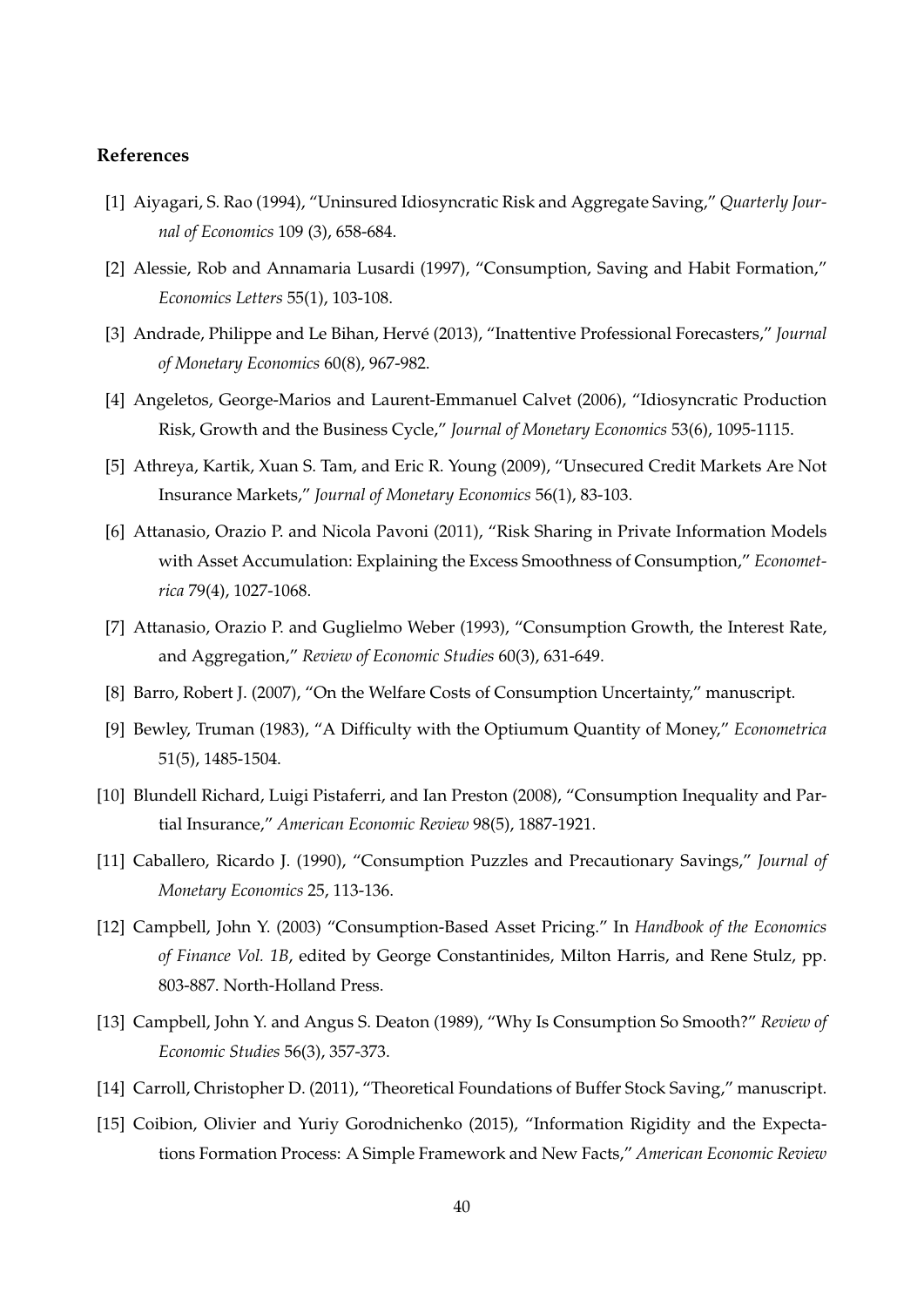105(8), 2644–2678.

- [16] Constantinides, George M. (1990), "Habit Formation: A Resolution of the Equity Premium Puzzle," *Journal of Political Economy* 98(3), 519-543.
- [17] Crump, Richard K., Stefano Eusepi, Andrea Tambalotti, and Giorgio Topa (2015), "Subjective Intertemporal Substitution," Federal Reserve Bank of New York Staff Reports, Number 734.
- [18] Epstein, Larry G. and Stanley E. Zin (1989), "Substitution, Risk Aversion, and the Temporal Behavior of Consumption and Asset Returns: A Theoretical Framework," *Econometrica* 57(4), 937-969.
- [19] Floden, Martin and Jesper Linde (2001), "Idiosyncratic Risk in the United States and Sweden: Is There a Role for Government Insurance?" *Review of Economic Dynamics* 4, 406-437.
- [20] Friedman, Milton (1957), "A Theory of the Consumption Function," *Princeton, NJ: Princeton University Press*.
- [21] Gayle, Wayne-Roy and Natalia Khorunzina (2016), "Estimation of Optimal Consumption Choice with Habit Formation and Measurement Errors using Micro Data," forthcoming, *Journal of Business and Economic Statistics.*
- [22] Guvenen, Fatih (2006), "Reconciling Conflicting Evidence on the Elasticity of Intertemporal Substitution: A Macroeconomic Perspective," *Journal of Monetary Economics* 53(7), 1451- 1472.
- [23] Guvenen, Fatih and Anthony A. Smith, Jr., (2014), "Inferring Labor Income Risk and Partial Insurance from Economic Choices," *Econometrica* 82(6), 2085-2129.
- [24] Hall, Robert E. (1978), "Stochastic Implications of the Life Cycle-Permanent Income Hypothesis: Theory and Evidence," *Journal of Political Economy* 91(6), 249-265.
- [25] Hall, Robert E. (1988), "Intertemporal Substitution in Consumption," *Journal of Political Economy* 96(2), 339-57.
- [26] Hong, Harrison, Walter Torous, and Rossen Valkanov (2007), "Do Industries Lead Stock Markets?" *Journal of Financial Economics* 83(2), 367-396.
- [27] Hryshko, Dmytro (2014), "Correlated Income Shocks and Excess Smoothness of Consumption," *Journal of Economic Dynamics and Control* 48, 41-62.
- [28] Huggett, Mark (1993), "The Risk-Free Rate in Heterogeneous-Agent Incomplete-Insurance Economies," *Journal of Economic Dynamics and Control* 17(5-6), 953-969.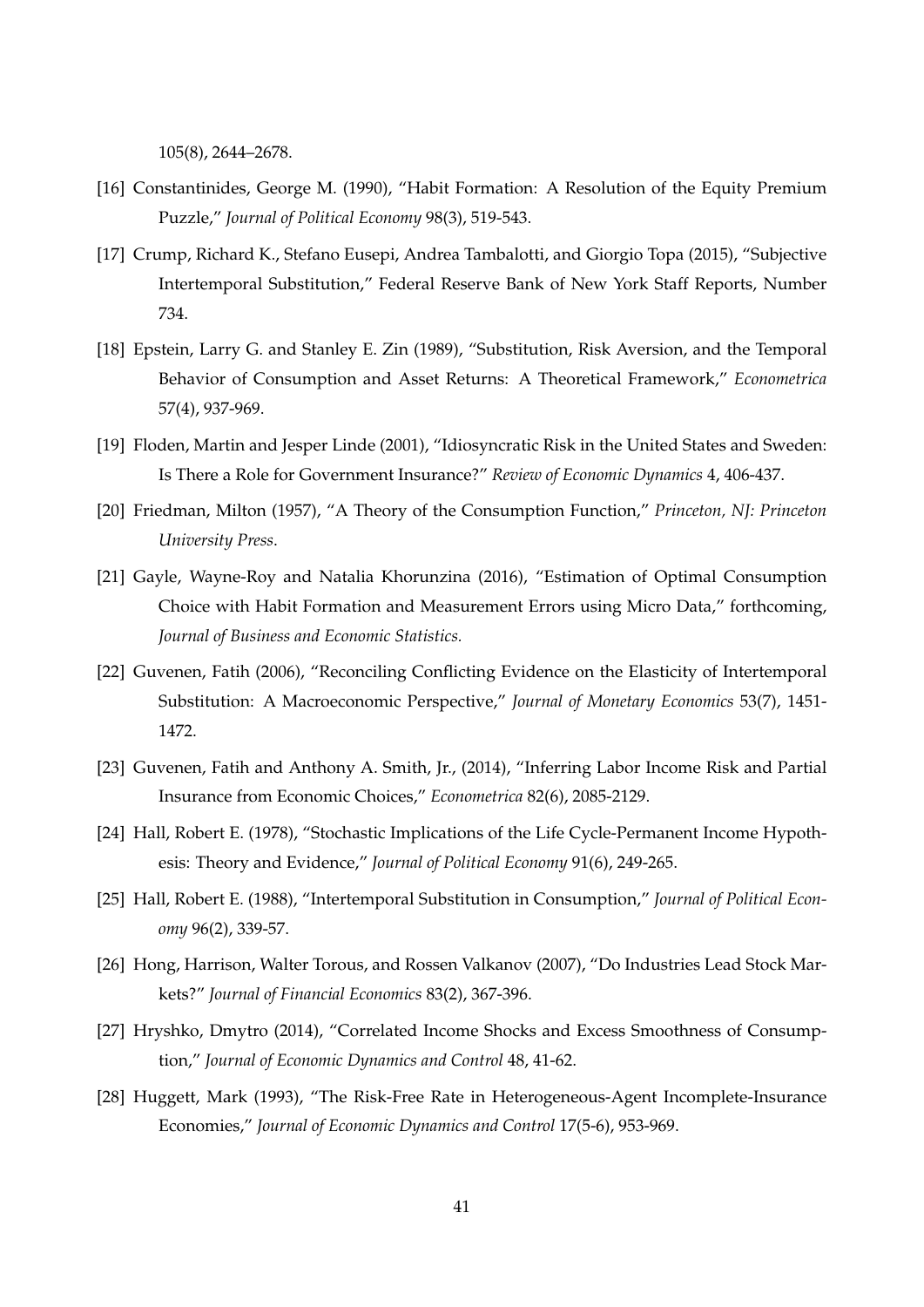- [29] Katz, Lawrence F. and David H. Autor (1999), "Changes in the Wage Structure and Earnings Inequality," in O. Ashenfelter and D. Card (eds.), *Handbook of Labor Economics*, vol. 3A, North-Holland, Amsterdam.
- [30] Krueger Dirk and Fabrizio Perri (2006), "Does Income Inequality Lead to Consumption Inequality? Evidence and Theory," *Review of Economic Studies* 73(1), 163-193.
- [31] Laubach, Thomas and John C. Williams (2015), "Measuring the Natural Rate of Interest Redux," Working Paper 2015-16, Federal Reserve Bank of San Francisco.
- [32] Liu, Jun, Jun Pan, and Tang Wang (2005), "An Equilibrium Model of Rare-Event Premia and Its Implication for Option Smirks," *Review of Financial Studies* 18(1), 131-164.
- [33] Ludvigson, Sydney C. and Alexander Michaelides (2001), "Does Buffer-Stock Saving Explain the Smoothness and Excess Sensitivity of Consumption?" *American Economic Review* 91(3), 631-647.
- [34] Luo, Yulei (2008), "Consumption Dynamics under Information Processing Constraints," *Review of Economic Dynamics* 11, 366-385.
- [35] Luo, Yulei (2010), "Rational Inattention, Long-Run Consumption Risk, and Portfolio Choice," *Review of Economic Dynamics* 13(4), 843-860.
- [36] Luo, Yulei, Jun Nie, and Eric R. Young. (2015), "Slow Information Diffusion and the Inertial Behavior of Durable Consumption," *Journal of the European Economic Association* 13(5), 805- 840.
- [37] Luo, Yulei and Eric R. Young (2010), "Risk-sensitive Consumption and Savings under Rational Inattention," *American Economic Journal: Macroeconomics* 2(4), 281-325.
- [38] Luo, Yulei and Eric R. Young (2014), "Signal Extraction and Rational Inattention," *Economic Inquiry* 52(2), 811-829.
- [39] Luo, Yulei and Eric R. Young (2016), "Long-run Consumption Risk and Asset Allocation under Recursive Utility and Rational Inattention," *Journal of Money, Credit, and Banking* 48(2- 3), 325-362.
- [40] Maćkowiak, Bartosz and Mirko Wiederholt. (2009), "Optimal Sticky Prices under Rational Inattention." *American Economic Review*, 99, 769-803.
- [41] Maćkowiak, Bartosz and Mirko Wiederholt (2015), "Business Cycle Dynamics under Rational Inattention," *Review of Economic Studies* 82(4): 1502-1532.
- [42] Maenhout, Pascal (2004), "Robust Portfolio Rules and Asset Pricing," *Review of Financial Studies* 17, 951-983.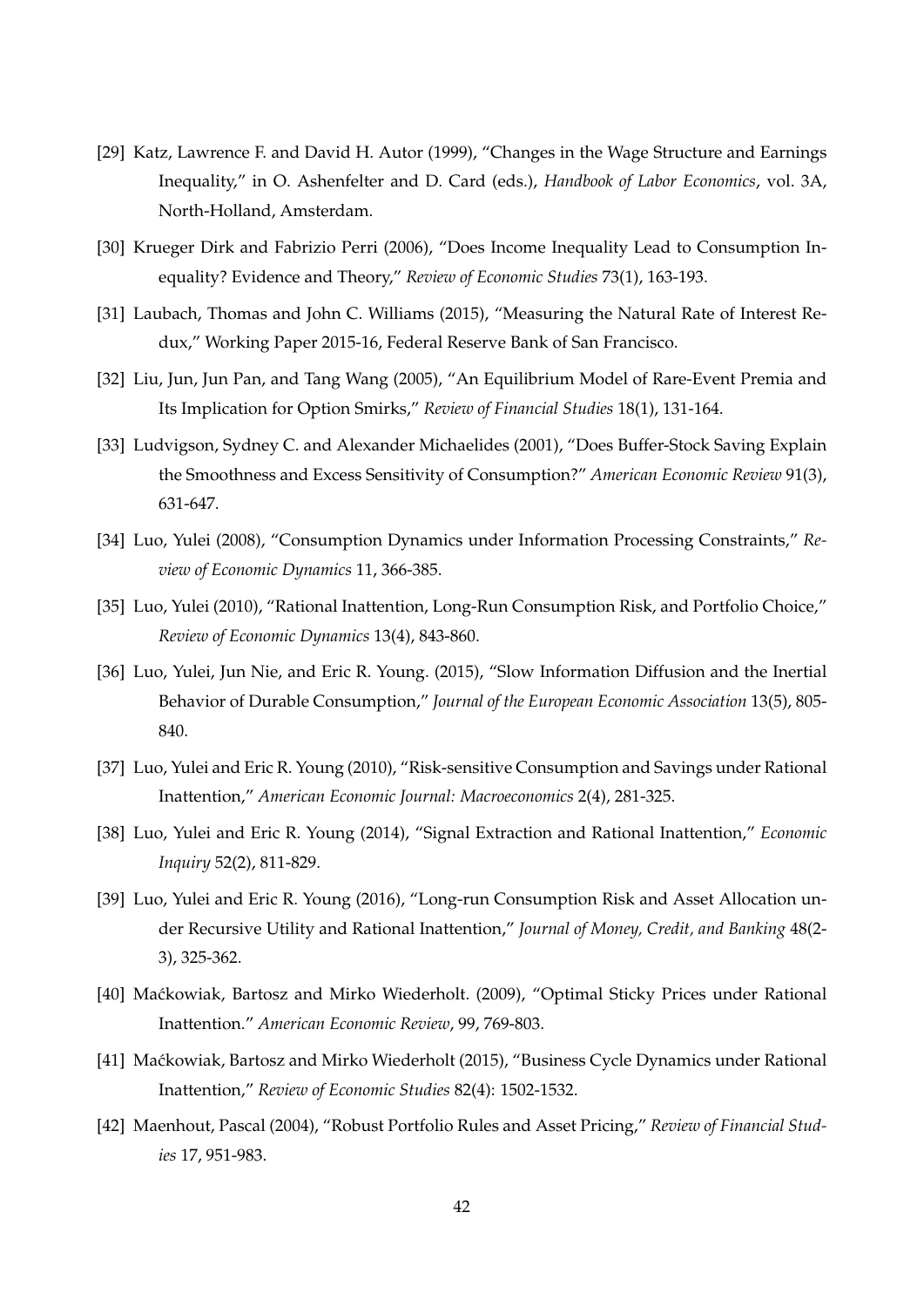- [43] Matejka, Filip and Alisdair McKay (2015), "Rational Inattention to Discrete Choices: A New Foundation for the Multinomial Logit Model," *American Economic Review* 105(1), 272-98.
- [44] Mondria, Jordi (2010), "Portfolio Choice, Attention Allocation, and Price Comovement," *Journal of Economic Theory* 145(5), 1837–1864.
- [45] Otrok, Christopher (2001), "Spectral Welfare Cost Functions," *International Economic Review* 42, 345-367.
- [46] Peng, Lin (2004), "Learning with Information Capacity Constraints," *Journal of Financial and Quantitative Analysis* 40, 307-330.
- [47] Pischke, Jorn-Steffen (1995), "Individual Income, Incomplete Information, and Aggregate Consumption," *Econometrica* 63, 805-840.
- [48] Seckin, Aylin (2000), "Habit Formation: A Kind of Prudence?" CIRANO Working Paper 2000s-42.
- [49] Shafieepoorfard, Ehsan and Maxim Raginsky (2013), "Rational Inattention in Scalar LQG Control," *Proceedings of the IEEE Conference on Decision and Control* 52, 5733-5739.
- [50] Sims, Christopher A. (2003), "Implications of Rational Inattention," *Journal of Monetary Economics* 50 (3), 665-690.
- [51] Sims, Christopher A. (2010), "Rational Inattention and Monetary Economics," *Handbook of Monetary Economics*.
- [52] Sun, Yeneng (2006), "The Exact Law of Large Numbers via Fubini Extension and Characterization of Insurable Risks," *Journal of Economic Theory* 126, 31-69.
- [53] Toda, Alexis Akira (2017), "Huggett Economies with Multiple Stationary Equilibria," manuscript.
- [54] Van Nieuwerburgh, Stijn and Laura Veldkamp (2009), "Information Immobility and the Home Bias Puzzle," *Journal of Finance* 64(3), 1187-1215.
- [55] Van Nieuwerburgh, Stijn and Laura Veldkamp (2010), "Information Acquisition and Under-Diversification," *Review of Economic Studies* 77(2), 779-805.
- [56] Vissing-Jørgensen, Annette and Orazio P. Attanasio (2003), "Stock-Market Participation, Intertemporal Substitution, and Risk-Aversion," *American Economic Review* 93(2), 383-391.
- [57] Wang, Neng (2003), "Caballero Meets Bewley: The Permanent-Income Hypothesis in General Equilibrium," *American Economic Review* 93(3), 927-936.
- [58] Wang, Neng (2004), "Precautionary Saving and Partially Observed Income," *Journal of Monetary Economics* 51, 1645–1681.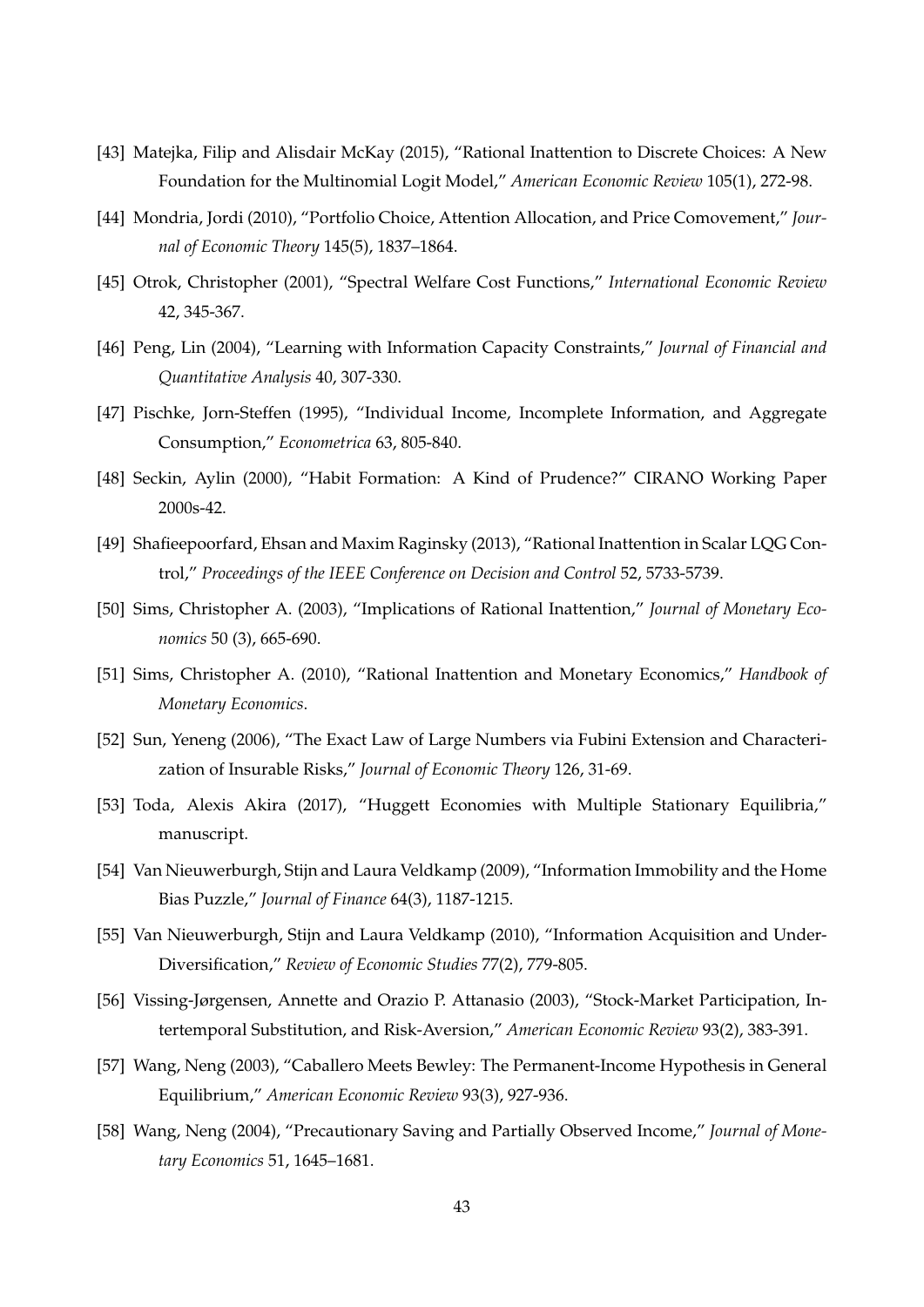

*Figure 1. Effects of RI on Aggregate Saving*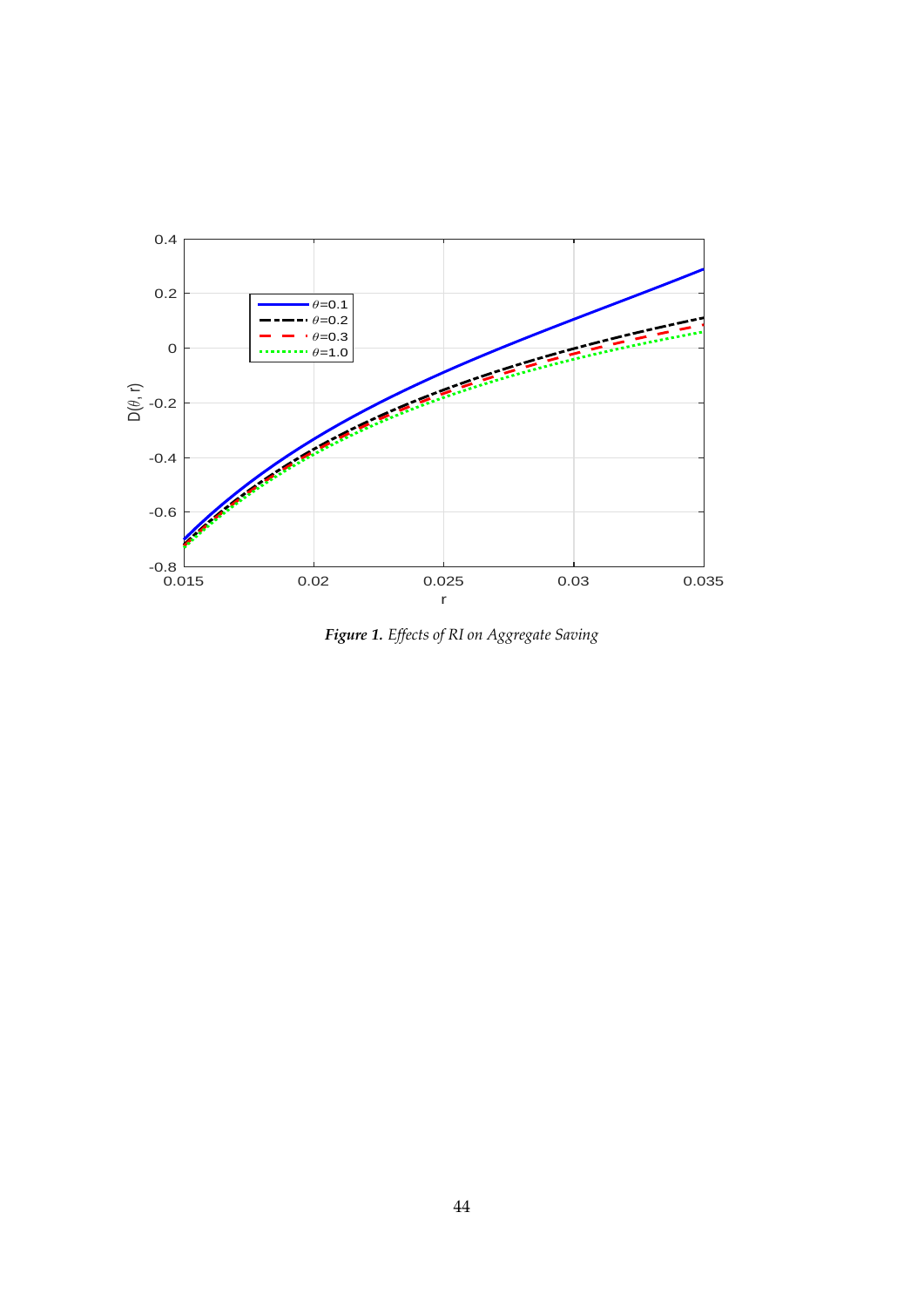

*Figure 2. Effects of ψ on Elastic Attention*



*Figure 3. Effects of Income Volatility on the Interest Rate in GE (Elastic κ)*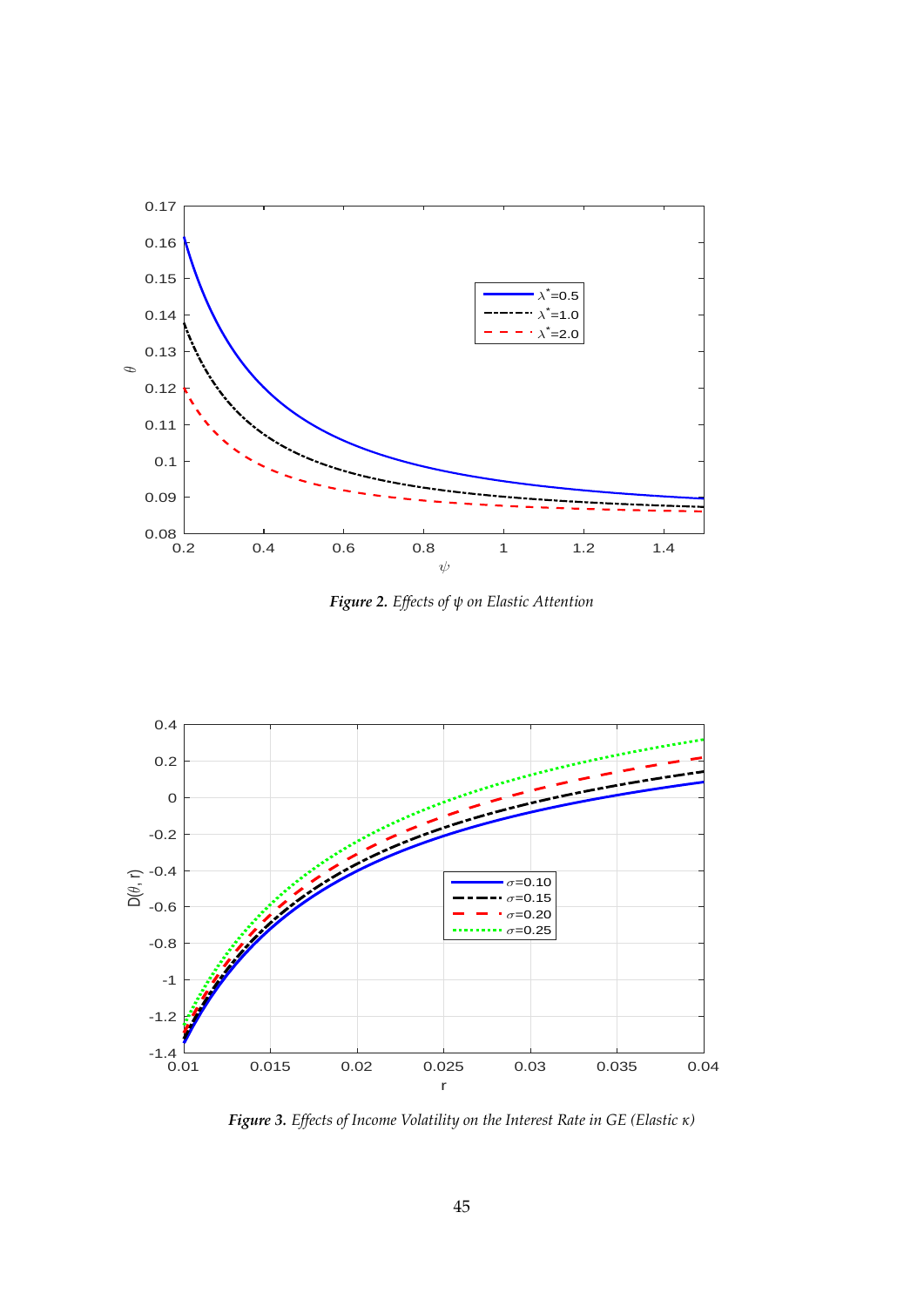

Ratio of Standard Deviation of Consumption & Income Changes

Ͳ *Figure 4. Relative Consumption Dispersion*



 $\mathcal{L}$  and  $\mathcal{L}$ *Figure 5. Relative Dispersion of Wealth to Income*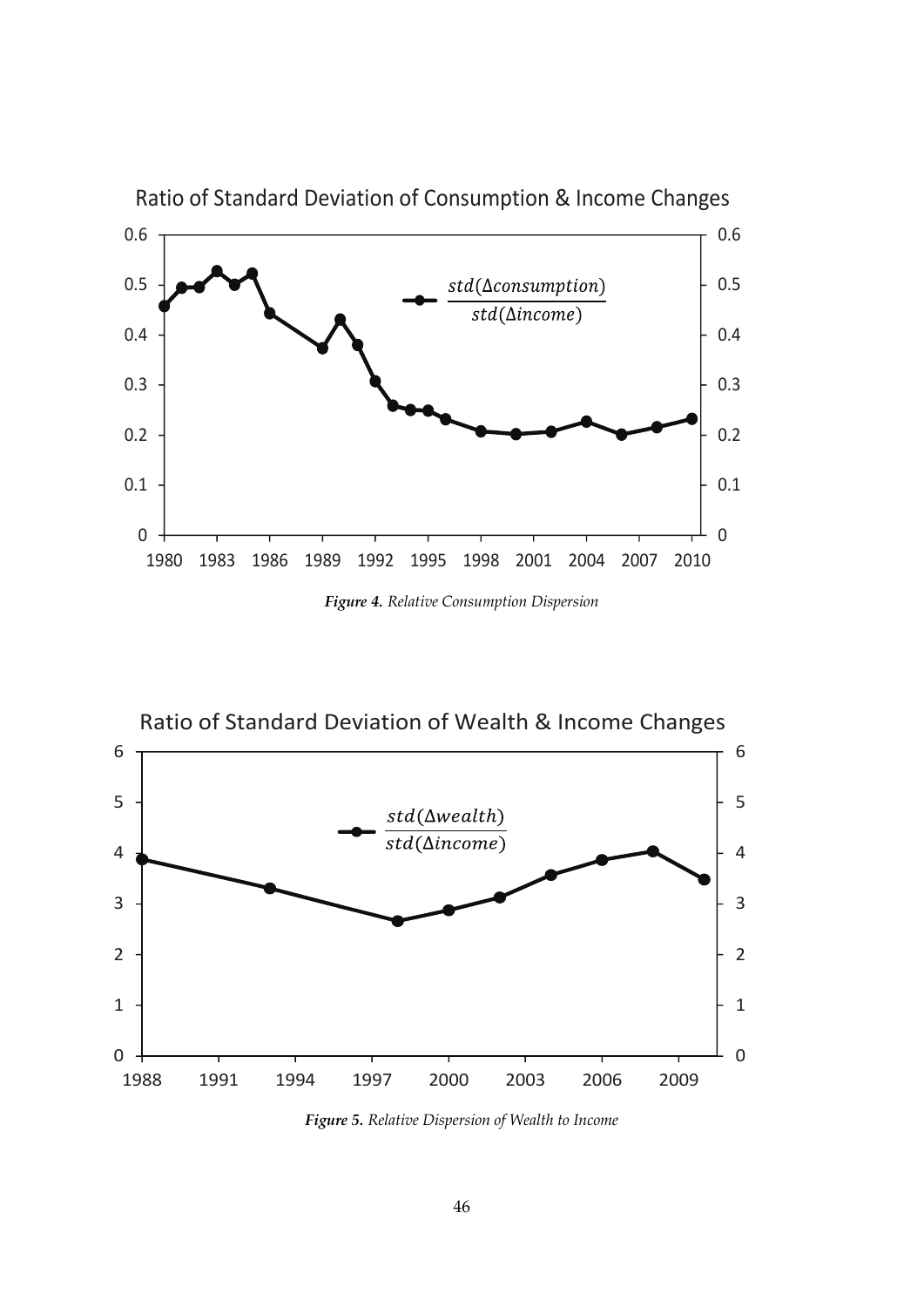*Table 1. Estimation of the Income Process*

|                           | std $(\epsilon_{it})$ | $\Phi_{it}$ | std $(y_{it})$ |
|---------------------------|-----------------------|-------------|----------------|
| Period $1(1980 - 1986)$   | 0.154                 | 0.917       | 0.386          |
| Period 2 (1987 - 1996)    | 0.175                 | 0.912       | 0.427          |
| Full Period (1980 - 1996) | 0.175                 | 0.919       | 0.444          |

*Table 2. Implications of RI for Interest rates, the Relative Volatility of Consumption and Wealth to Income, and Welfare*

|                      | $\theta$      | 10%   | 20%   | 40%   | 60%   | 100%     |
|----------------------|---------------|-------|-------|-------|-------|----------|
| GE ( $\psi = 0.54$ ) | $r^*$<br>( %) | 2.89  | 3.22  | 3.35  | 3.38  | 3.41     |
|                      | $\mu_{cy}$    | 0.375 | 0.324 | 0.302 | 0.296 | 0.290    |
|                      | $\mu_{ay}$    | 2.620 | 2.208 | 1.945 | 1.840 | 1.748    |
|                      | \$loss        | 14.64 | 15.64 | 12.53 | 8.51  | 0        |
| $GE (\psi = 0.8)$    | $r^{*}$ (%)   | 3.12  | 3.46  | 3.57  | 3.60  | 3.63     |
|                      | $\mu_{cy}$    | 0.416 | 0.346 | 0.318 | 0.309 | 0.303    |
|                      | $\mu_{ay}$    | 2.671 | 2.203 | 1.922 | 1.812 | 1.716    |
|                      | \$loss        | 15.78 | 16.58 | 13.11 | 8.87  | $\Omega$ |
| PE ( $\psi = 0.54$ ) | $\mu_{cy}$    | 0.474 | 0.342 | 0.307 | 0.297 | 0.290    |
| $(r = 3.41\%)$       | $\mu_{ay}$    | 2.751 | 2.204 | 1.938 | 1.837 | 1.748    |
|                      | \$loss        | 0.006 | 0.005 | 0.004 | 0.003 | $\Omega$ |

*Table 3. Model Comparison*

|             | Data | FI-RE           | FI-RE          | $RI-GE$          | RI-GE            | RI-PE            |
|-------------|------|-----------------|----------------|------------------|------------------|------------------|
|             |      | $(\psi = 0.54)$ | $(\psi = 0.8)$ | $(\theta = 0.1)$ | $(\theta = 0.1,$ | $(\theta = 0.1,$ |
|             |      |                 |                | $\psi = 0.54$    | $\psi = 0.8$     | $\psi = 0.54$    |
| $r^{*}$ (%) | 2.97 | 3.41            | 3.63           | 2.89             | 3.12             | n.a.             |
| $\mu_{cy}$  | 0.38 | 0.29            | 0.30           | 0.38             | 0.42             | 0.47             |
| $\mu_{ay}$  | 3.28 | 1.75            | 1.72           | 2.62             | 2.67             | 2.75             |
| \$loss      | n.a. | $\theta$        |                | 14.64            | 15.78            | 0.006            |
|             |      |                 |                |                  |                  |                  |